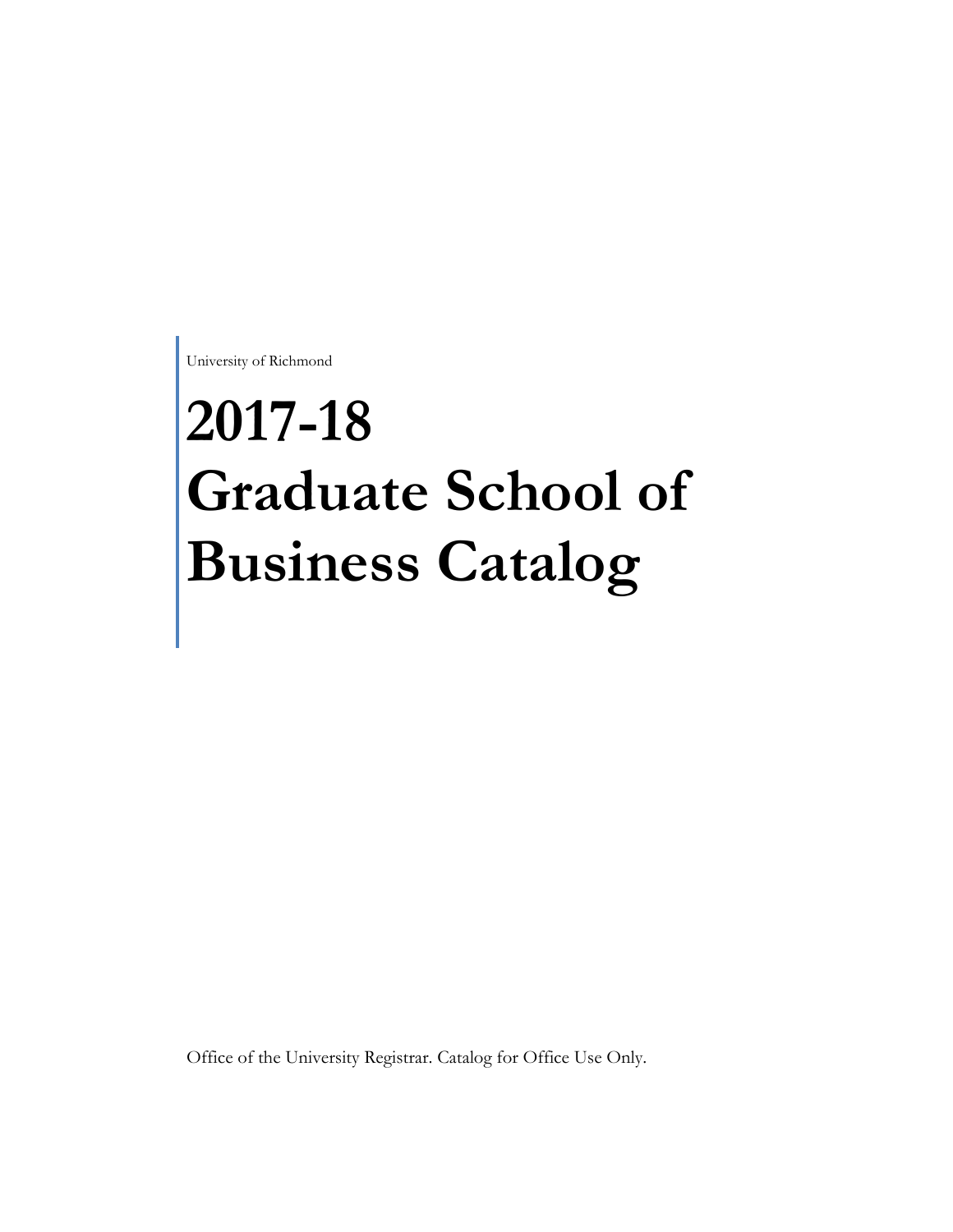# **To Potential MBA Applicants**

Thank you for your interest in the Richmond MBA. We hope you will consider joining our talented and motivated student body, which includes professionals from a variety of organizations across central Virginia. Our MBA students hold undergraduate degrees from leading universities and have an average of five years full-time work experience prior to enrolling in the program. The average Graduate Management Admission Test score of recently admitted classes was 600 and the average undergraduate grade-point average exceeded 3.20.

In addition to the MBA program, we offer a JD/MBA program in conjunction with the University of Richmond School of Law.

Each course in the MBA curriculum is designed to help students develop a strategic mindset. Our classrooms are filled with rich discussion focused on the major challenges of businesses today. All classes take place during the evening in the Robins School's state-of-the-art classrooms on our picturesque campus. The faculty of the Richmond MBA includes award-winning teachers and scholars who provide individualized attention in small-class settings.

The Richmond MBA includes many innovative features not found in most part-time programs. These include an opening residency that centers on a live case study, an international experience that includes a consulting project with a foreign firm, and a capstone project that allows students to conduct meaningful research in conjunction with a local organization just before graduation. These features, coupled with core and elective courses across the business disciplines, equip the Richmond MBA student with the decision-making tools necessary to become an effective leader.

Please feel free to contact the MBA Office if you have any questions..

#### **Randle Raggio, Ph.D.**

*Associate Dean, The Richmond MBA* 

# **Non-Discrimination Policy**

The University of Richmond prohibits discrimination and harassment against applicants, students, faculty or staff on the basis of race, religion, national or ethnic origin, age, sex, sexual orientation, gender identity, gender expression, disability, status as a veteran or any classification protected by local, state or federal law. Copies of the complete "Harassment and Discrimination Policy (including Sexual Harassment)" are included in student handbooks, faculty handbooks and in the published guidelines for University of Richmond support staff. Copies are also available at the dean's office of each college and school and the Department of Human Resource Services. For further information, students should contact the dean of their school or residential college; staff should contact the director of Human Resource Services; and faculty should contact the dean of their school. Any inquiries regarding the University's policies in these areas should be directed to the Office of the Vice President for Student Development, University of Richmond, Virginia 23173. Telephone: (804) 289-8032.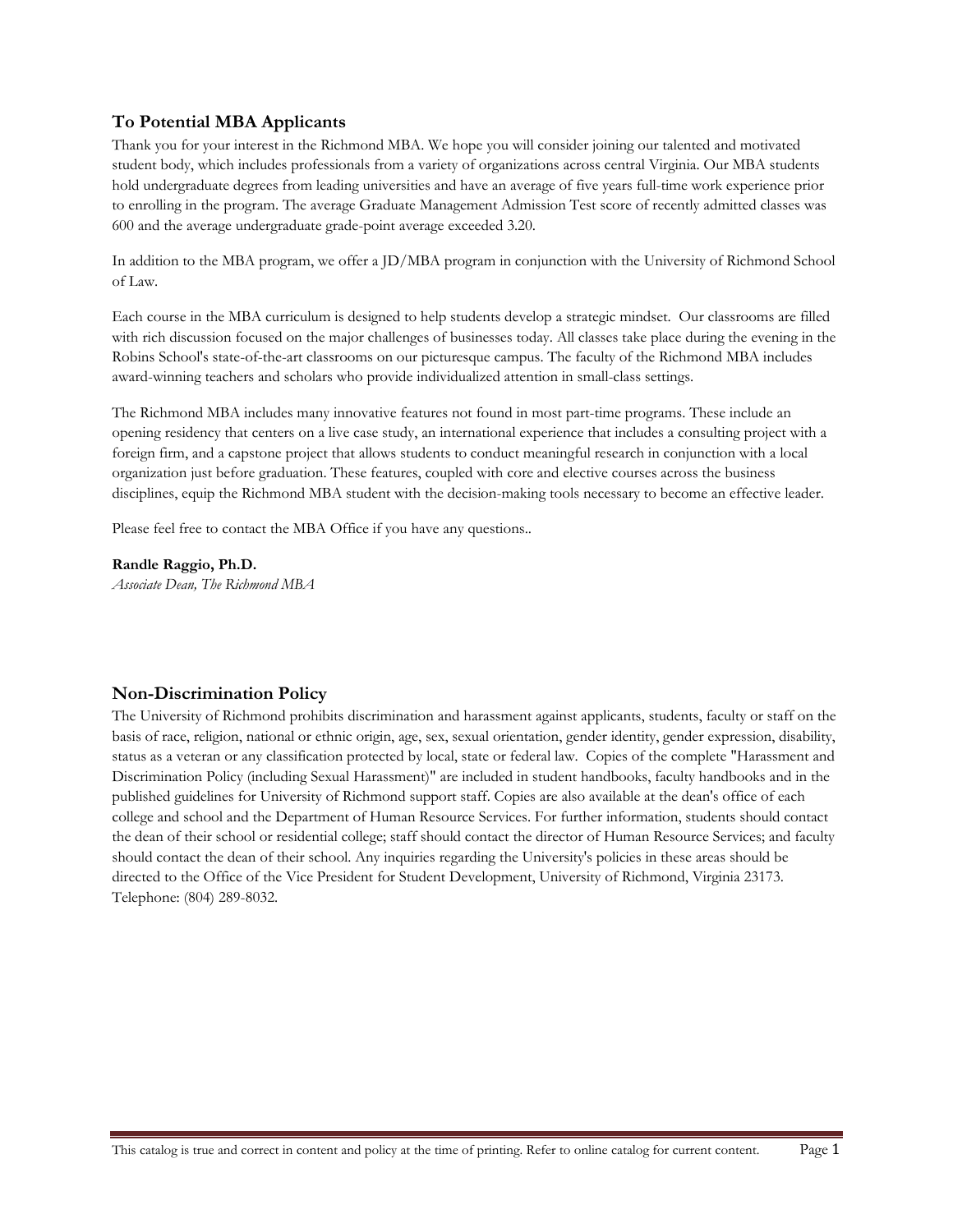# **Table of Contents**

| 33 |
|----|
|    |
|    |
|    |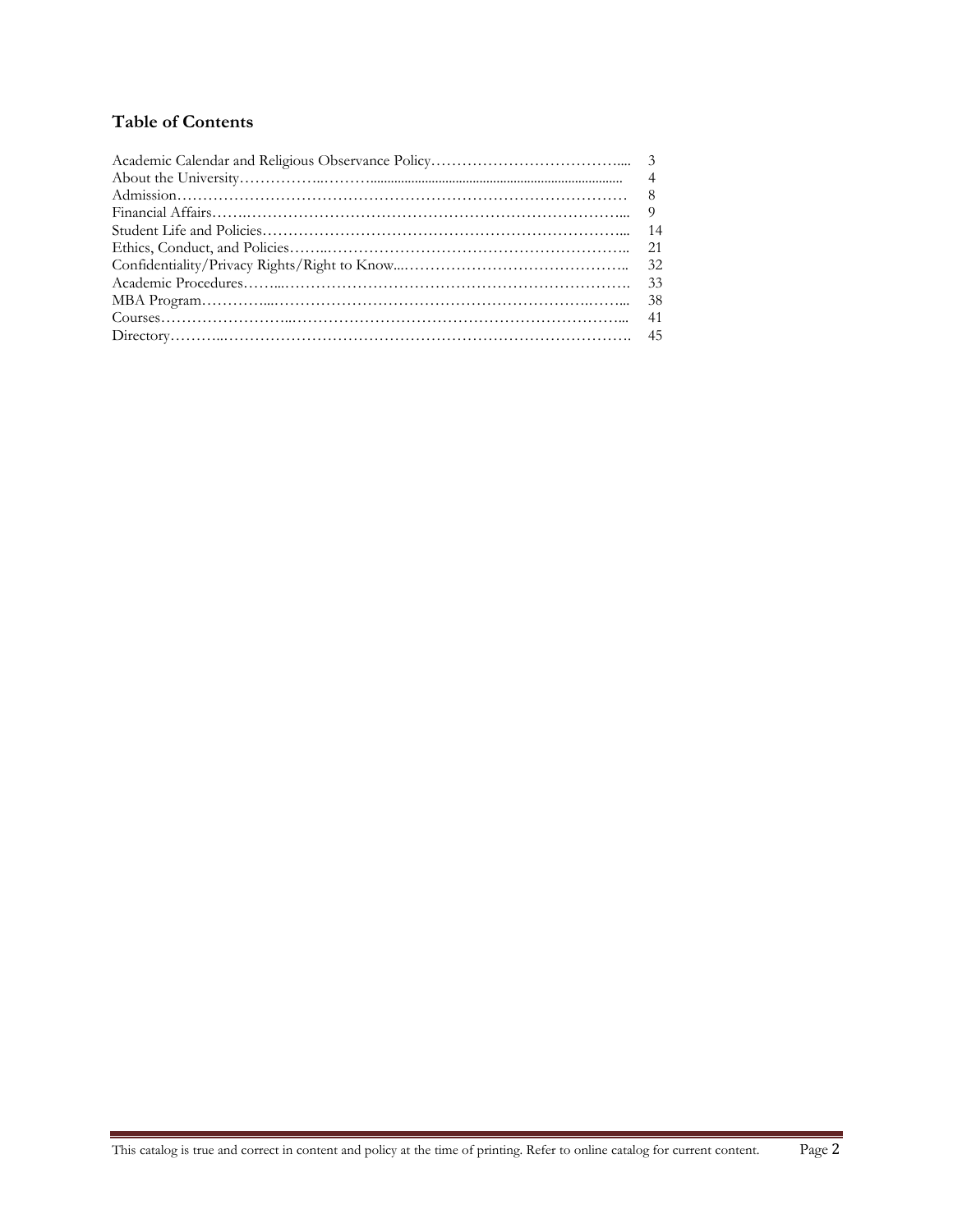# **Academic Calendar**

#### **Fall Semester 2017**

Classes begin - Monday, August 28, 2017 Labor Day (class) - Monday, September 4, 2017 Last day to file for May/August graduation - Friday, September 29, 2017 Fall break begins after last class - Thursday, October 12, 2017 Classes resume - Wednesday, October 18, 2017 Thanksgiving break begins after classes - Tuesday, November 21, 2017 Classes resume - Monday, November 27, 2017 Examination period - Monday, December 11, 2017 through Thursday, December 14, 2017 Term ends - Thursday, December 14, 2017

#### **Spring Semester 2018**

Classes begin - Monday, January 15, 2018 Last day to file for December graduation - Friday, February 9, 2018 Spring break begins after classes - Thursday, March 8, 2018 Classes resume - Monday, March 19, 2018 Examination period - Monday, April 30, 2018 through Thursday, May 3, 2018 Term ends - Thursday, May 3, 2018 Commencement - Saturday, May 12, 2018 Baccalaureate Service - Sunday, May 13, 2018

#### **University of Richmond Religious Observance Calendar**

#### **Religious Observance Policy**

The University is a secular institution that values a diversity of religious expression. The University is also an active community with a wide range of personal commitments and academic and extracurricular activities.

Planning for academic and extracurricular activities should be done with sensitivity to the diverse religious commitments of the community and an awareness of religious holidays. Scheduling large-scale, one-time academic or extra-curricular events on a religious holiday should be avoided whenever possible.

Any student may be excused from class or other assignments because of religious observance. A student who will miss an

academic obligation because of religious observance is responsible for contacting his or her professor within the first two weeks of the semester. The student is responsible for completing missed work in a timely manner.

Faculty are expected to be mindful of potential conflicts with religious observances and should make reasonable accommodations when students' religious practices conflict with their academic responsibilities.

The religious observance calendar is meant to serve as a scheduling guide. It lists significant holidays from the five largest global faith traditions. However, it is not comprehensive and students may choose to observe a holiday not included on the calendar.

The holidays listed are those which occur during the academic year when the University is open.

#### **Buddhist 2017-18**

Buddha's Enlightenment Day - Friday, December 8, 2017 Buddha's Birthday - Sunday, April 8, 2018

#### **Christian 2017-18**

Ash Wednesday - Wednesday, February 14, 2018 Good Friday - Friday, March 30, 2018 Easter - Sunday, April 1, 2018

This catalog is true and correct in content and policy at the time of printing. Refer to online catalog for current content. Page 3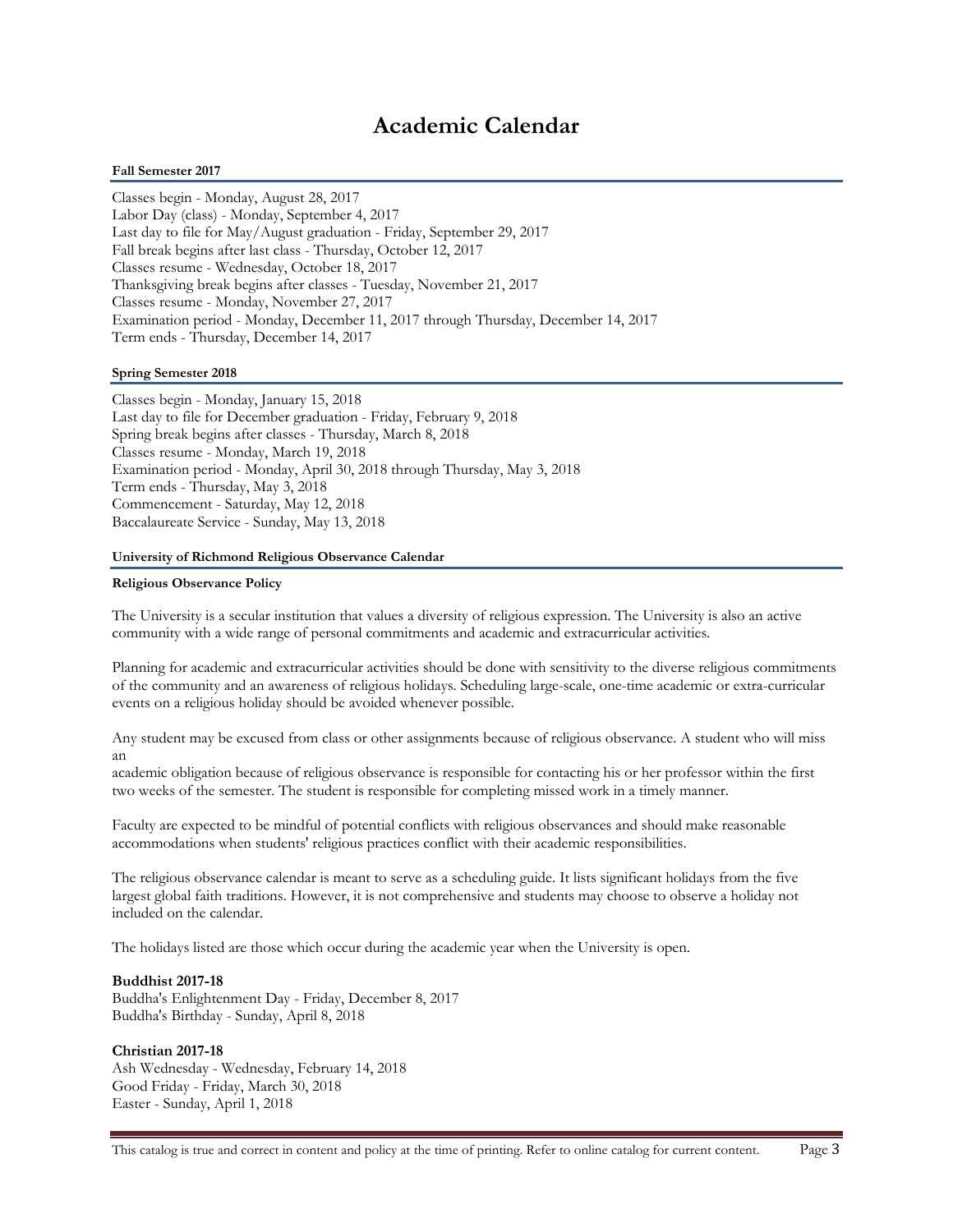# **Eastern Orthodox 2017-18**

Christmas - Sunday, January 7, 2018 Good Friday - Friday, April 6, 2018 Easter - Sunday, April 8, 2018

# **Jewish 2017-18**

Rosh Hashanah - Thursday, September 21, 2017 Yom Kippur - Saturday, September 30, 2017 First day of Sukkot - Thursday, October 5, 2017 First day of Passover - Saturday, March 31, 2018

# **Muslim 2017-18**

Eid al-Fitr - Sunday, June 25, 2017 Eid al-Adha - Friday, September 1, 2017 Ashura - Sunday, October 1, 2017

# **Hindu 2017-18**

Diwali - Thursday, October 19, 2017

# **About the University**

# **University Mission Statement**

The mission of the University of Richmond is to educate in an academically challenging, intellectually vibrant, and collaborative community dedicated to the holistic development of students and the production of scholarly and creative work. A Richmond education prepares students for lives of purpose, thoughtful inquiry, and responsible leadership in a diverse world.

# **Robins School of Business**

The Robins School of Business is among a select group of business schools that are fully accredited by The Association to Advance Collegiate Schools of Business (AACSB International). The University of Richmond also is accredited by the Commission on Colleges of the Southern Association of Colleges and Schools.

The Robins School of Business offers the following graduate programs Master of Business Administration (MBA) degree through two options

- 1. The Master of Business Administration program
- 2. The Juris Doctor/Master of Business Administration program (offered jointly with the University of Richmond School of Law)

These programs are administered by the faculty of the Robins School of Business. There are 51 full-time school of business faculty members, 96 percent of whom possess terminal degrees.

# **Robins School of Business Mission Statement**

The mission of the Robins School of Business is to develop an active learning community in which teaching, scholarship, and service are integrated to stimulate intellectual inquiry as the foundation for responsible leadership in the global business environment. In order to teach in the graduate business programs, faculty members are required to hold a terminal degree, such as the Ph.D., D.B.A. or, in certain cases, the J.D. or a master's degree with professional certification, such as the C.P.A., and to demonstrate a record of scholarly productivity in their area of competency. The director of the program and the chair of the department must approve each faculty member teaching a course in the department's area. The Robins School is advised by the executive advisory council, which is composed of business executives occupying policy-level positions in their organizations. The corporations represented in the executive advisory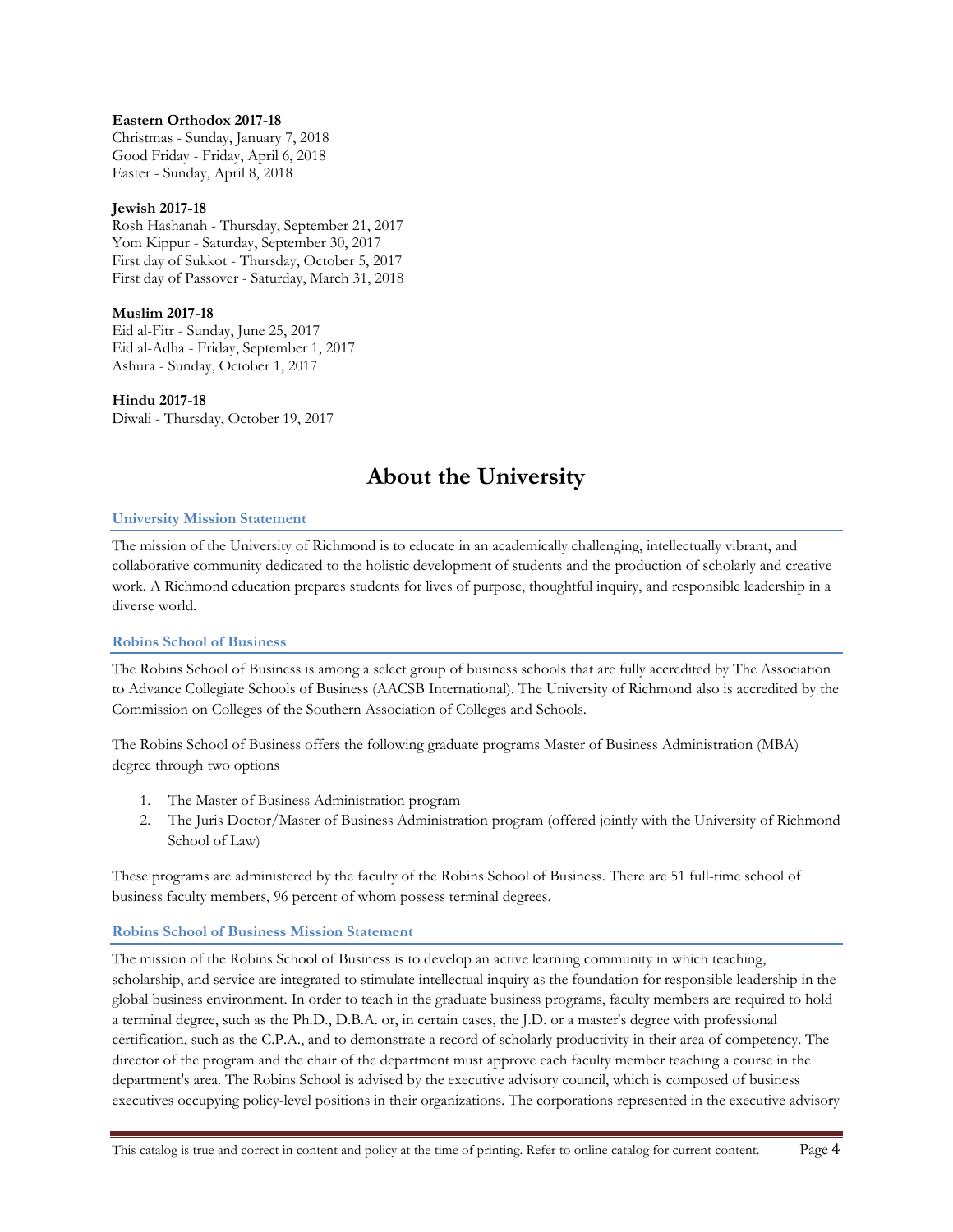council are a cross-section of firms located in central Virginia. Through the merger of thought among business academicians and business practitioners, the graduate business programs are dynamic, challenging, and practical.

# **Organization and Accreditation**

Five academic schools and two coordinate colleges form the University of Richmond, with authority and responsibility vested legally in the Board of Trustees and the president of the University. The several colleges and schools award no degrees individually, but all degrees for work done in any one of them are conferred by the University of Richmond.

The University enrolls approximately 2,900 full-time undergraduates, 92 percent of whom live on campus; 600 full-time law and graduate students; and 1,300 part-time students, largely from Richmond and the surrounding community.

# **SACSCOC Accreditation**

The University of Richmond is accredited by the Commission on Colleges of the Southern Association of Colleges and Schools to award associate, baccalaureate, masters, and juris doctor degrees. Contact SACSCOC at 1866 Southern Lane, Decatur, Georgia 30033-4097 or call 404-679-4500 for questions about the accreditation of the University of Richmond.

To request a copy of our letter of accreditation, contact: Office of Institutional Effectiveness, 28 Westhampton Way, University of Richmond, VA 23173; Phone: (804) 484-1595; FAX (804) 484-1596.

#### **AACSB Accreditation**

The Robins School of Business is fully accredited at the undergraduate and graduate levels in Business and Accounting by the Association for the Advancement of Collegiate Schools of Business International (AACSB).

#### **ABA Accreditation**

The T.C. Williams School of Law is fully accredited by the recognized standardizing agencies in the United States. It is a member of the Association of American Law Schools; it is on the approved lists of the American Bar Association and the Virginia State Board of Bar Examiners; and its Juris Doctor degree is fully accredited by the Regents of the University of the State of New York. Although each state has its own requirements for admission to the bar, a law degree from the School of Law qualifies the holder to seek admission to the bar in any state in the nation and in the District of Columbia. Additional information about accreditation may be found at abanet.org/legaled/resources/contactus.html.

#### **Virginia State Board of Education Certification**

The University also is approved by the Virginia State Board of Education to offer teacher licensure programs.

#### **Teacher Education Accreditation Council Accreditation**

The University of Richmond's undergraduate teacher preparation programs and the graduate certificate in teacher licensure program are accredited by the Teacher Education Accreditation Council.

#### **American Chemical Society Accreditation**

The University of Richmond's chemistry program is accredited by the American Chemical Society.

# **Environment and History**

The University of Richmond campus consists of about 50 major buildings of Collegiate Gothic architectural style set amid 350 acres of lawns, lake, and woodlands. The beautiful and harmonious setting has been recognized nationally by college guides. Richmond's history began almost two centuries ago with Richmond College, founded in 1830 by Virginia Baptists as a college of liberal arts and sciences for men. Around this nucleus were established the T.C. Williams School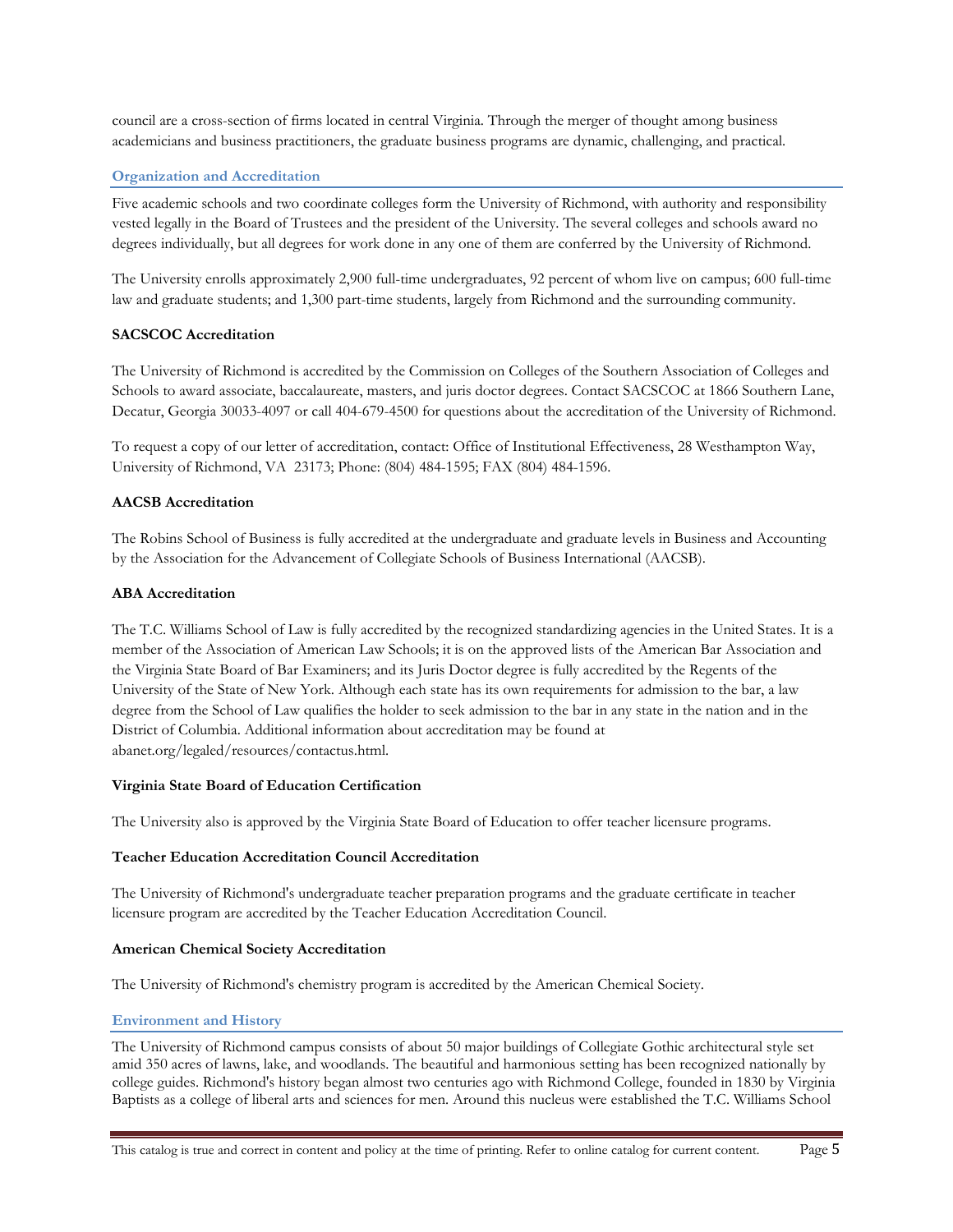of Law (1870); Westhampton College, a college of liberal arts and sciences for women (1914); the Graduate School of Arts and Sciences, for advanced study in the liberal arts and sciences (1921-2009); the E. Claiborne Robins School of Business, for undergraduate and graduate study in business (1949); University College, University College, now known as the School of Professional and Continuing Studies, for evening, summer, and continuing education (1962); and the Jepson School of Leadership Studies, the first school of leadership studies in the United States (1992). In 1992, the academic missions of Richmond College and Westhampton College were combined in a separate school, the School of Arts and Sciences. Richmond College and Westhampton College are the coordinate colleges for men and women respectively, providing special programming and leadership opportunities in student life.

Richmond benefits from a heritage of ethical and religious values, a residential character, and a commitment to liberal and general education through intimate schools and colleges joined into a substantial whole.

#### **Library Resources**

Boatwright Memorial Library, facing Westhampton Lake, is the main library. It includes collections and services for the humanities, social sciences, sciences, and business. Boatwright is also home to the Media Resource Center and the Digital Scholarship Lab. The Parsons Music Library is in the Modlin Center for the Arts. The Science Reading Room in the Gottwald Science Center holds a small collection of key science reference books, offers access to online resources, and provides opportunities for consultations with the science librarian. The Muse Law Library in the Richmond School of Law serves the special needs of law students and faculty. The libraries' collections have been developed to meet the needs of students and faculty. Those collections, not including those in the Law Library, consist of more than 500,000 volumes, access to more than 30,000 print and online journals, 65,000 electronic books, more than 230 online databases and a wealth of resources in media such as sheet music, DVD, audio CD, microfilm and audio books. Since 1900, the University of Richmond has enjoyed status as a depository for U.S. government publications. Boatwright Memorial Library holds more than 500,000 government documents in print and microform and provides electronic access to thousands more. The Galvin Rare Book Room contains nearly 25,000 rare books, first editions, maps, photographs and manuscripts. The online library catalog (library.richmond.edu) provides access to the collections. The libraries participate in local and state consortia as well as national networks to obtain access to databases and to borrow items not held in the University's collections. The University's libraries are open to the entire University community.

The libraries offer group and individual instruction in how to use these resources effectively. Group instruction is offered in the Boatwright Computer Classroom and other locations. A formal introduction to library services and resources is a part of every First Year seminar. Individual assistance is available in person and online through various means described at library.richmond.edu/help/index.html.

Boatwright Memorial Library offers a mix of study space suitable for individuals working alone or in groups as well as AV viewing/listening carrels and rooms and more than 120 public computer workstations. Laptop computers are loaned for in-building use and connect to the University's wireless network. When classes are in session, the first and second floors of Boatwright Library are open 24 hours a day.

A separate wing of Boatwright Memorial Library houses the Virginia Baptist Historical Society, a memorial to the Virginia Baptists who struggled to secure religious liberty in America. The library holds thousands of books, church records, manuscripts, and personal papers related to Virginia Baptist history and heritage. The Society also manages the University's archives, a large collection of books, photos, and memorabilia related to the University's rich history. Boatwright Library is also home to the Eight Fifteen at Boatwright coffee shop.

#### **Computing Facilities**

The University of Richmond has a strong commitment to prepare students to work in technology- and informationcentered environments. The University provides computers, software, and specialized equipment for student use in labs, public areas, classrooms, and residence hall lounges. All students in the residence halls have their own wired network connections, and the entire campus is blanketed with a high-speed wireless network that provides students, faculty, staff, and guests with secure access to a wealth of resources.

The University maintains a robust network infrastructure. A wireless network supports mobile computing in every building on campus, and provides coverage in most outdoor locations and public gathering spaces. Information Services maintains University-owned systems loaded with up-to-date versions of the latest software tools and anti-virus software. All users must have an active University computer account to log into any lab machine. To help ensure the security of the University systems and network, the University requires all users to change passwords regularly in order to maintain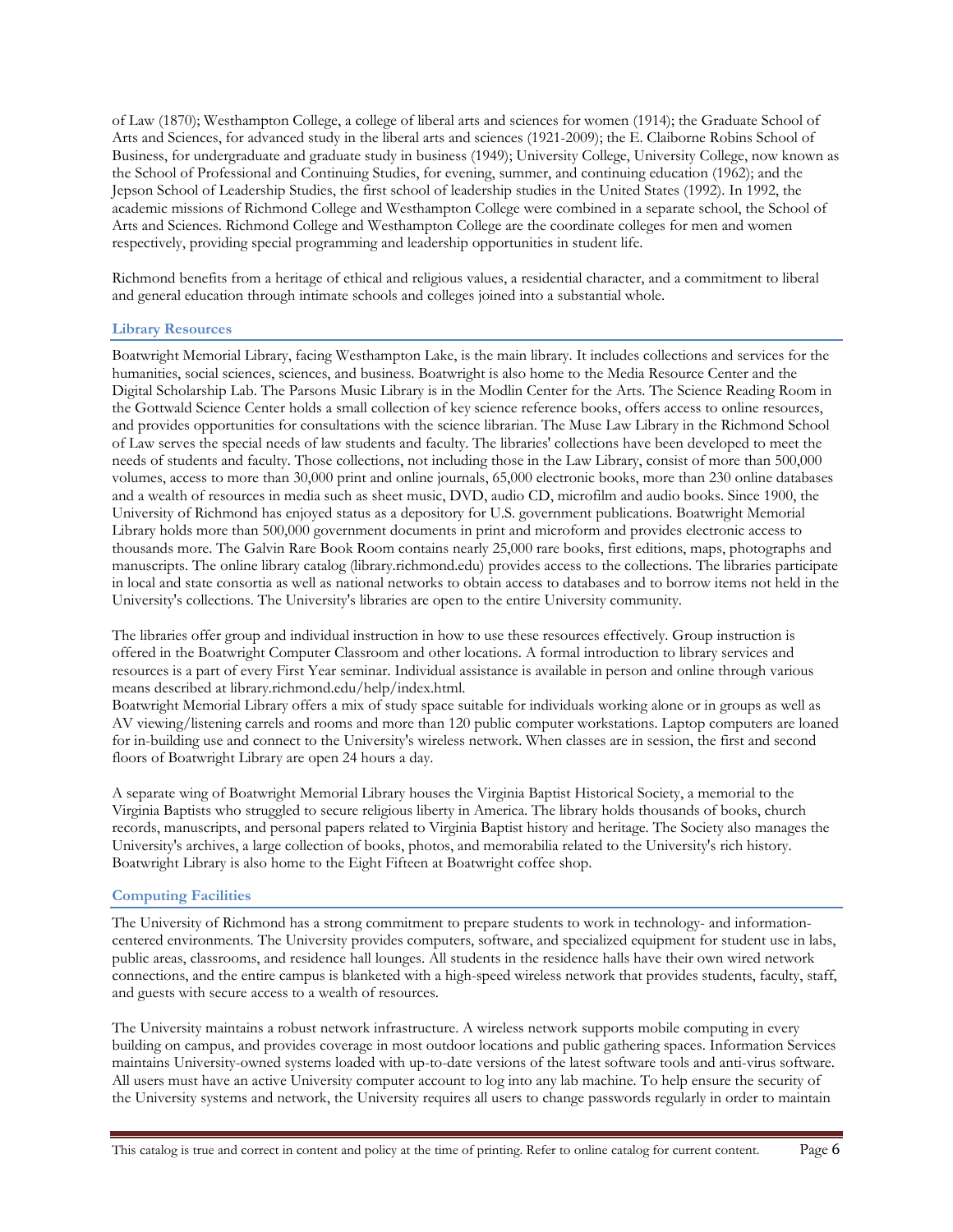an active account. Policies regarding the use of technology and information resources are posted on the Information Services Policies website.

The ground floor of Jepson Hall houses many computing resources, including a general purpose computer lab; five PC classrooms with full multimedia capabilities; and two computer classrooms running Windows, Linux, and Unix designated for use by the math and computer science department. When classes are not in session, the Jepson Hall computer classrooms are open for student use. Jepson Hall is also the location of the Computer Help Desk, a resource that provides assistance with computing-related issues for the entire campus. A listing of the current hours of operation for all of these resources may be found on the Information Services website.

The Center for Technology Learning Center (CTLC) is a unique resource located on the third floor of Boatwright Memorial Library. It is devoted to servicing the multimedia needs of students, faculty, and staff. This area offers PC and Mac workstations equipped with high-end Web development, multimedia, animation, 3-D modeling, and audio-video recording and editing software. Scanners, high quality printers, large-format plotters, digitizers, and digital video and still cameras also are available. In addition, the CTLC contains a photography studio and a small recording studio. The CTLC also supports media production in the Media Resource Center on the second floor of Boatwright Library. Most importantly, the CTLC is staffed by professionals and well-trained student assistants are available to assist students, faculty and staff. Students not only have access to the hardware and software, but also to experts who can help them effectively use the specialized tools.

Technology training for students, faculty, and staff is available in a variety of formats, including books and CDs available in the CTLC and searchable through the Library catalog; online video tutorials; technology training classes offered throughout the school year; and one-on-one training sessions available through appointments at the CTLC. CTLC hours of operation and current technology training classes may be found on the Information Services website.

# **Spiritual Life**

This mission of the Office of the Chaplaincy is Inspiring Generous Faith; Engaging the Heart of the University.

The Office of the Chaplaincy consists of five full-time staff members and eighteen affiliated campus ministers. Together, we focus on five strategic goals to advance our mission:

- Creating structures of inclusion for the diversity of faith traditions present on campus.
- Including our eighteen partner campus ministries more robustly in the mainstream of campus life.
- Providing pastoral care to all members of the university community, particularly students.
- Developing programming for students to pursue spiritual renewal, reflection, and critical engagement with their own experience and that of others.
- Animating conversations of meaning across many lines of difference to cultivate our highest ideals of responsible living and learning.

Some of our yearly highlights include the Pilgrimage program to Israel; our Multifaith Student Council; the Weinstein-Rosenthal Forum on Faith, Ethics, and Global Society; our One Book, One Campus program; our Consider This dinner series; the annual Iftar, Seder, Thanksgiving, and December Candlelight services.

In addition, a wide range of worship and fellowship opportunities are offered such as weekly Catholic Mass; Kairos, a Christian contemplative service; Shabbat services; Muslim prayer; and Zen Meditation. Additional worship and study opportunities are offered through our campus ministry team.

Visit our website for detailed information: chaplaincy.richmond.edu.

The Office of the Chaplaincy is located in the Wilton Center, between Cannon Memorial Chapel and Tyler Hanes Commons. We look forward to meeting you.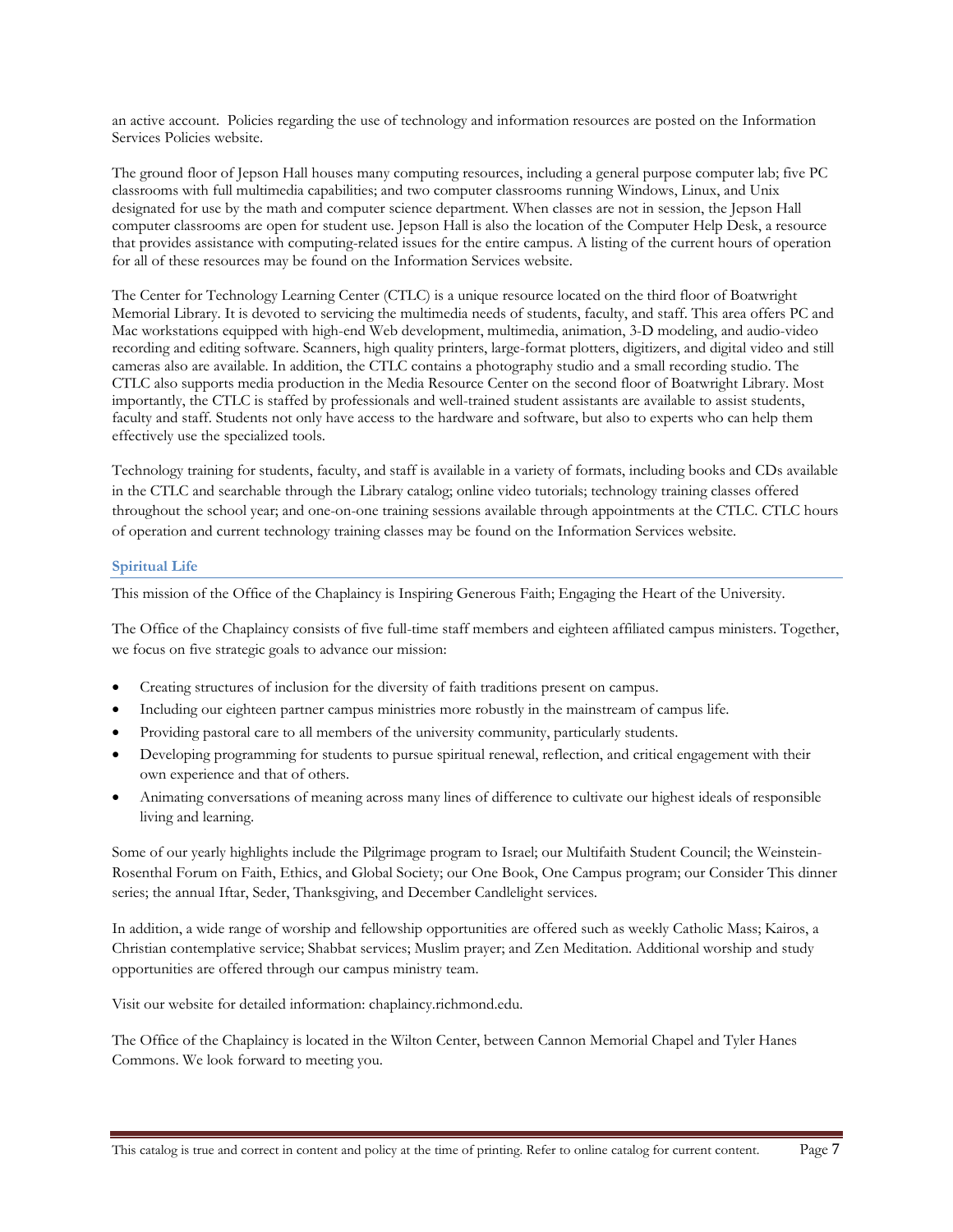# **Admission**

Applicants must meet the specified admission requirements to be eligible for admission to one of the programs offered by the Robins School of Business. However, meeting these requirements does not ensure acceptance. Acceptance is determined by the Director of the Reynolds Graduate School of Business in consultation with the Robins School's Graduate Council. Equal opportunity for admission is assured to all applicants subject to qualifications, space, and class-size limitations.

Application for admission to the MBA Program or the JD/MBA program must be made on the MBA application form. A \$50 nonrefundable fee must be submitted with the application.

Applicants for the JD/MBA program are required to meet the admission standards of both the MBA program (as set forth in this bulletin) and the University of Richmond School of Law. Applications must be made separately to the MBA program and to the school of law. A bulletin and application form for the school of law may be obtained from: Director of Admissions, University of Richmond School of Law, University of Richmond, Virginia 23173.

# **Admission Requirements**

Applicants for the MBA are expected to have at least two years of relevant work experience after completion of the baccalaureate degree. The two-year work experience requirement is waived for JD/MBA students. Before an applicant will be considered for admission, the following documents must be on file in the graduate business office:

- 1. A completed application form available on the MBA website
- 2. \$50 application fee made payable to "University of Richmond"
- 3. Official transcripts of all college and university work attempted from each college and university attended. Each applicant must Hold a baccalaureate degree from an accredited college or university and have an acceptable grade point average (GPA) on all college and university work. An applicant whose prior experience in higher education includes work taken at a non-United States college or university may be required to have the academic record evaluated by an independent credentials evaluation service. In addition, non-United States citizens are required to submit additional documents to meet U.S. Citizenship and Immigration Service requests. Such students should contact the director at least six months prior to the application deadline to determine if a transcript evaluation will be required and/or what additional documents must be submitted.
- 4. Official score report for either the Graduate Management Admission Test (GMAT) or the GRE. The score must be no more than five years old at the time of application. Information on the GMAT may be obtained from www.mba.com, and information on the GRE may be obtained from ets.org/gre. In recent years, the average GMAT score for incoming students has been approximately 605.
- 5. Current resume

Official documents verifying college and university work and test scores must be sent from the institution or agency responsible for the information directly to the MBA Office.

**Note:** Sudents whose native language is not English, or whose collegiate-level instruction was not in English, must submit a TOEFL score report with a score of at least 600 on the paper based test or 100 on the Internet based test. If submitting an IELTS score, it must be 7 or higher. Information about the TOEFL may be obtained from the Educational Testing Service, Princeton, New Jersey 08541 or ets.org/toefl.

# **International Students**

It is advised that international applicants contact the MBA office to discuss application requirements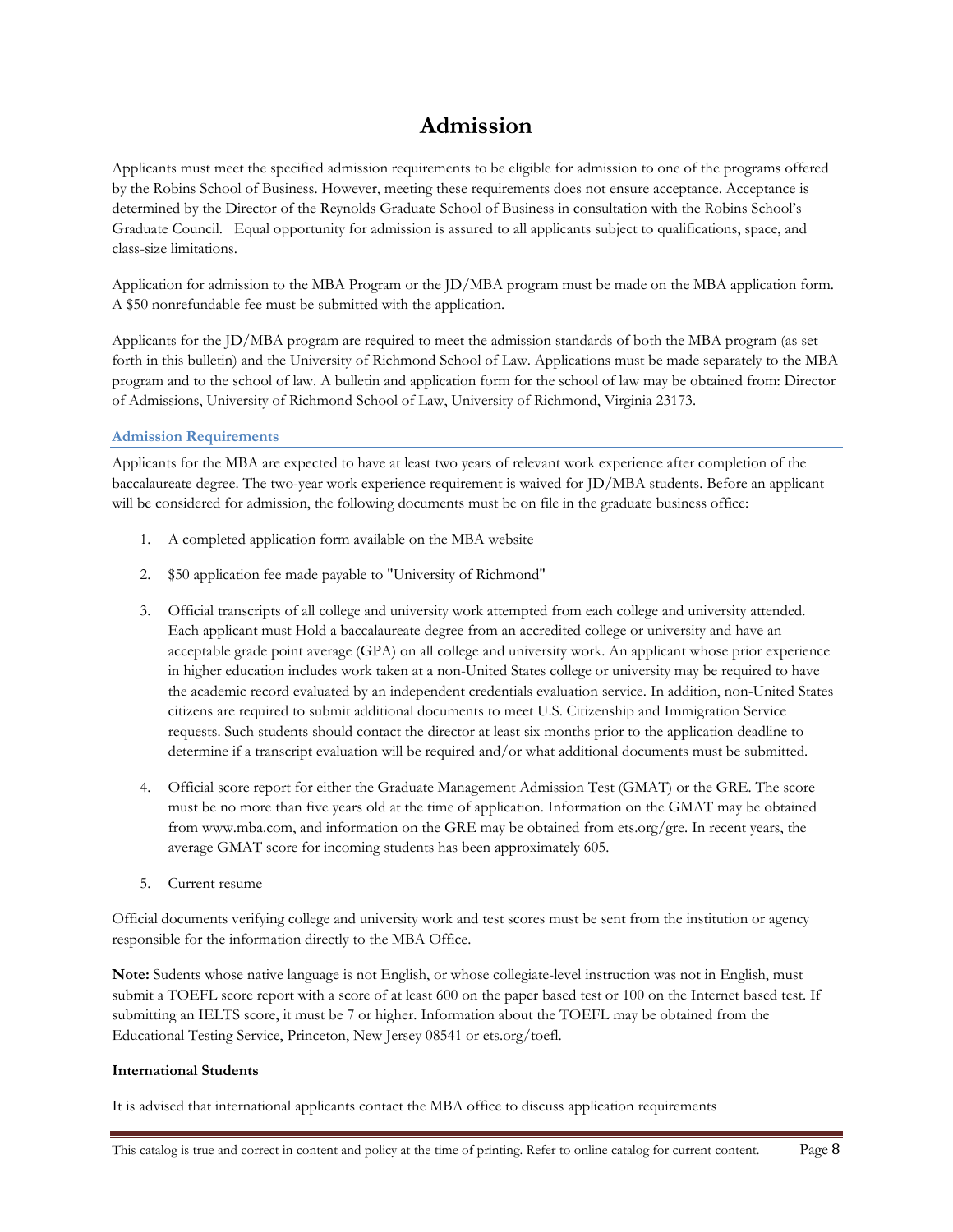In addition to the other requirements for admission to The Richmond MBA, the following is required:

- 1. Copy of Passport and Visa
- 2. An evaluation of your undergraduate diploma and transcript by Global Credential Evaluators if your degree was obtained outside of the U.S. (gceus.com). It is necessary to request a course-by-course evaluation and a calculated GPA. (An applicant whose prior experience in higher education includes work taken at a non-United States college/university is required to have the academic record evaluated by an independent credentials evaluation service)
- 3. Completed Certification of Finances form with official bank certification and I-20 authorization form. Submit the I-20 Authorization Form and the Certificate of Finances Form to the MBA office.

Students are admitted in both the spring and fall semesters. All application materials must be in the MBA Office by the deadline posted on the MBA website to be considered for admission for the upcoming spring or fall semester. The address for all application materials is:

Director MBA Program Robins School of Business University of Richmond, Virginia 23173

# **Financial Affairs**

# **Tuition, Room and Board**

#### **Tuition**

For 2017-18, the tuition for graduate business program students is \$1,440.00 per credit hour. The University reserves the right to increase the fees listed herein if conditions should make such changes necessary or advisable. The changes will be announced as far in advance as possible.

Note: Regardless of the University division in which a course is taken, the student pays the tuition and fees of the school to which he or she has been admitted and which is considered the school of record. Any special fee associated with a particular course, such as a laboratory fee, is charged based on registration in the course.

#### **Payments**

Inquiries concerning payment should be directed to the Office of Student Accounts, phone (804) 289-8147 or (866) 241- 8893 (toll free) or email at bursar@richmond.edu. Payment in full is due by 5 p.m. on Friday of the first week of classes each term, whether or not an invoice has been received.

Fees are electronically invoiced. To avoid incurring a late-payment fee, holds resulting in delays in registration and other areas, or other consequences individuals are urged to pay fees when due.

Students receive monthly e-mail notifications to their UR email address with the subject line "University of Richmond Electronic Invoice/Statement" and a link to QuikPAY. The student's University of Richmond ID number is used for authentication. Students can also access their account through BannerWeb. Upon login, students may view invoices, set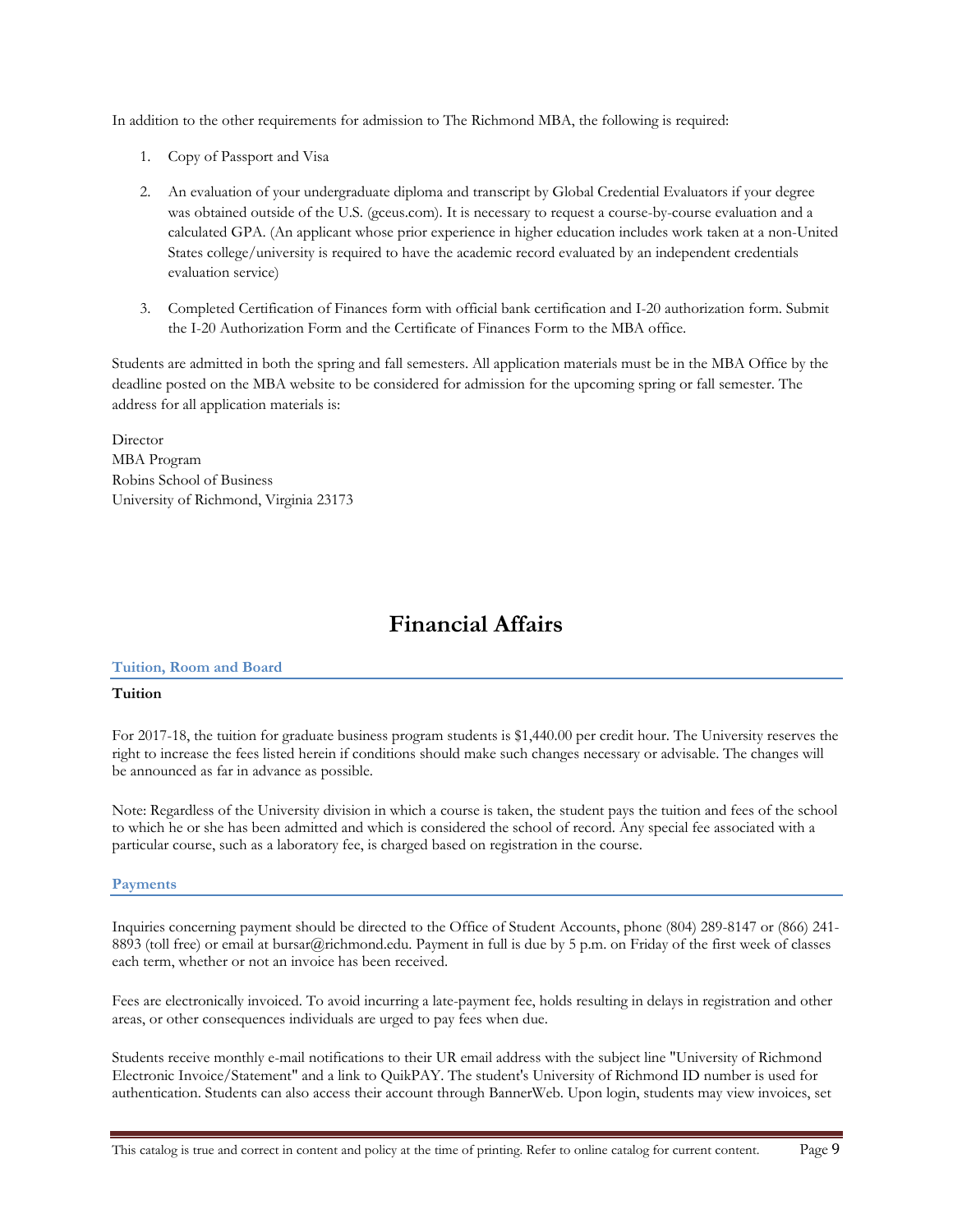up and store bank account or credit card information, set up authorized payers, pay invoices electronically, and print paper copies.

The student may authorize others to view the invoice as an authorized payer. Each invoice cycle, the student and the authorized payer will receive an e-mail notification that the electronic invoice has been sent with a link to the QuikPAY login page. Only authorized payers are able to view their own payment and bank information in QuikPAY. Each authorized payer is assigned a separate PIN number for added security and privacy.

- 1. Cash
- 2. Check, payable to the University of Richmond
- 3. The University of Richmond accepts MasterCard, Visa, Discover and American Express via QuikPAY. A vendor fee of 2.75% of the amount charged will be charged to your credit card account for this service.
- 4. Electronic checks, e-Checks, is an optional feature which offers payment with no fee. Checking and savings account information from a bank within the United States can be entered at the QuikPAY website and payments will be transferred electronically to the University of Richmond at no additional cost. You will have the option to have the site retain your bank account information or you may enter it each time you make an e-Payment.
- 5. Payment Plans. The University offers an installment plan administered by Higher One. tuitionpay.higherone.com/TuitionPay/Welcome.aspx?richmond The tuition installment plan provides students with a low cost plan for budgeting tuition. The monthly plan is NOT a loan program; therefore, no debt is incurred. No interest or finance charge is assessed on the unpaid balance due to the college. The only fee to participate in the payment plan is a \$40 per semester nonrefundable enrollment fee. You will automatically receive monthly electronic statements.

To participate in the three- or four-month payment plans, student applications must be received by HigherOne by August 10 for the fall and December 10 for the spring (dates are approximate). The budget period is August through October for the fall three-month plan; August through November for the four-month plan; January through February for the spring three-month plan; January through April for the four-month plan. The Monthly Plan is not available for courses offered during the summer terms.

Electronic payment is the preferred payment method, but it is optional. Payment may be mailed or made in person at the Cashier's Office on the 3rd floor of Queally Center. To send a check or money order through the mail to the university, please print a copy of the PDF invoice detach the bottom portion of the statement and mail with the payment (payable to the University of Richmond with your UR ID number printed clearly on the check) to: University of Richmond, Box R, University of Richmond, VA 23173.

No credit is given for a term's work nor a degree conferred until all charges have been satisfactorily settled. Failure to make satisfactory financial arrangements can result in delay of graduation, denial of registration privileges, removal from classes, and/or the withholding of transcripts.

If the University deems it necessary to engage the services of a collection agency or attorney to collect or to settle any dispute in connection with an unpaid balance on a student account, the student will be liable for all collection agency and/or attorney's fees, reasonable expenses, and costs incurred. Accounts referred to a collection agency are reported to a credit bureau. By registering for classes you are acknowledging receipt of this information and your acceptance of the associated responsibilities.

Mail all correspondence regarding your student account to the Bursar's Office: Bursar's Office, Box R, University of Richmond, Virginia 23173

# **Direct Deposit**

With Direct Deposit, your refund check will be automatically deposited to the bank account you specify, eliminating trips to the bank and the risk of your check being lost or stolen. It may take up to two business days for a direct deposit to post to your bank account. To participate, return the completed Student Authorization Form available on the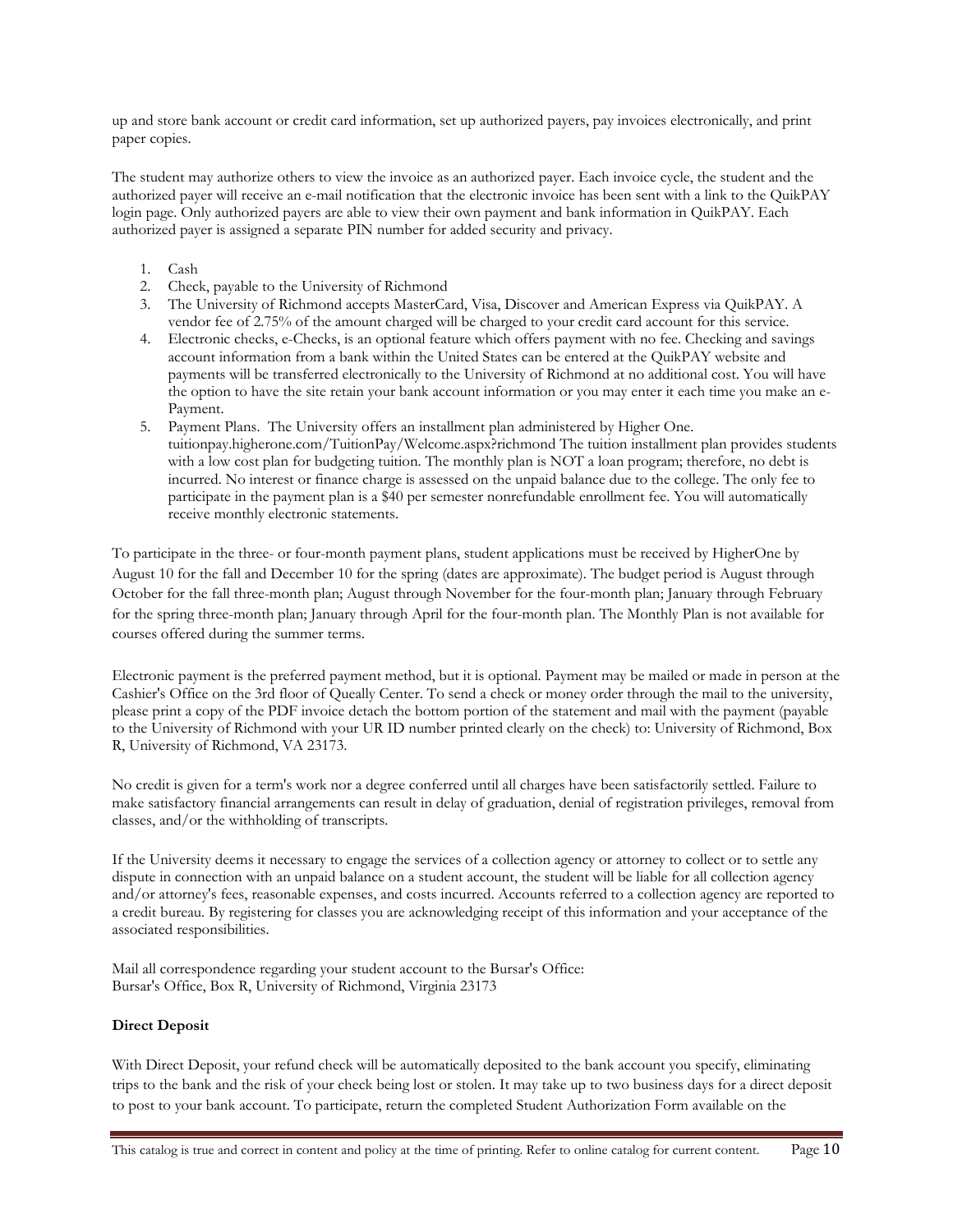Controller website controller.richmond.edu/common/pdf/payroll/direct-deposit-student.pdf along with a voided check to Accounts Payable. The mailing address is on the direct deposit form.

#### **Refund of Tuition and Fees**

Students are matriculated by semester. If a student withdraws from classes or is dropped from the University for whatever cause, a refund of fees for a semester shall be made in accordance with the University's refund policy, based on the following schedules. Failure to attend class does not constitute a withdrawal. Students who withdraw from the University and who are receiving any financial assistance may be required to return such assistance per Public Law 668.22 and institutional policy. The University complies with all federal regulations governing recipients of federal Title IV funds. Information regarding financial aid refund policies is available in the Office of Financial Aid. The amount of the refund is based on the date that the written withdrawal notification is received in the Office of the Dean. Any special fee associated with a particular course is non-refundable after the first day of term.

#### **Refund Schedule (Spring and Fall Semesters Only)**

| Withdrawal on or before the first day of term      |        | $100\%$ less deposits |
|----------------------------------------------------|--------|-----------------------|
| Withdrawal during the first week of term           |        | 100%                  |
| Withdrawal during the second week of term          |        | 70%                   |
| Withdrawal during the third week of term           |        | $50\%$                |
| Withdrawal during the fourth week of term          |        | 25%                   |
| Withdrawal during the fifth week of term           |        | 25%                   |
| Withdrawal during the sixth week of term           |        | 25%                   |
| Withdrawal after the sixth week of term            |        | None                  |
| <b>Refund Schedule (Summer Sessions</b><br>Only)   |        |                       |
| Withdrawal on or before the third day of term 100% |        |                       |
| Withdrawal during the 4th - 7th day of term        | $50\%$ |                       |
| Withdrawal during the second week of term          | 25%    |                       |
| Withdrawal during the third week of term           | 25%    |                       |

#### **Appeals Process**

The University of Richmond has an appeals process for students and parents who believe individual circumstances warrant exceptions from published policy. A student or parent has six weeks from the time of withdrawal to appeal the University's refund policy. All appeals must be in writing and directed to:

Annemarie Weitzel Bursar's Office, Box R, University of Richmond, Virginia 23173. bursar@richmond.edu

Withdrawal after the third week None

#### **Financial Aid**

#### Financial Aid Overview

The University of Richmond offers graduate students various forms of financial assistance from federal and institutional resources. Financial aid recipients must be enrolled or unconditionally accepted for enrollment on at least a half-time basis in a degree program at the University. Details on the specific aid programs are outlined below. For more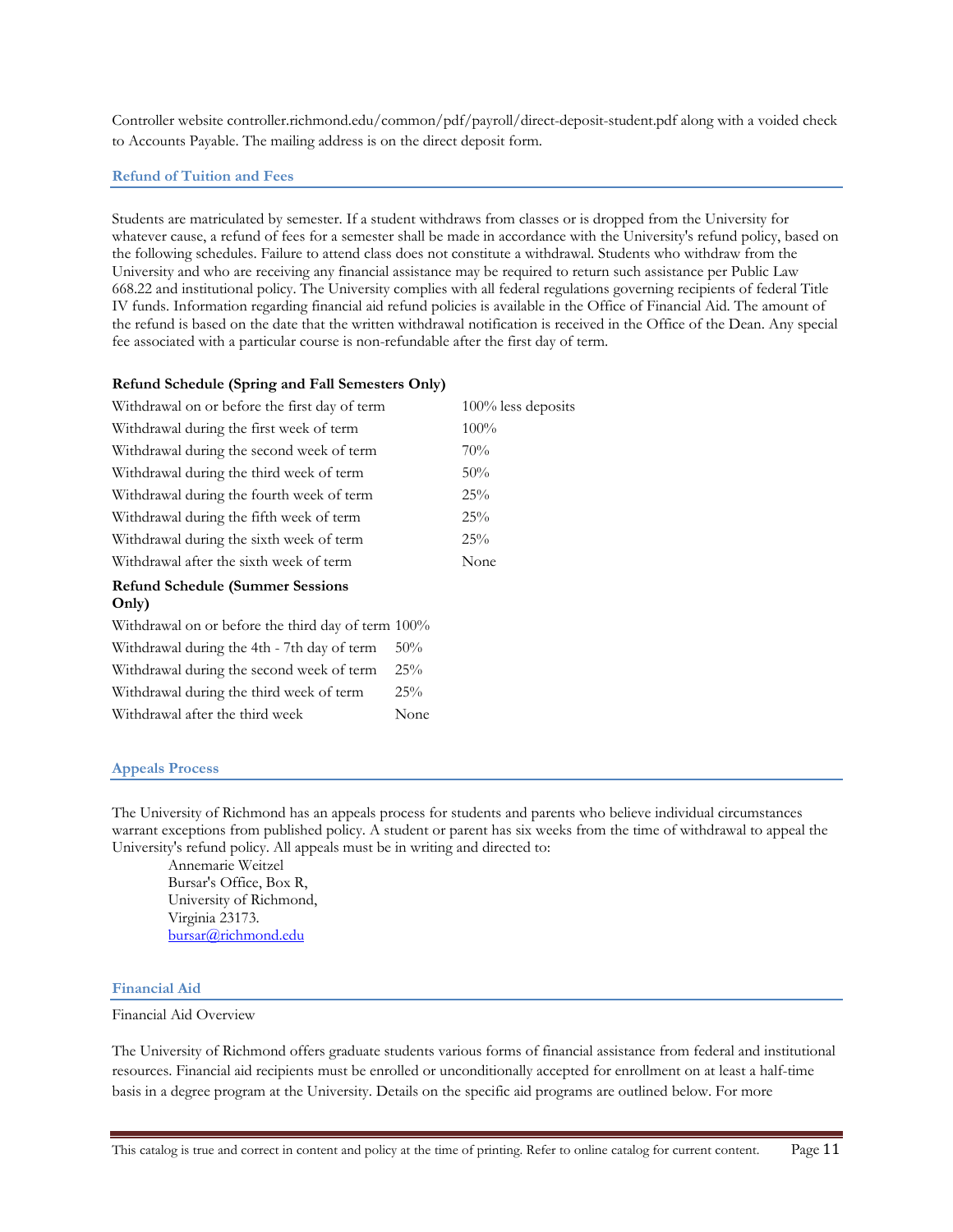information, contact the Financial Aid Office (telephone: (804) 289-8438, email: finaid@richmond.edu, or financialaid.richmond.edu/grad/index.html).

#### **Federal Loans**

The Federal Direct Loan program allows graduate students to borrow federal loans to assist with educational expenses. Students must be U.S. citizens or permanent residents, be enrolled at least half-time, and be making satisfactory academic progress.

The Free Application for Federal Student Aid (FAFSA) and the appropriate Federal Direct Loan application must be filed at least six weeks prior to the start of the term. Visit financialaid.richmond.edu/grad/loans/index.html or contact the Financial Aid Office at (804) 289-8438 or finaid@richmond.edu for more information and applications.

#### **Student Employment**

On-campus employment opportunities may be available to graduate students enrolled at least half-time through the Federal Work-Study program (FWS) or the University Work Program (UWP). FWS is a need-based program. Students interested in this program must complete the FAFSA and demonstrate eligibility for need-based aid. The UWP program is available to students who do not apply for or qualify for need-based aid. For more information and for job opportunities, please visit the student employment website at studentjobs.richmond.edu or contact the Financial Aid Office at (804) 289-8438 for more information.

# **Veterans Benefits**

Students eligible to receive tuition benefits administered by the U.S. Department of Veterans Affairs (VA) must apply for benefits through the VA. Students should forward Certificates of Eligibility to the Veterans Certifying Official, Registrar's Office, University of Richmond, VA 23173 to have enrollment certified. In addition to the tuition benefits offered under the Post 9/11 GI Bill program, the University participates in the Yellow Ribbon program. For details regarding eligibility for the Yellow Ribbon program at Richmond, go to financialaid.richmond.edu/yellowribbon.html.

#### **Satisfactory Academic Progress**

According to federal regulations and University of Richmond (UR) policy, students must maintain Satisfactory Academic Progress (SAP) to receive federal and institutional financial aid. Some private loan programs also require SAP. Evaluation of students' progress for financial aid purposes is made annually at the end of the spring term to determine financial aid eligibility for the following year (summer term, fall term, and spring term). When assessing SAP, the University will review all terms of enrollment at UR as well as transfer work accepted toward UR degree requirements, whether or not the student received financial aid during those terms.

The standards of academic progress outlined here are solely for the purpose of evaluating eligibility to continue receiving federal financial aid. They do not replace or modify academic standards required for continued enrollment at the University of Richmond. The effect of incomplete coursework, withdrawals, and course repetitions impacts SAP in the following ways:

- Incomplete coursework is not included in the GPA or in the number of credits earned but is counted as attempted credit.
- Courses from which a student withdraws are not included in the GPA or in the number of credits earned but are counted as attempted credit.
- Repeated courses are counted only one time as earned credits. However, credits for each course taken, including all repeated courses, are counted as attempted credit. Both grades will be calculated in the cumulative GPA.

At the end of the spring term, Graduate Business students must meet both of the following requirements: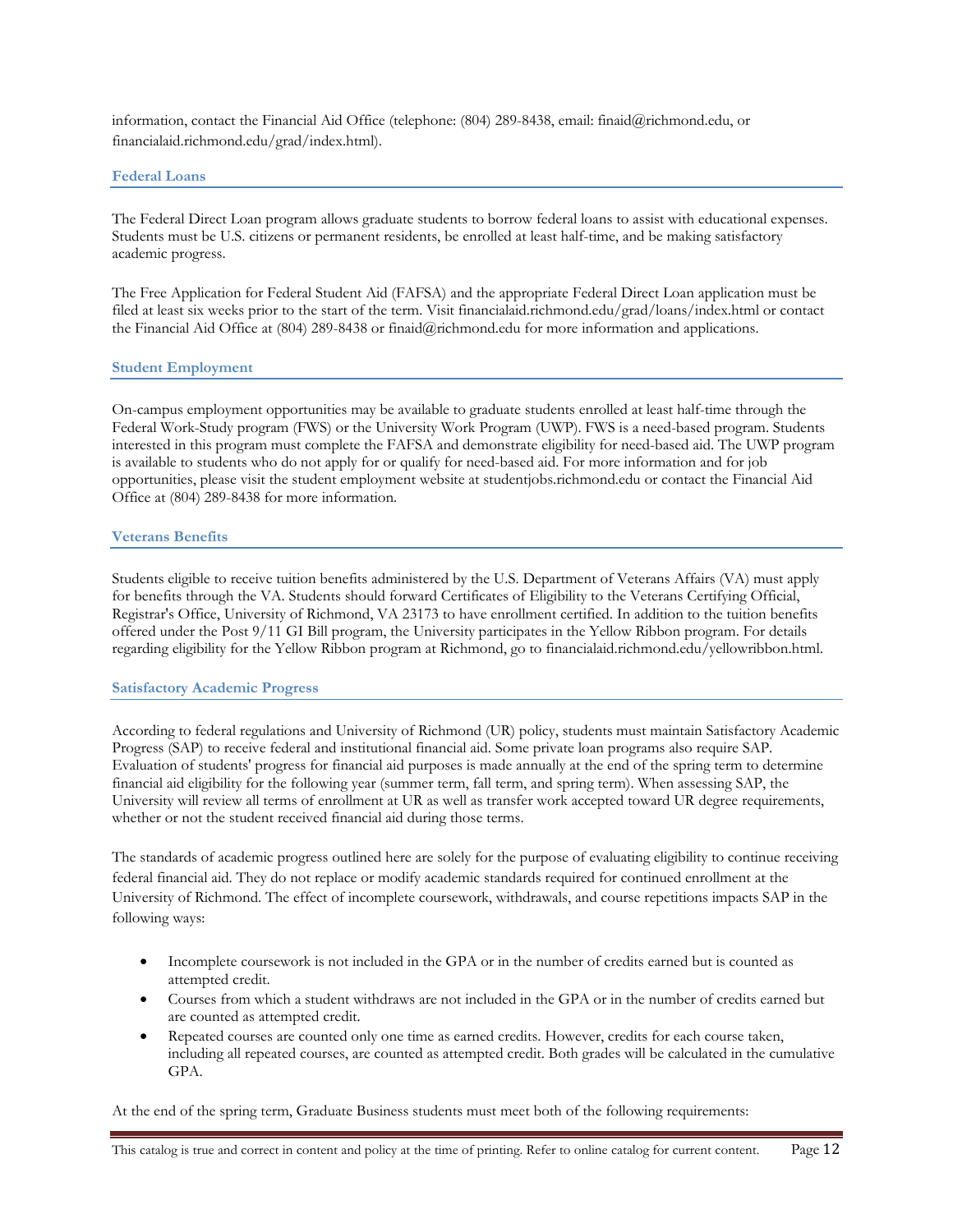- Have completed 67% of all attempted coursework, (including transfer work and pass/fail courses) AND
- Have achieved a cumulative grade point average of at least a 3.0

In addition, students must complete degree requirements within the 150% maximum timeframe allowed. That is, as the MBA degree program requires 45 hours to complete, the maximum number of hours attempted to complete the program cannot exceed - 67 hours, including transfer work and pass/fail courses. Successful completion of a class means receiving one of the following grades for the class: A, B, C, D.

Students not meeting the SAP requirements for federal financial aid at the end of the spring term will not be eligible for any additional federal financial aid until the standards are met. Denial of aid under this policy may be appealed by the student, in writing, to the Director of Financial Aid within 30 days of notification that the student is no longer eligible for aid. Appeals will be considered for the following circumstances: the death of a relative of the student; an injury or illness to the student; or other special circumstances. A student's request must include information regarding why the student is not meeting the SAP standards and what factors have changed that will allow the student's academic progress to improve by the next evaluation.

Successful appeals will lead to one of two SAP statuses: Financial Probation or Eligible for Financial Aid. A student may be placed on 'Financial Probation' for the subsequent term if it is determined that he/she can regain eligibility after one term. A student may be found 'Eligible for Financial Aid' based on an academic plan that outlines future academic progress for the student as established by the Director of Financial Aid. The student will be notified of their SAP status based on the merits of the appeal. If the appeal is not granted, the student will be notified of the decision and will be financially responsible for their educational expenses.

# **Return of Financial Aid When a Student Withdraws**

A student who withdraws during a semester may be entitled to a refund of certain charges as outlined in the Refund Policy. Withdrawal may also affect a student's financial aid eligibility for the semester as outlined in the federal Return of Title IV Program Funds Policy and the Return of Non-Title IV Program Funds Policy.

# **Return of Title IV Program Funds Policy**

The 1998 amendments to the Higher Education Act (HEA) of 1965 and subsequent regulations issued by the Department of Education (43 CFR 668.22) establish a policy for the return of Title IV grant and loan funds for a student who withdraws. Title IV grant and loan funds include the following programs: Federal Direct Loans, Federal Pell Grant, Federal Supplemental Educational Opportunity Grant, Federal Perkins Loan, Federal Work-Study, Federal Stafford Loans, Federal PLUS Loans, Federal Teach Grant and the Iraq and Afghanistan Service Grant.

The amount of Title IV funds the student earns, up to the withdrawal date, is based on a daily proration determined by dividing the total number of calendar days completed by the total number of calendar days in the semester (excluding breaks of five or more consecutive days). Adjustments must only be done up to and including the 60 percent point in time for the semester. After the 60 percent point in time, the student is considered to have earned all of the Title IV funds awarded for that semester.

Unearned Title IV funds must be returned to the Title IV programs. If the amount earned is greater than the amount that has been disbursed, the difference is treated as a late disbursement to the student. Unearned funds, up to the amount of total institutional charges (tuition, room, and board) multiplied by the unearned percentage of funds, are returned to the Title IV programs by the University of Richmond. The student must return any portion of unearned funds not returned by the school. For grants, regulations limit the amount a student must repay to the amount by which the original overpayment amount exceeds 50 percent of the total grant funds received by the student. Title IV loan funds that must be returned by the student are repaid per the loan terms. Unearned Title IV funds are returned to the Title IV programs in the following order: Unsubsidized Direct Stafford Loans, Subsidized Direct Stafford Loans, Perkins Loans, Direct PLUS Loans, Federal Pell Grants for which a return of funds is required, Federal Supplemental Educational Opportunity Grants for which a return of funds is required, TEACH Grant for which a return of funds is required, and the Iraq and Afghanistan Service Grant for which a return of funds is required.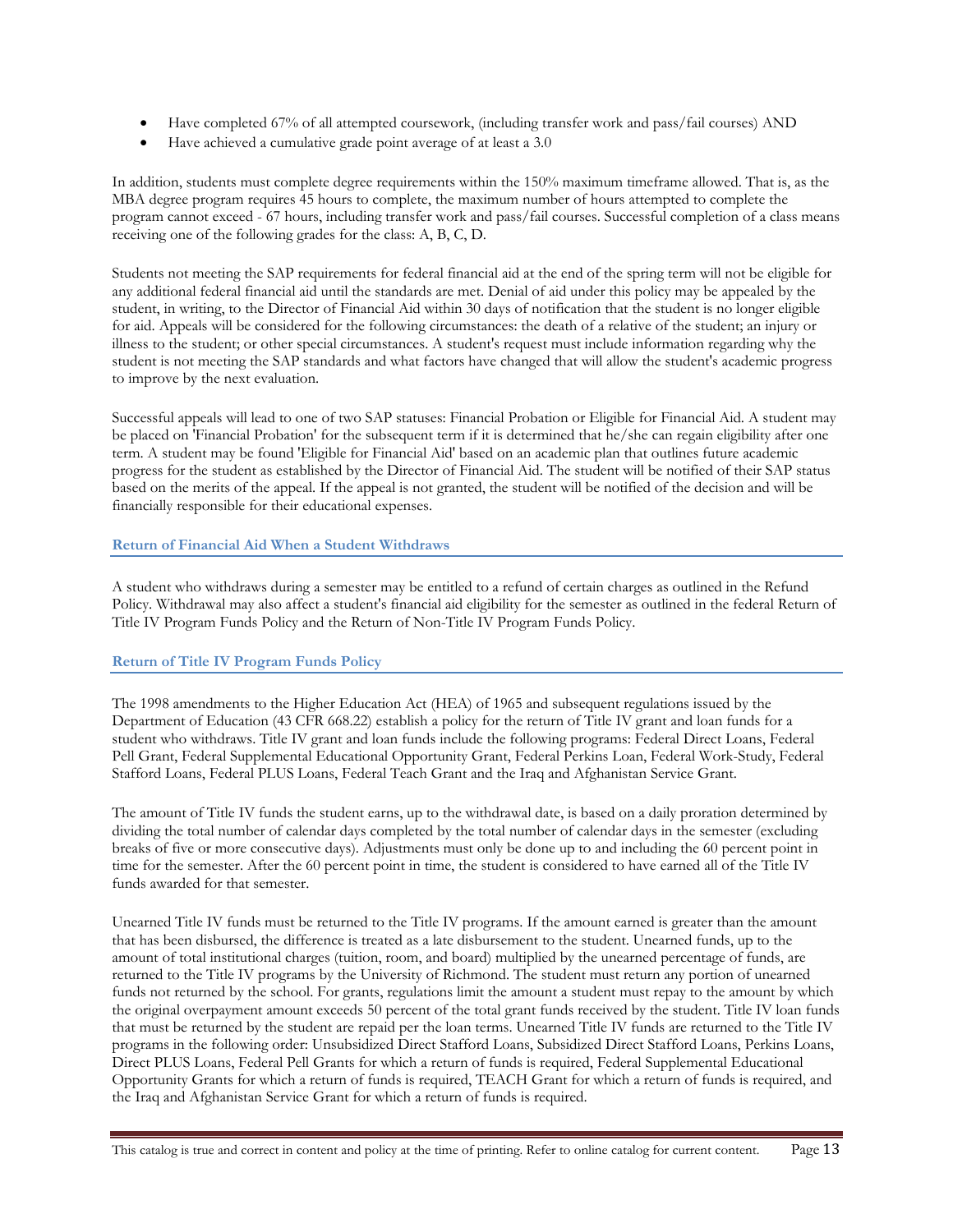#### **Return of Non-Title IV Program Funds Policy**

Non-Title IV financial aid will be adjusted for a withdrawing student based upon the University's Refund Policy. Adjustments will be made through the sixth week of classes. The amount to be returned to the non-Title IV financial aid program is the same percentage that will be refunded to the student for tuition and room charges. After the sixth week, the student is considered to have earned all of the non-Title IV aid. Non-Title IV financial aid funds are returned in the following order: institutional grants/scholarships, nonfederal loans, agency scholarships.

Students who are receiving financial aid and who are planning to withdraw from the University during a semester are strongly encouraged to meet with a financial aid advisor to review the impact that their withdrawal will have on their institutional charges and on their financial aid for the semester.

# **Student Life and Policies**

# **Resources and Services**

#### Counseling and Psychological Services

CAPS staff members are licensed doctoral-level mental health professionals who help students derive the greatest benefit from the educational opportunities at UR. Services offered include short-term individual psychotherapy, crisis intervention, outreach, training, consultation, and referral to other on- or off-campus resources as needed. Services are offered from about mid-August to about mid-June and are available to full-time students (except for SPCS students). Common reasons students come to CAPS include stress, anxiety, depression, relationship concerns, academic difficulties, grief, family concerns, traumatic events, eating problems, substance abuse, and sleep disturbance. Appointments can be made by visiting the CAPS office (201 Richmond Hall) Monday through Friday from 8:30 a.m. to 5 p.m. Confidentiality is assured to the full extent allowed by law. The CAPS website (wellness.richmond.edu/offices/caps/) has additional information on CAPS services, links to anonymous online screening surveys, and a variety of other mental health information. Phone: (804) 289-8119; FAX: (804) 287-1227.

#### **Dining Services**

University of Richmond Dining Services is a multi-operation department consisting of dining locations, snack shops, and retail stores. The E. Bruce Heilman Dining Center is a state-of-the-art facility overlooking Westhampton Lake that serves approximately 3,000 students and guests daily. A retail market is located off the main lobby and the upper level of the facility houses the Department of Food and Auxiliary Services and the campus post office.

The centrally located Tyler Haynes Commons (THC) houses Tyler's Grill, an eat-in or carry-out operation with a dining area that faces Westhampton Lake and gazebo. The campus smoothie bar, Freshens, and the Cellar, a late-night gathering space, are also located in THC. For late-night studying at Boatwright Library, gourmet coffee, hot drinks, and snacks are available at Eight Fifteen at Boatwright. Sodas, snacks, and grocery items also are available at the Dean's Den, located in the Whitehurst building near the Richmond Dean's office.

#### **Meal Plans**

Off campus and commuting students have meal plan options including the Spider Flex and the Spider Blue. Both plans offer on-campus convenience, meal discounts, and flexibility. Meal plan information is available on the Dining Services website at dining.richmond.edu.

#### **Hours of Operation and Other Services**

This catalog is true and correct in content and policy at the time of printing. Refer to online catalog for current content. Page 14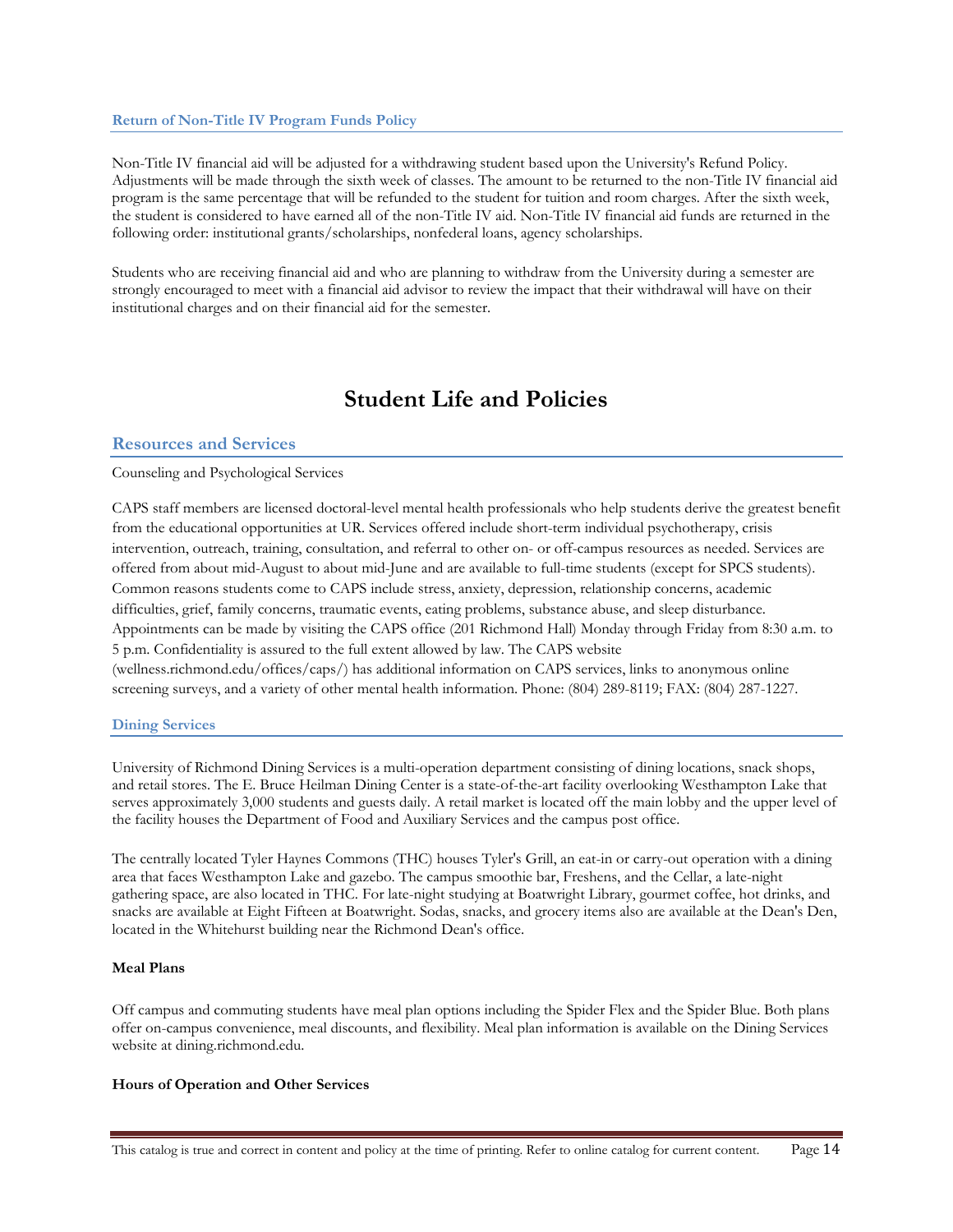Students can find something to eat somewhere on campus whenever classes are in session, from 7:15 a.m. to midnight Monday through Thursday, Fridays from 7:15 a.m. until 1:00 a.m. and Saturday and Sunday from 10:30 a.m. until 1:00 a.m. Dining services maintains an up-to-date schedule of menus and operational hours for all campus locations on its Web page. Meal plans follow the undergraduate academic calendar, and service and hours may be limited during academic breaks and holidays.

Catering and a wide variety of additional services, including nutrition counseling and meals-to-go, are also available through University Dining Services. Additional information is available upon request or can be viewed at dining.richmond.edu.

# **Special Dietary Needs**

With a registered dietician as a member of the University dining services team, every effort is made to support special dietary needs that are medically based. Medical documentation is required, and students with dietary restrictions or special needs are asked to make an appointment to see our nutrition professional. Students will be required to sign an informational release so that their situation can be discussed with their physician or medical professional as needed. In addition, dining services may require that students consult the University's physicians regarding their dietary requests.

The University does not have designated facilities to accommodate religion-based dietary needs on a daily basis. However, we do work closely with the campus ministry to provide kosher meals for Passover selections and carry-out meals during Ramadan. Please contact the associate director of dining services if you have questions regarding available services.

# **Emergency Information**

To report an emergency, call 911 or 289-8911 (cell phone). The non-emergency number is 289-8715

#### **Getting Information**

During an emergency, UR will distribute information to the campus community via:

- Audio–Tornado siren and PA system
- Web–This website, alert.richmond.edu
- Email–Blast email to '@richmond.edu' accounts
- Text/voice messages–UR Alert text messages and/or voice messages to faculty, staff, and students who register a cell or home phone through BannerWeb
- Campus phones–Telephone messages to campus telephones
- TV–UR TV channel 16 broadcasts
- People–Resident assistants and area coordinators
- Hotline–UR Emergency Hotline: (804) 289-8760 or toll free at (866) 386-0403

#### **Emergency Terms**

Shelter in Place: Choose an interior room or one with as few doors and windows as possible. Remain there until the danger has passed. Examples: Tornado or other severe weather, nuclear alert, or hazardous materials spill.

Seek Secure Shelter: Get into a lockable space, like an office or classroom, and remain there. Lock and barricade doors, turn off lights, and turn cell phones to silent or vibrate mode. Get under a desk or other surface to hide. Wait for further instruction from law enforcement. If the threat is in your building and you can safely flee, then do so. Examples: Active shooter or dangerous person immediately threatening the campus.

Evacuate: Immediately leave the building that you are in, exiting through the nearest and safest exit. If the fire alarm has not been activated, do so. Examples: Fire, smoke.

This catalog is true and correct in content and policy at the time of printing. Refer to online catalog for current content. Page 15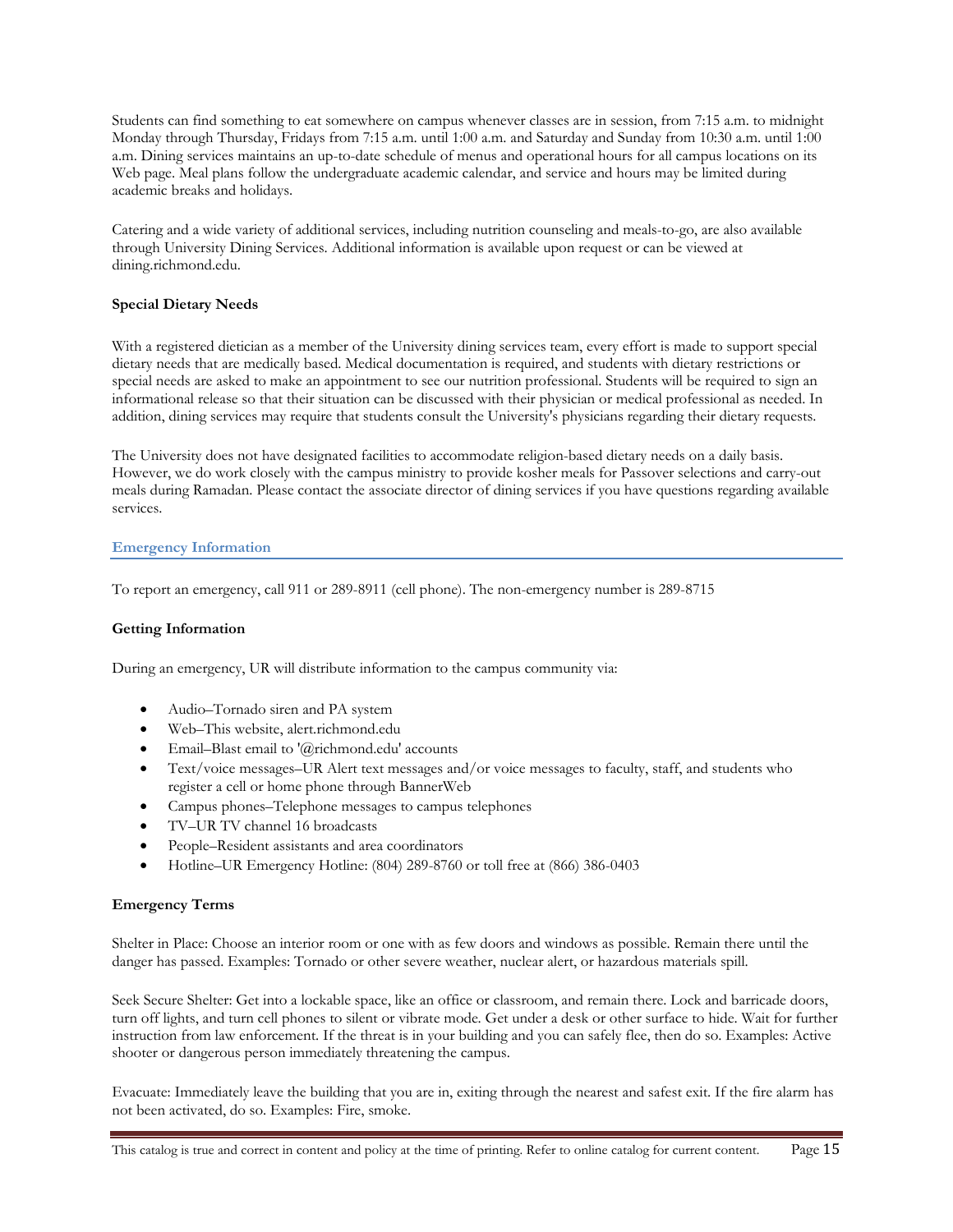Avoid Area, Warn Others: In these types of incidents, the emergency is localized on campus. University officials do not want anyone near the area and want you to alert others of the emergency. Examples: Hazardous materials spill, flooded roads, aircraft accident, bomb threat, civil disturbance, fire, gas leak, or power lines down.

# **What to Do**

Tornado

- Listen for the tornado siren. A single siren blast will sound continuously until the danger has passed.
- Seek shelter inside a building until notified by University officials that it is safe to leave.
- Stay away from electrical lines and devices.
- There is no "all-clear." The danger has passed when the siren silences.

# Fire

- Activate the nearest fire alarm and call 289-8911 if possible to report the location and cause of the fire.
- Everyone must leave immediately when a fire alarm is activated, even if there are no obvious signs of an emergency.
- Do not use the elevator.
- Remain calm and assist others in safely getting out.
- Confine the fire by closing all doors and windows if possible. Follow directions given by emergency personnel and go to the location designated by your building coordinator to await further instructions.

# Earthquake

- Stay inside the building until the shaking stops. Don't run downstairs or rush outside while the building is shaking.
- Stay away from glass, windows, outside doors and walls, and anything that could fall.
- A sturdy table or desk can provide cover.
- Once the building stops shaking, exit the building calmly and check for others in need.
- Do not use elevators.
- If outdoors, stay in the open until the shaking stops, avoid any falling debris fields such as buildings, power lines, etc.

# Active Shooter/Dangerous Person

- Remain calm, do not engage the intruder.
- A quick and quiet escape is suggested, if it can be done safely.
- If attempting to escape, keep your hands elevated with open palms visible, especially if encountering law enforcement officers. Follow all instructions officers may give you.
- If you cannot safely exit the building, seek secure shelter.
- Close and lock windows, lower blinds, remain out of sight, and turn off lights.
- Once secured inside, take cover behind concrete walls, thick desks, and filing cabinets that are away from windows and doors.
- Remain quiet, and turn off cell phone ringers.
- Only one person from the room should call police at 289-8911 and tell them where you are, where the dangerous person is, and the condition of others with you. Follow their instructions. If you cannot speak, leave the line open so the dispatcher can hear what is going on.
- Assist others if they are injured.
- Do not respond to any unfamiliar voice commands until you can be sure they are coming from a police officer.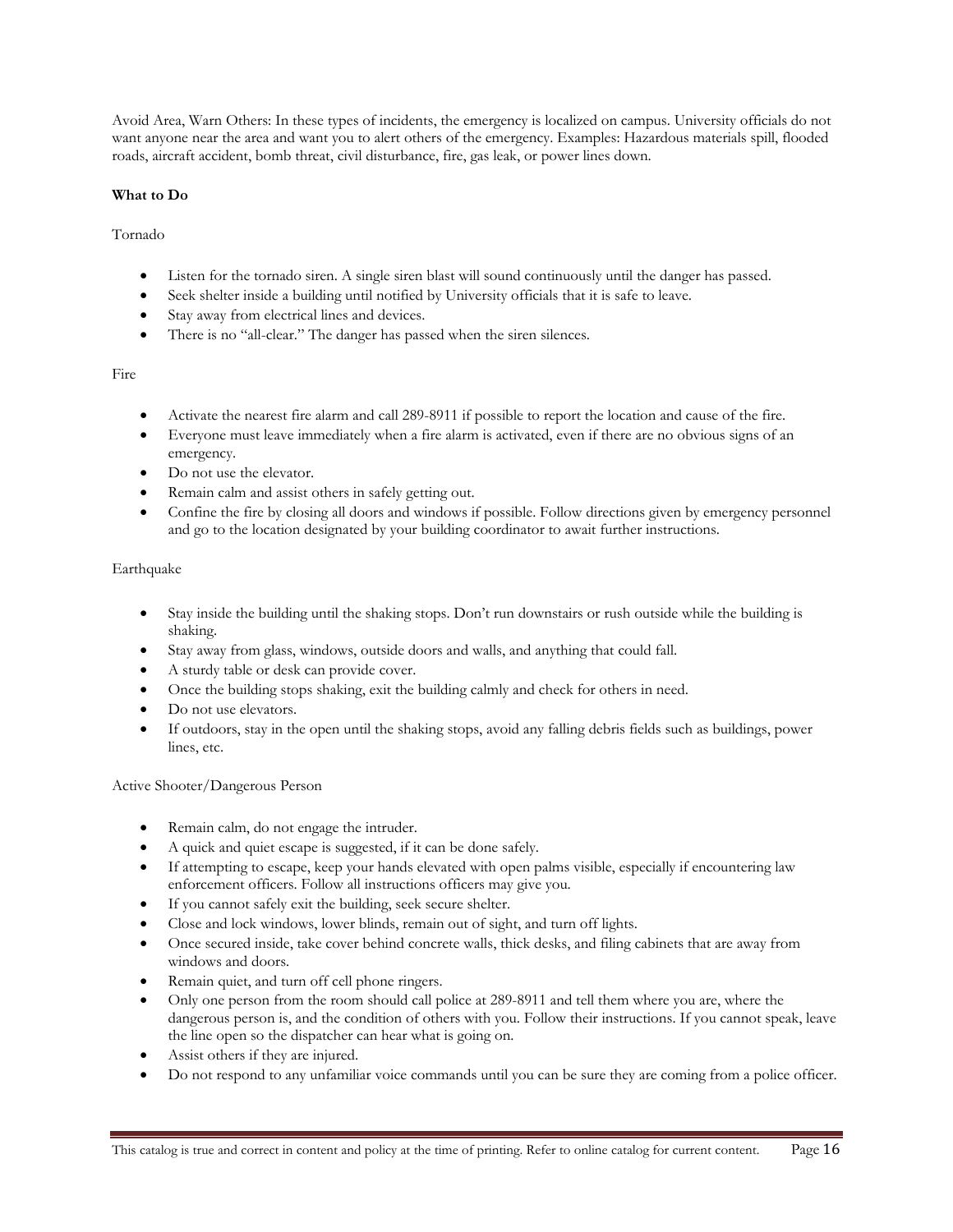#### **Housing**

The University does not provide on-campus housing for graduate students.

#### **International Students and Study Abroad**

The Office of International Education, located in Puryear Hall, serves all students, undergraduate and graduate, in arts and sciences, business, leadership studies, continuing studies, and law. It offers advising on opportunities and procedures for study, internships, and work abroad; a wide variety of services for international students such as orientation, visas, work, health insurance, and taxes; and a broad range of cultural and social activities focused on cultures and countries around the world as well as cross-cultural issues.

#### **Multicultural Affairs**

The mission of the Office of Multicultural Affairs is to support the ongoing enrollment and retention of ethno-culturally and socio-culturally diverse American students and promote a campus climate that celebrates diversity. Working in collaboration with a variety of other offices and departments campus-wide, the Office of Multicultural Affairs develops, implements, and advocates for programs that are designed to enhance the overall personal development and growth of University students.

#### **Official University Communications**

The University of Richmond uses email as an official means of communication within the University. Examples include notification of financial aid, tuition bills, academic or disciplinary action, instructor feedback, and correspondence from University offices. Students are required to activate their @richmond.edu email account and to check it regularly. Students are responsible for reading the content of University communications sent to their email account. If students choose to forward their University emails to an external email provider, they are responsible for ensuring that the external email account remains active.

#### **Recreation and Wellness**

The mission of the Department of Recreation and Wellness is to enhance the lives of its members by providing quality recreational and educational programs in an environment that promotes healthy lifestyles, academic productivity, and personal growth.

The Weinstein Center for Recreation and Wellness provides a comprehensive facility that includes a two-level fitness and wellness center, three-court gymnasium with an elevated walking and jogging track, two multipurpose rooms, pool, game room, and racquetball and squash courts, as well as locker room and sauna facilities. Participants have the opportunity to experience a full range of cardio and strength equipment, in addition to a wellness resource center and computer lab. Outdoor playing fields and lighted basketball and sand volleyball courts are available for recreational use. Thirteen tennis courts, a 400-meter track, and cross country trails are also available for recreational use when not scheduled for intramurals, intercollegiate athletics, or special events. The campus recently added an 18 hole disc golf course available for recreational use.

The fitness and wellness program offers group exercise, indoor cycling, and other fitness programs throughout the day. In addition, special screenings, assessments, and services are offered to address health and wellness topics. Services often include massage therapy, personal training, cholesterol screenings, blood pressure checks, and fitness assessments.

The intramural sports program offers a wide range of major and minor sports at a variety of skill levels. More than 25 sport clubs provide student leadership opportunities as well as competitive options for students who are not part of the varsity athletic program. The Natural High and Outdoor Adventure programs offer activities and trips throughout the year, often including whitewater tubing and rafting, camping, skiing, rock climbing and hiking. The Odyssey high ropes course is one component of a much larger and long term departmental goal for developing a comprehensive Outdoor Experiential Education program.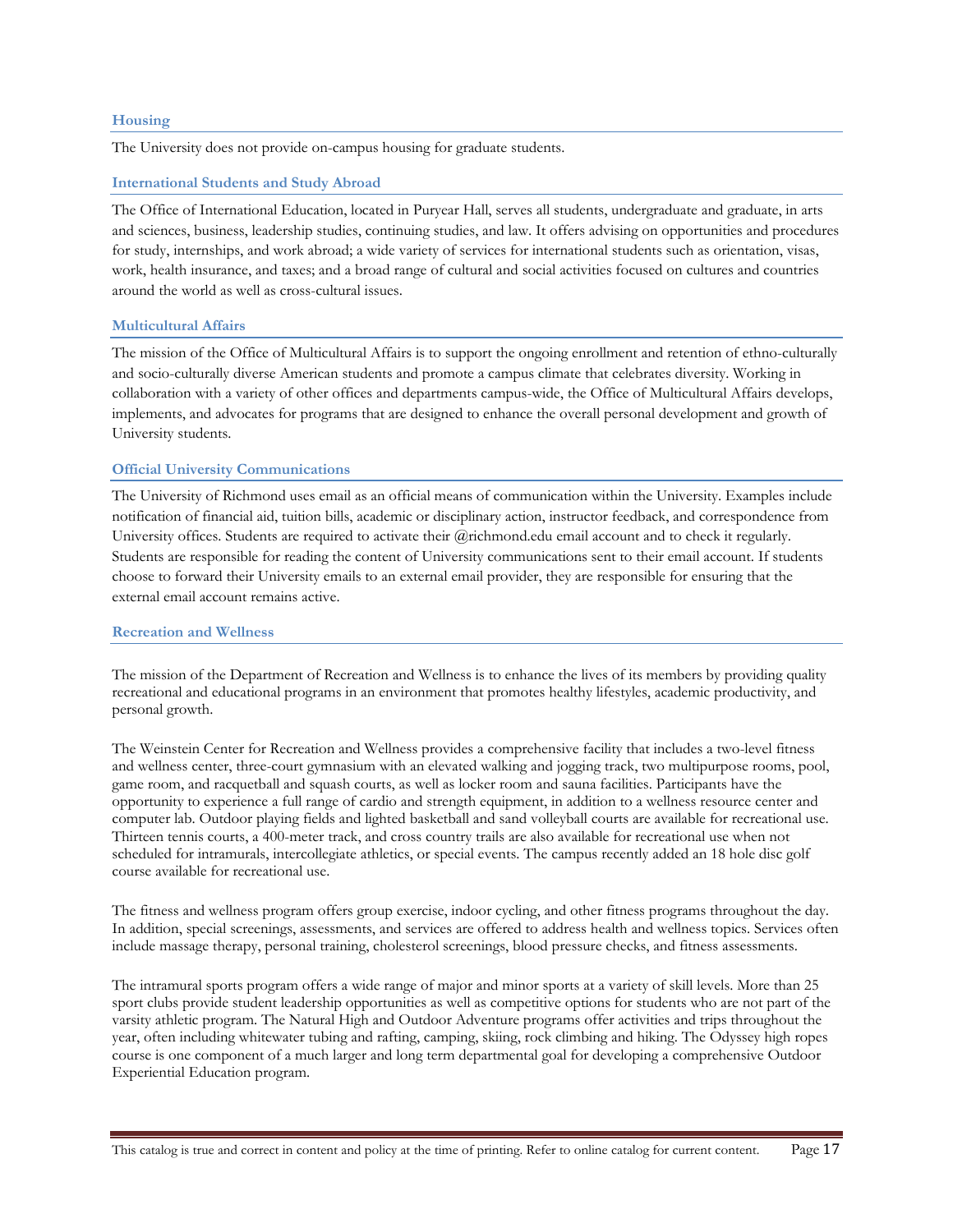For more information about recreation and wellness programs or the Weinstein Center, please visit recreation.richmond.edu or call Member Services at (804) 289-8361.

#### **Student Health Center**

The Student Health Center offers a comprehensive program in health education and health maintenance, as well as treatment for illness and injury. The Health Center staff includes board-certified family practice physicians and registered nurses. Services include acute care for illness and injury, general medical care, women's health, men's health, allergy shots, and immunizations. The telephone number is (804) 289-8064 and FAX is (804) 287-6466. Students and parents are encouraged to visit the Health Center's website for general information and timely messages: healthcenter.richmond.edu and the Health Center can be reached by email at healthcenter@richmond.edu.

Rather than walking in without an appointment, students are encouraged to call and speak with a registered nurse about their concerns through the Dial-A-Nurse system (call 804-289-8700 for the Dial-A-Nurse). After evaluating the history and symptoms of the illness, the nurse will advise the most appropriate treatment. If indicated after the Dial-A-Nurse evaluation, an appointment will be made. Appointments may be made for annual gynecological examinations, doctorrequested follow-up visits, allergy shots, immunizations, and PPD tests by calling (804) 289-8064.

All full time students are eligible for the services provided by the Student Health Center. (School of Professional and Continuing Studies students are not eligible.) The cost of prescription drugs, some laboratory tests, hospital emergency room treatment, hospitalization, x-rays, and referral off campus for consultation with medical specialists are not covered by any student fees. These costs will be billed separately by the provider.

The Student Health Center does not accept insurance assignments. This means we will not bill a patient's insurance company. Any charges incurred at the time of visit will be billed through student accounts or may be paid by check, cash, or Spider Card. The patient will be provided with a medical encounter form itemizing all charges and containing all necessary information to submit for insurance reimbursement.

Information regarding hours of operation, descriptions of services, details of allergy shot procedure, billing and insurance questions, medical information, community facilities, medical referrals, and helpful links can be found on the Health Center's website.

Virginia law mandates that each student submit an immunization record and tuberculosis screening status prior to enrollment. In compliance with this requirement, the immunization record is included in the health history form provided to entering students and is to be returned to the Student Health Center.

All communications between student and Health Center staff are strictly confidential. Information will not be released from the Student Health Center without the patient's prior approval except in an emergency or by court order.

#### **Student Identification Number**

In an effort to better protect the privacy of each member of the University of Richmond community, the University uses randomly generated ID numbers of each student, employee, faculty member, and alumnus/a.

A student will be assigned a University of Richmond ID number as the primary identification for University records when he/she enters the University. This eight-digit number will be printed on each student's One-Card (unless the student requests that it not be printed). This ID number also will be used in conjunction with a confidential PIN for students to register for classes and access their academic records through the Web using the University of Richmond's Student Information System (BannerWeb). A Social Security number will still be required to be on file with the University to fulfill IRS and federal reporting requirements.

# Additional Student Resources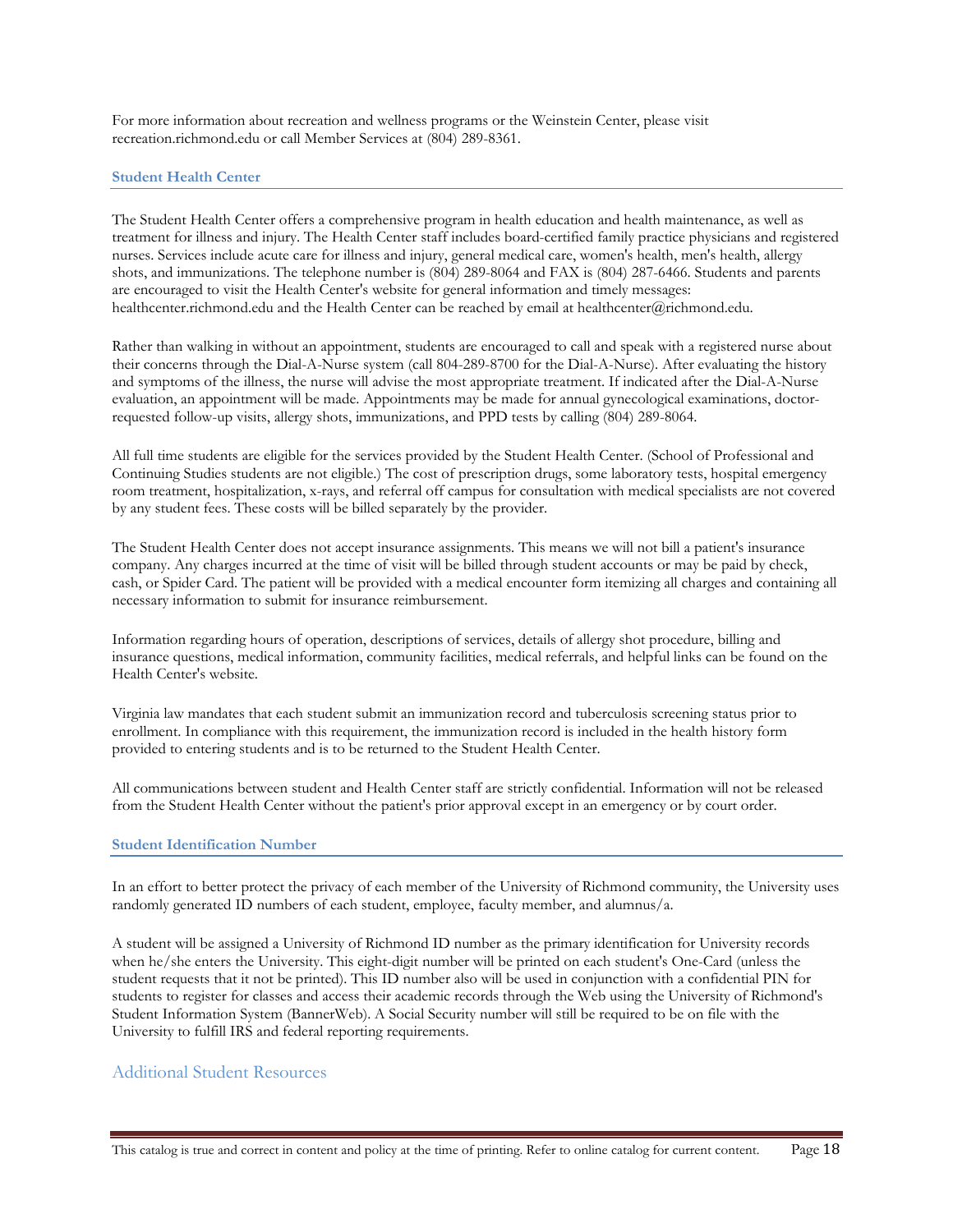#### **Arts and Cultural Events**

The Modlin Center for the Arts presents more than 35 world-class performing arts events as part of the Modlin Great Performances Series, four main-stage productions presented by the University Players and Dancers, and another 22 music performances as part of the Department of Music's annual free concert series. Located throughout campus, University Museums presents more than 20 exhibitions of national and international art and artifacts as well as student work. In addition to arts events, the Jepson School of Leadership Studies, the WILL program, and many academic departments sponsor lecture series.

# **Bonner Center for Civic Engagement**

The Bonner Center for Civic Engagement (CCE) helps students, faculty, and staff get involved in the Greater Richmond community. The CCE brings together its campus constituents and community members to address social issues in context and to respond to community-identified needs through community-based learning and research, advocacy work, deepened awareness of current events, service, alternative breaks, and city tours. Located in Tyler Haynes Commons, the CCE works with faculty and students to integrate academic learning with the pressing social issues facing the Richmond region and beyond. The CCE also sponsors educational programming on important local, national, and international issues.

#### **Bookstore**

The University Bookstore carries textbooks for all courses scheduled for a given term at the University. A comprehensive selection of reference books and general reading materials is also available. The store offers academically priced software, computer and office supplies, greeting cards, gifts, clothing, and health and beauty aids. Services include faxing and UPS shipping. The bookstore's website is urspidershop.com.

# **Counseling and Psychological Services**

CAPS staff members are licensed doctoral-level mental health professionals who help students derive the greatest benefit from the educational opportunities at UR. Services offered include short-term individual psychotherapy, crisis intervention, outreach, training, consultation, and referral to other on- or off-campus resources as needed. Services are offered from about mid-August to about mid-June and are available to full-time students. Common reasons students come to CAPS include stress, anxiety, depression, relationship concerns, academic difficulties, grief, family concerns, traumatic events, eating problems, substance abuse, and sleep disturbance. Appointments can be made by visiting the CAPS office (Brunet Hall for the 2016-17 academic year) Monday through Friday from 8:30 a.m. to 12 noon and 1 to 5 p.m. Confidentiality is assured to the full extent allowed by law. The CAPS Web site (caps.richmond.edu) has additional information on CAPS services, links to anonymous online screening surveys, and a variety of other mental health information. Phone: (804) 289-8119; FAX: (804) 287-1227.

#### **Disability Accommodations**

The University seeks to comply with all applicable federal, state, and local laws regarding the rights of individuals with disabilities. To facilitate such compliance, the vice president for student development serves as the University's disability coordinator. The University does not discriminate on the basis of disability in admission. Therefore, applicants are not required to provide information about their physical condition or disability status prior to admission. Individuals with disabilities are invited to contact the disability coordinator regarding any accommodations they may require in visiting the campus or upon matriculation. The University provides reasonable adjustments or accommodations in its academic programs as necessary for equal opportunity and participation for qualified students with disabilities.

# **Identification Card/One-Card**

Each degree- or certificate-seeking student will be issued a picture identification card (One-Card) upon request. This card verifies that the holder is eligible to receive University library and certain other campus privileges. A campus ID is required for check cashing and access to athletic facilities and serves as your meal card if applicable and library card. Neither the card nor its privileges is transferable.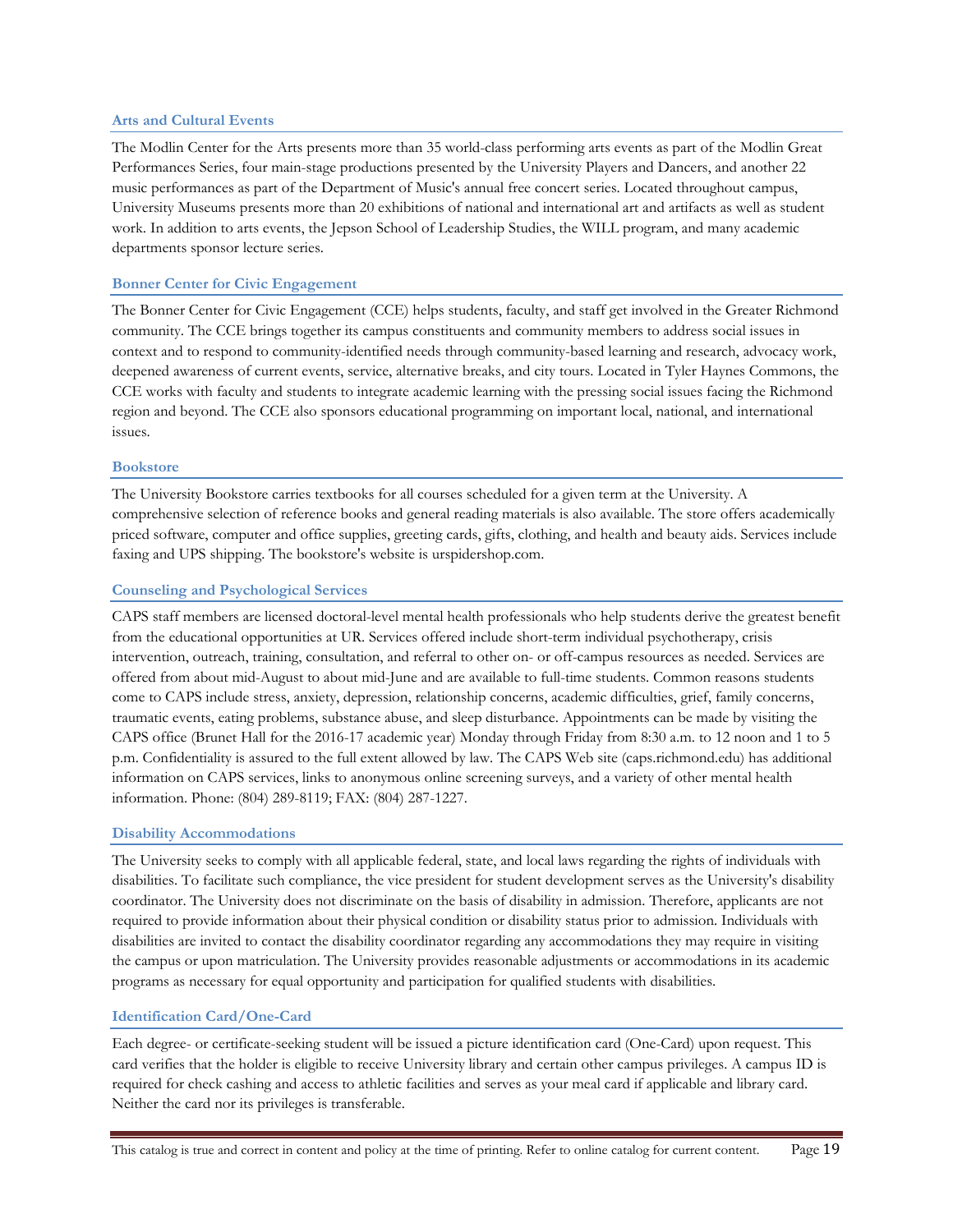All University students may sign up for the University's SpiderCard Account, a declining balance program which allows students to access previously deposited funds via their University One-Card. The SpiderCard Account allows students the ability to make purchases without carrying cash and can be used at the bookstore, the Student Health Center, most vending machines, for on-campus pizza delivery, in One Card Services for passport photos, for concessions in Robins Stadium/ Robins Center, and all campus dining locations. Students will be mailed information before the fall semester regarding SpiderCard sign up. Complete information on the One-Card is available at onecard.richmond.edu.

# **Office of Alumni and Career Services**

The Office of Alumni and Career Services, advises and supports undergraduate students and alumni throughout the career development process. The office approaches career development as a continuous learning experience that begins during a student's first year at Richmond. Staff members work with undergraduate students in all majors to assist them in discovering their individual paths for success. Richmond students achieve a high rate of success after graduation. They are employed in a diverse range of industries and are accepted at some of the best graduate and professional schools in the world. In fall 2008, the office relocated to a newly renovated space located on the third floor of Tyler Haynes Commons.

The Office of Alumni and Career Services assists students in:

- Exploring interests and abilities
- Choosing majors
- Connecting with internships and learning experiences
- Investigating graduate and professional school options
- Landing their first jobs

Programs & Events include:

- Individual career advising
- Industry expos
- Career workshops and panels
- Spider Road Trips to explore industries in various metropolitan areas
- "Evening of Etiquette"
- Mock interviews
- On-campus interviews
- Off-campus recruiting events

# **Exclusive Search Engines**

Richmond students and alumni have access to the University's exclusive job opportunity database, SpiderConnect, which allows them to search for internships and full-time position postings, apply for interviews and register to attend organizational information sessions. Career15 gives Richmond students access to opportunities open to students from Virginia's colleges and universities. The University Career Action Network (UCAN) allows Richmond students access to internship postings throughout the world.

The UR Career Network allows students to search for and connect with Richmond alumni in varying industries and geographic areas for career networking.

# **Recruiting Programs & Events**

Every year, the Office of Alumni and Career Services hosts organizations for information sessions and on-campus interviews. Organization representatives, professionals and alumni also attend five industry-focused expos held throughout the academic year. In addition to bringing employers on campus to recruit Richmond students, the office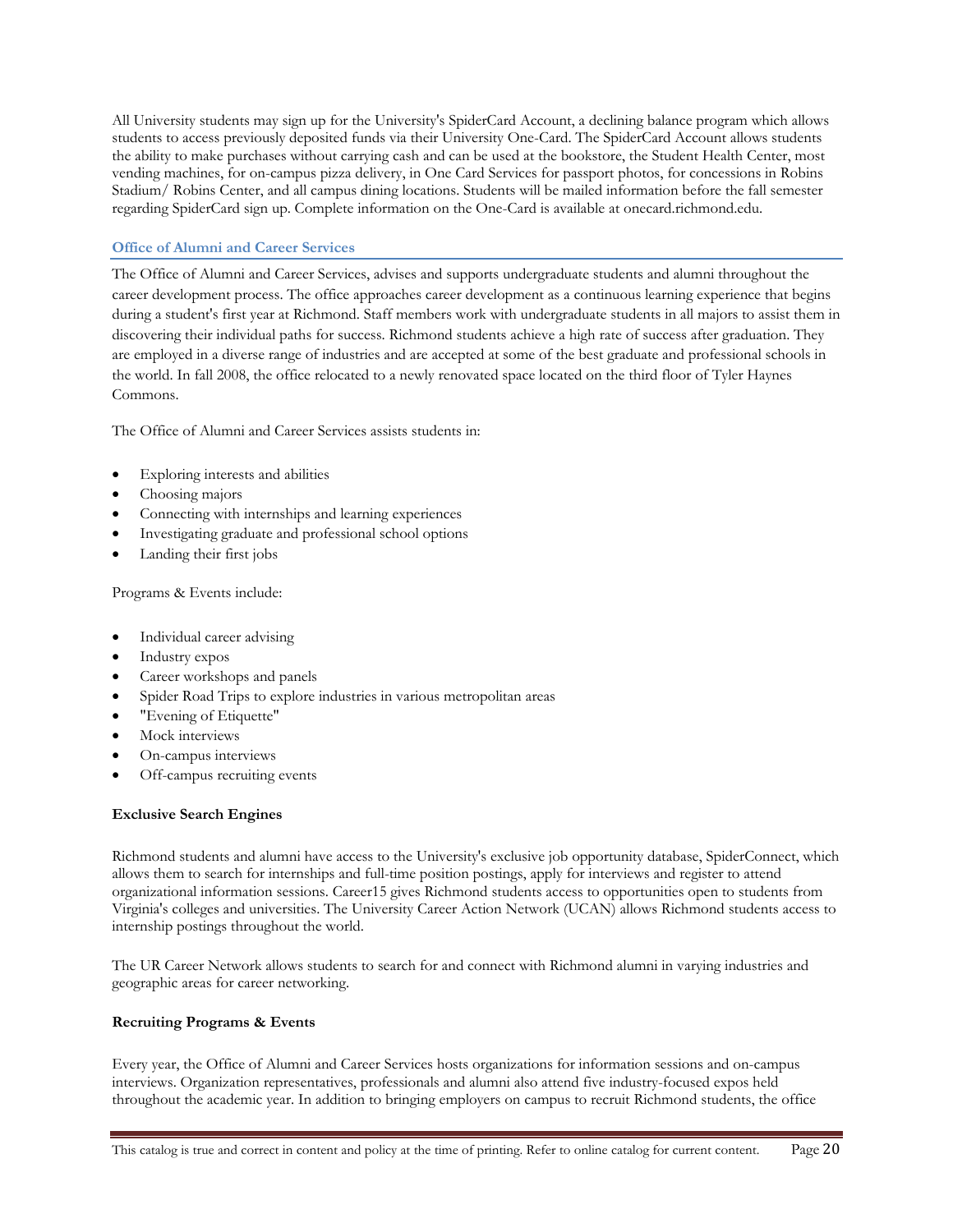works to bring students to major metropolitan areas through Spider Road Trips. The office also assists students in applying for and attending regional and national career fairs.

For more information, visit careerservices@richmond.edu.

#### **Office of Common Ground**

Common Ground supports the University's core principles of diversity and inclusion. Offering signature programs such as Safe Zone, the Cultural Advisors, Diversity Roundtable and an annual social justice retreat, Common Ground invites all students to join in the work of building a truly inclusive community.

Through workshops, diversity trainings for student leaders, all-campus programs, private consultation, and resources on numerous issues of difference, the staff of Common Ground is ready and willing to work with any student or group who wishes to explore topics of diversity, community, inclusion, or social justice.

#### **Parking Services**

The University of Richmond's Parking and Transportation Office strives to provide adequate, safe, convenient, and accessible parking for faculty, staff, students, and visitors to the University. To accomplish this, Parking Services will:

- Continuously assess the parking needs of the campus community.
- Create effective rules and regulations.
- Collaborate with other departments to better serve the campus community.
- Provide 24-hour police patrols of all parking lots.

# **Ethics, Conduct, and Policies**

#### **Alcoholic Beverages and Other Drugs**

The legal age for the consumption and possession of beverage alcohol is 21 in the Commonwealth of Virginia; the law governs all sites within the Commonwealth and all persons including temporary visitors from other places. The University supports the laws of the Commonwealth and has policies to educate and regulate its campus constituencies regarding the consumption of alcohol. Similarly, statutes as well as University policies prohibit the possession, distribution, sale, or use of illegal drugs or narcotics, including marijuana and hallucinogens. Moreover, each person is responsible for his or her destructive, obstructive, or otherwise inappropriate behavior, whether under the influence of any substance or not. Persons in violation of the law are subject to prosecution by law enforcement agencies as well as disciplinary proceedings by the University.

More information about the University's alcohol and drug policy can be found online at wellness.richmond.edu/common/pdfs/factsheets/alcohol-drug-policy.pdf

#### **Grievances and Complaints**

Students who wish to file a complaint or grievance pertaining to University policies, procedures, or conditions may address their complaint in written form to the appropriate department head or official who oversees the area of concern. If in doubt as to whom to direct the complaint, the following officials may be contacted:

#### **Student Life Concerns**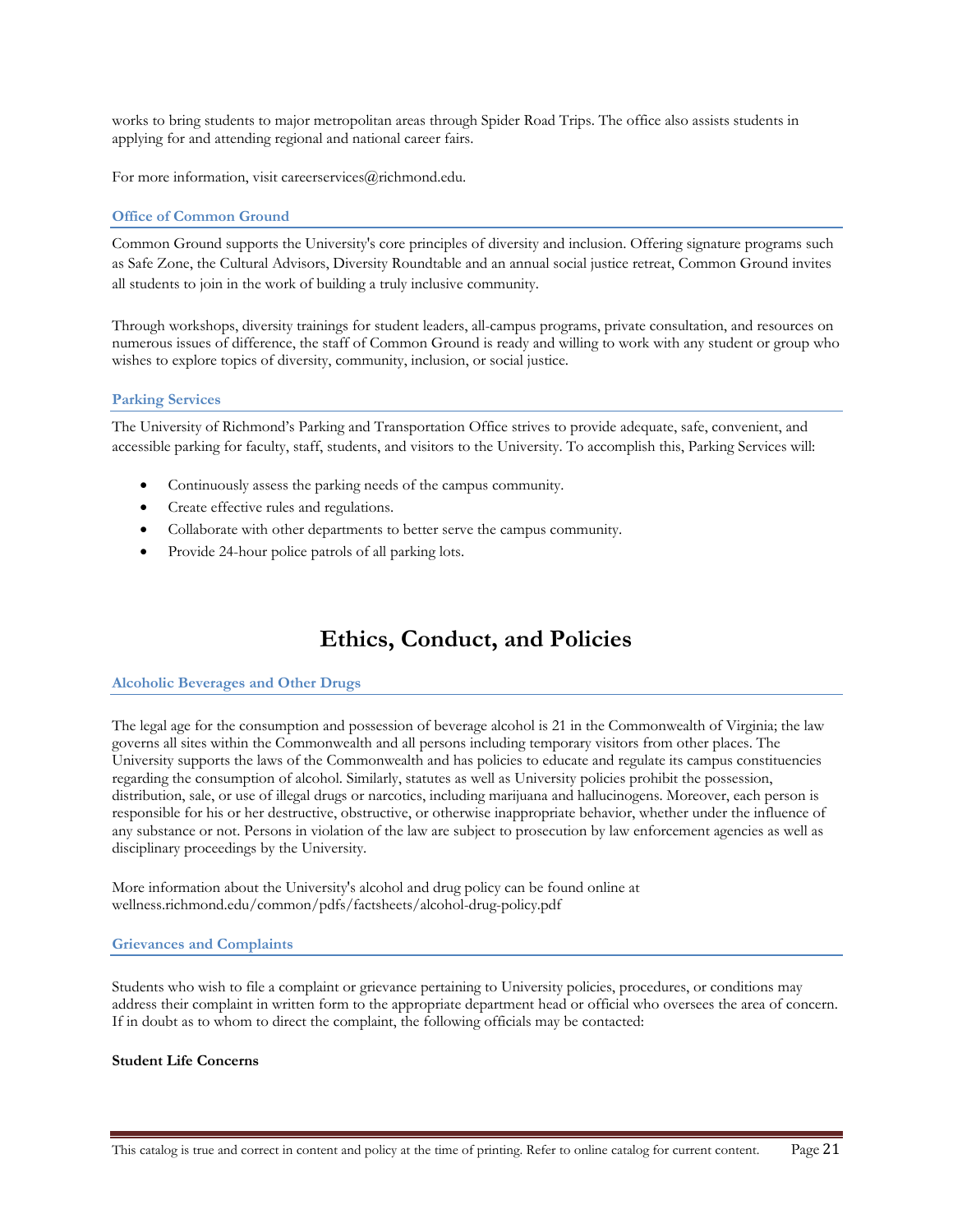Housing Carolyn Bigler, Office of Undergraduate Student Housing

Financial policies David Hale, Vice President for Business and Finance

All other concerns Steve Bisese, Vice President for Student Development

#### **Academic Concerns**

School of Arts and Sciences Joe Boehman, Dean of Richmond College Mia Reinoso Genoni, Interim Dean of Westhampton College

Robins School of Business Jim Monks, Associate Dean for Undergraduate Business Programs Richard Coughlan, Senior Associate Dean and Director of the Reynolds Graduate School of Business

Jepson School of Leadership Studies Sandra Peart, Dean

School of Law Kristine Henderson, Associate Dean for Student Services and Administration

School of Professional and Continuing Studies Ellen Walk, Associate Dean for Administration and Student Services

#### **Harassment & Discrimination**

Every University employee and student has the right to work and study in an environment free from discrimination and harassment and should be treated with dignity and respect. The University prohibits discrimination and harassment against applicants, students, and employees on the basis of race, religion, national or ethnic origin, age, sex, sexual orientation, gender identity, gender expression, disability, status as a veteran or any classification protected by local, state or federal law.

The University's policy against discrimination and harassment (Policy) incorporates protections afforded by Title IX of the Educational Amendments of 1972, which prohibits discrimination in educational programs and activities based on gender. This Policy also incorporates all other local, state and federal laws, including Title VII of the Civil Rights Act of 1964. Any individual whose conduct violates the Policy will be subject to disciplinary action up to and including termination for employees and expulsion for students.

Harassment is the creation of a hostile or intimidating environment, in which verbal or physical conduct, because of its severity and/or persistence, is likely to interfere significantly with an individual's work or education, or affect adversely an individual's living conditions on campus.

Illegal and improper harassment based on any of the classifications in paragraph 1, may include:

- Any suggestion that sexual favors, race, religion, national or ethnic origin, age, sex, sexual orientation, gender identity, gender expression, disability, status as a veteran or any protected classification would affect one's job, promotion, performance evaluations, grades, working or educational conditions;
- Making unwelcome or offensive comments about a person's clothing, body or personal life;
- Offensive jokes or unwelcome innuendoes;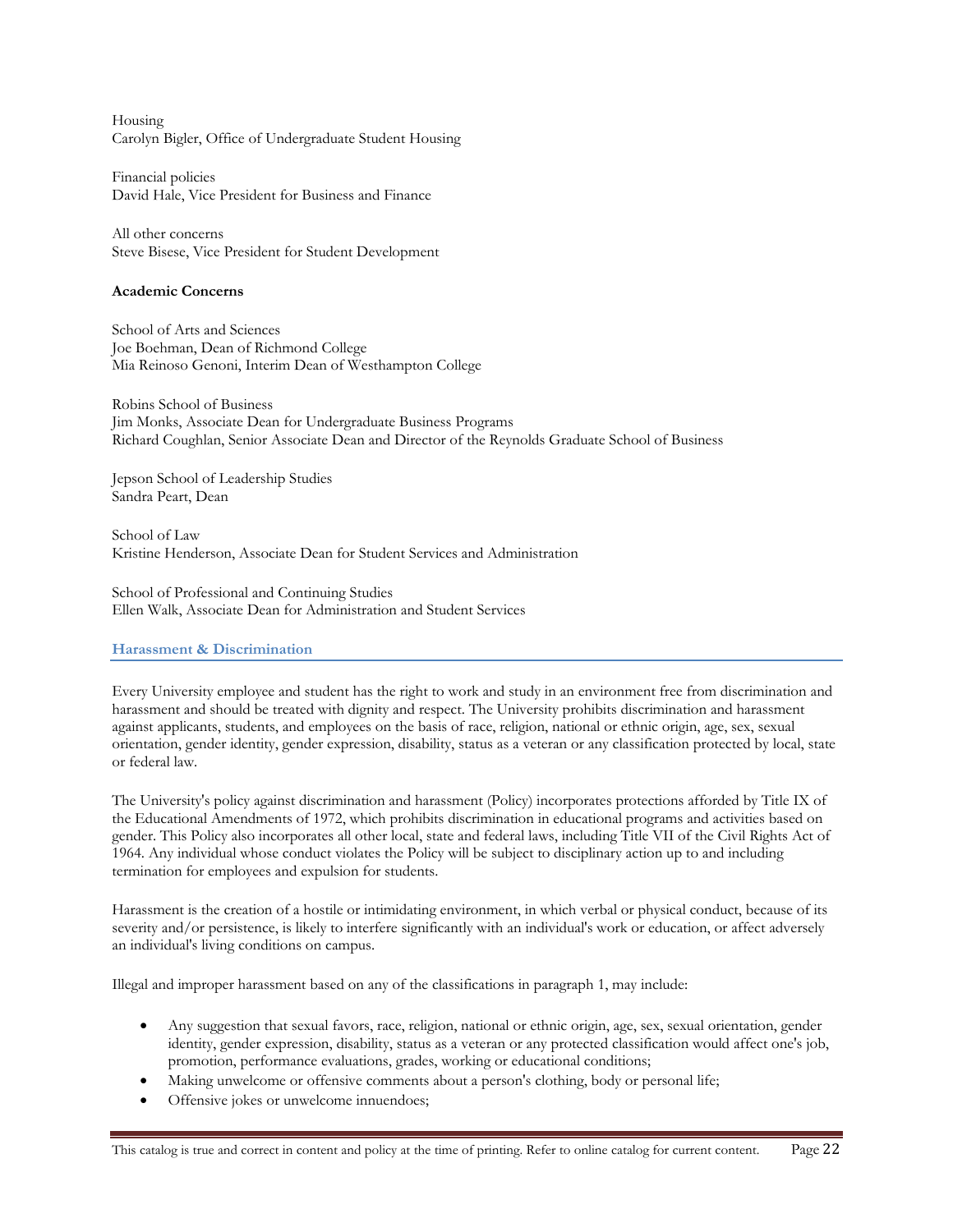- Other conduct that creates a work or educational environment that may be considered offensive or hostile, even though some staff or students might not find them objectionable;
- Use of unwelcome or offensive nicknames or terms of endearment.

Sexual harassment, in particular, may consist of unwelcome sexual advances, requests for sexual favors, or other verbal or physical conduct of a sexual nature when one or more of the following occur:

- Submission to or rejection of such conduct is made a term or condition of an individual's employment or academic success;
- Submission to or rejection of such conduct is used as the basis for employment or academic decisions;
- Such conduct has the purpose or effect of interfering with an individual's work or academic performance or creates a hostile, intimidating or offensive work or educational environment.

The University has designated the Associate Vice President for the Department of Human Resource Services (located in Weinstein Hall), as the University's representative to handle issues arising under the Policy, including Title IX. Individuals who need further information or clarification of the Policy should contact the Associate Vice President directly. employees and students who feel they have suffered discrimination or harassment in violation of the Policy should follow the Complaint Resolution Procedure described below.

The Policy also applies to complaints of harassment or discrimination involving applicants for admission or employment, or persons aggrieved by third parties such as contractors or vendors serving the University.

# **Complaint Resolution Procedure**

For ease in identifying individuals, the person making the complaint is referred to as the Complainant, and the person for whom the complaint is being made is referred to as the Respondent.

The University will endeavor to respond to and resolve all complaints quickly and effectively. Individuals who believe they have been harassed or discriminated against in violation of the Policy are encouraged to take action in any of the ways described in the Complaint Resolution Procedure (Procedure).

Although none of the actions listed under the options for Informal Resolution, below, are required before an individual may file a Formal Complaint, the University favors informal resolution of these claims whenever possible. Except as expressly provided herein, the Procedure is the only grievance practice available to staff, faculty, students or other parties for violations of the Policy. No other grievance practices otherwise available at the University are applicable.

Through the Procedure, the University will take necessary steps to prevent recurrence of any harassment and/or discrimination determined to have occurred, and will take necessary steps to correct the discriminatory effects of the conduct on the Complainant and others, if appropriate. During all stages of the Procedure, every effort will be made to ensure fundamental fairness to all parties involved in the complaint process. The University will make good faith efforts to protect the confidentiality of those involved in the Procedure to the extent permitted by law and to the extent that continued protection does not interfere with the University's ability to investigate allegations or to take corrective action.

The University prohibits retaliation against any individual who files a complaint (informal or formal) in good faith or participates in a harassment or discrimination inquiry. Disciplinary action will be taken against any individual who retaliates against a Complainant or participant in a harassment or discrimination inquiry, or who files a discrimination or harassment complaint in bad faith, or who maliciously or knowingly files false charges.

# **A. Procedures for Informal Resolution**

The Informal Resolution process provides an effective means of resolving most disputes. However, the Complainant may terminate the Informal Resolution process at any time and initiate a Formal Complaint without prejudice.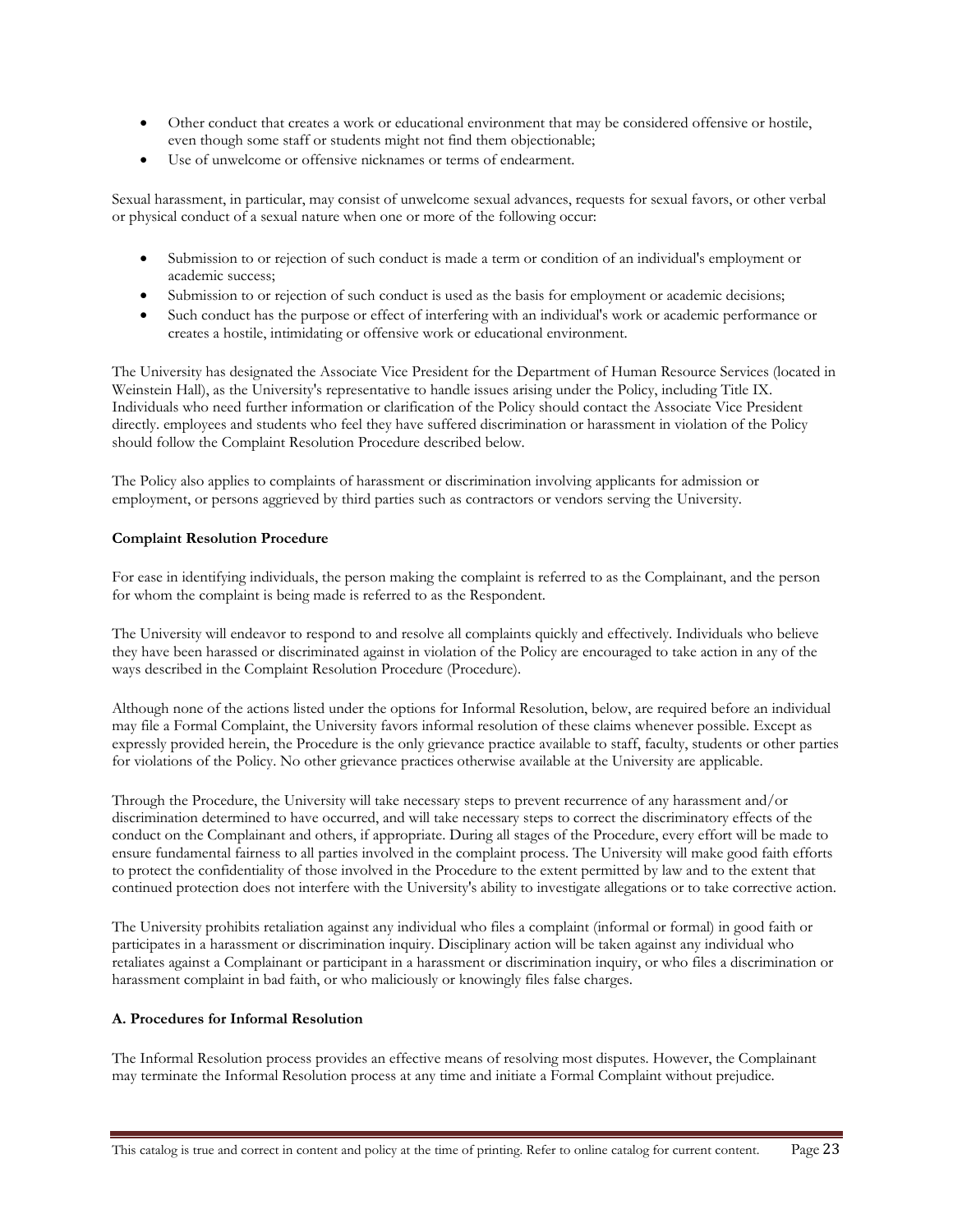# **1. Informal Discussion with Respondent**

Prior to the involvement of other parties or University officers, the Complainant may choose to discuss the concerns directly with the Respondent. The Respondent may not realize that his or her conduct is offensive or unwelcome. Many disputes can be resolved quickly and effectively with such direct communication. A complaint brought to the attention of the Respondent shortly after the alleged offensive behavior occurs (e.g.: immediately or in a few days) will usually result in more effective resolution.

# **2. Informal Discussion with University Officials**

Understanding that a Complainant may discuss concerns with a friend, confidant, advisor or counselor in the Counseling and Psychological Services office, etc., it is nonetheless the case that to initiate an informal discussion with University officials, a Complainant should contact one of the following individuals in a timely manner, ordinarily within thirty (30) days of the offending conduct:

Students should contact the dean of their school or residential college as follows:

- Arts and Sciences, Business or Leadership Studies undergraduate students should contact the dean of their residential college
- Graduate School of Business: Senior Associate Dean, Richard Coughlan at (804) 289-8553
- Law School: Dean, Wendy Purdue at (804) 289-8183
- Richmond College: Dean, Joseph Boehman at (804) 289-8061
- School of Professional and Continuing Studies: Dean, Jamelle Wilson at (804) 287-6684
- Westhampton College: Dean, Mia Reinoso Genoni at (804) 287-8648

#### Staff should contact:

Executive Assistant to the President: Carolyn Martin at (804) 289-8088

Faculty should contact the dean of their school:

- Arts and Sciences: Dean, Kathleen Skerrett
- Business: Dean, Nancy Bagranoff
- Professional and Continuing Studies: Dean, Jamelle Wilson
- Law: Dean, Wendy Perdue
- Leadership Studies: Dean, Sandra J Peart

If the complaint is against one of the designated University officials, the Complainant should contact the President of the University, who will designate a representative of the University to handle the matter. If the complaint is against the dean of a student's residential college, then the Complainant should contact the Associate Vice President for the Department of Human Resource Services.

The Informal Discussion can help with any or all of the following options:

- Assisting the Complainant to determine if the behavior violates the Policy, or to learn more about the Policy;
- Conducting an informal investigation with the effect and goal of ending the alleged behavior in an effective and expeditious manner;
- Contacting the supervisor of the alleged offender and requesting assistance to stop the behavior;
- Meeting with the individual whose behavior is alleged to be offensive or unwelcome, and discussing the situation to make it clear that the behavior is offensive or unwelcome and should cease.

Based on the Informal Discussion, the University official will determine what additional action, if any, is necessary.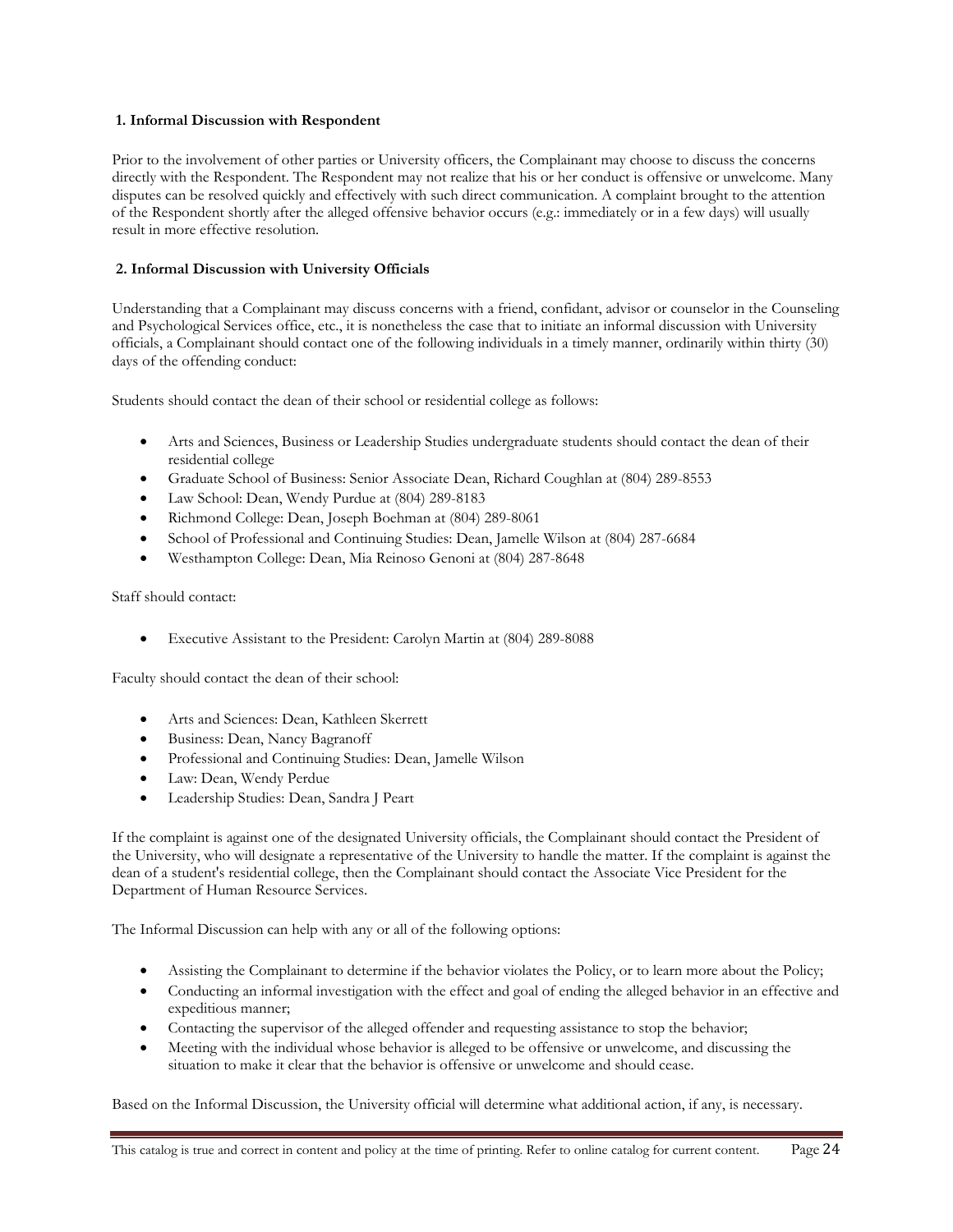The Informal Discussion process will last as long as the Complainant deems it desirable to continue to meet with University officials, but usually the University will try to resolve the problem at this early stage within ten (10) working days. Most complaints can be resolved at this stage. If not satisfied with the resolution from the Informal Discussion, then the Complainant may proceed to the Formal Complaint process described below.

# **B. Procedures for Formal Resolution**

A Complainant may omit the Informal Discussion process entirely and file a Formal Complaint with the Associate Vice President for the Department of Human Resource Services (hereafter the Associate Vice President). Formal Complaints alleging violation of the Policy must be filed in the Associate Vice President's office in a timely manner, ordinarily within thirty (30) days of the offending conduct, or shortly after the conclusion of the Informal Discussion process, usually within ten (10) working days.

The Formal Complaint must be in writing and must set forth:

- 1. A statement that the Complainant intends that this document shall constitute a Formal Complaint;
- 2. Date or approximate date on which the alleged behavior occurred;
- 3. Identity of the person(s) purportedly responsible;
- 4. Specific descriptions of the alleged behavior;
- 5. All witnesses and evidence supporting the complaint, including attaching any tangible evidence or documentation;
- 6. Complainant's name and signature.

The Respondent will have ten (10) working days after receiving the Formal Complaint to file a written Response in the Associate Vice President's office.

The Associate Vice President, or her/his designee, will review the Formal Complaint and Response. An investigation, including relevant interviews, will be conducted. The Associate Vice President, or her/his designee, will prepare a written report of the Formal Complaint Findings (Findings) as expeditiously as possible, usually within forty-five (45) days from the date that the Formal Complaint was filed, and will deliver the Findings to the Complainant and Respondent. The written report will include the Associate Vice President's or her/his designee's conclusions with respect to the Formal Complaint and will make a final determination as to what action, if any, is necessary. Either party may appeal from the Findings within the time period and in the method described below.

All provisions in this Grievance Procedure for notifying all parties of Findings and recommendations will be followed so long as the University determines that there are no violations of state or federal privacy laws, including, but not limited to, the Family Educational Rights and Privacy Act.

If no appeal is filed within the designated time period, then the Findings will be final. The Associate Vice President will then work with other University officials to enforce the Findings. If no appeal is filed, then no party will have a right to pursue any other University grievance procedures.

# **C. Appeal from Formal Complaint Decision**

Either the Complainant or the Respondent may initiate an appeal from the Formal Complaint Findings. The appeal must be filed with the Associate Vice President's office within ten (10) working days from the date of the Findings.

The appeal must be in writing and must set forth: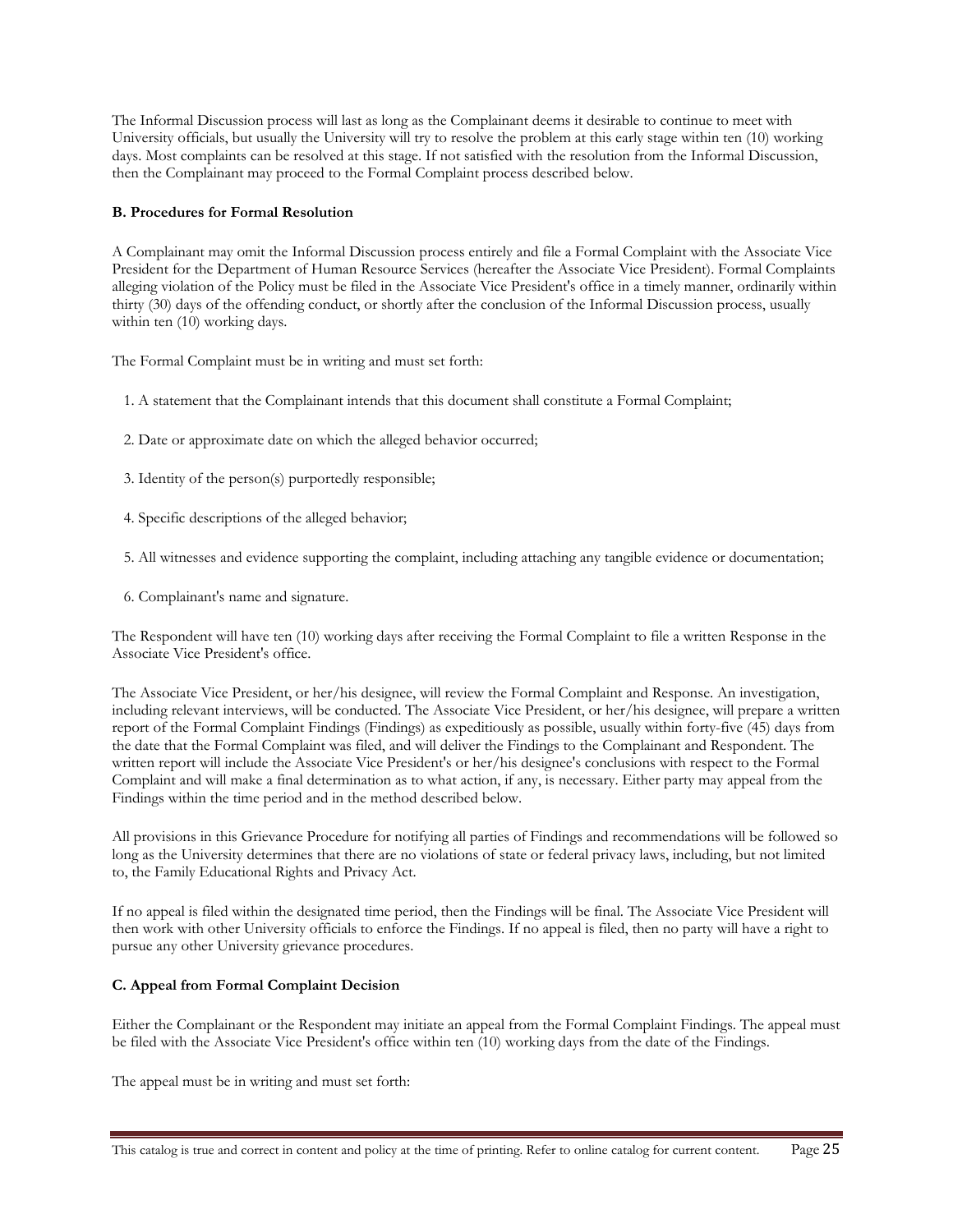- 1. Substantive reason(s) for the appeal;
- 2. The identity of all witnesses;
- 3. Any new information.

The responding party must file a written response to the appeal with the Associate Vice President's office within five (5) working days after receiving the appeal, and must set forth:

- 1. A response to the appeal allegations;
- 2. The identity of all witnesses.

Within five working days after receiving the appeal, the Associate Vice President will assemble the Resolution Committee, which will be formed solely for the purpose of resolving disputes alleging violations of the Policy. The Resolution Committee members will be chosen by the President, who will select two students, two staff members and two faculty members from the Judicial Pool.

The Judicial Pool is constituted at the beginning of each year to provide a pool of faculty, staff and students to serve on the Resolution Committee (defined in this document for the purpose of this Policy) and Hearing Boards for matters of Policy violations. The faculty members are elected each year by their respective schools, two each from Arts and Sciences, Business, Leadership Studies, Law and Continuing Studies. Five staff members are designated by the Associate Vice President at the beginning of each year as part of the pool. Student members of the pool are the chairs of the Richmond College Judicial Council, the Westhampton College Judicial Council, and the chairs of the Honor Councils for Richmond and Westhampton Colleges, the Business and Law Schools and the School of Professional and Continuing Studies.

The Resolution Committee will be charged with the responsibility of conducting a fair and unbiased hearing within fifteen (15) working days after being assembled. It will have access to all available information pertaining to the complaint. The Resolution Committee will accept and review written statements submitted by the Complainant and Respondent and other relevant individuals. At its discretion, it may also entertain oral testimony from witnesses.

The general outline of the hearing, which will be tape recorded, will be as follows:

- 1. The Resolution Committee will review the Formal Complaint, if applicable, Response, Written Appeal and all other available information;
- 2. The Complainant will have the opportunity to present the complaint and any attending circumstances;
- 3. The Respondent will have the opportunity to present a response and any attending circumstances;
- 4. The Resolution Committee may request specific individuals to appear before it and may also implement additional procedures as it deems necessary for a fair and equitable process;
- 5. Other than witnesses, only the Complainant, Respondent, Associate Vice President (or her/his designee) and members of the Resolution Committee may be present during the hearing; except that the Complainant and/or Respondent may be accompanied by a non-participating support person such as a member of the CAPS staff, but neither may be represented by legal counsel in these procedures;
- 6. The Resolution Committee will deliberate, in private and outside the presence of any other individuals, and render its collective Recommendations in writing within ten (10) working days after the conclusion of the hearing.

The Resolution Committee's Recommendations will be forwarded to the Associate Vice President, who will notify the Complainant and Respondent of the Recommendations, subject to applicable privacy laws. Each party will have five (5) working days to submit to the Associate Vice President written comments on the Recommendations.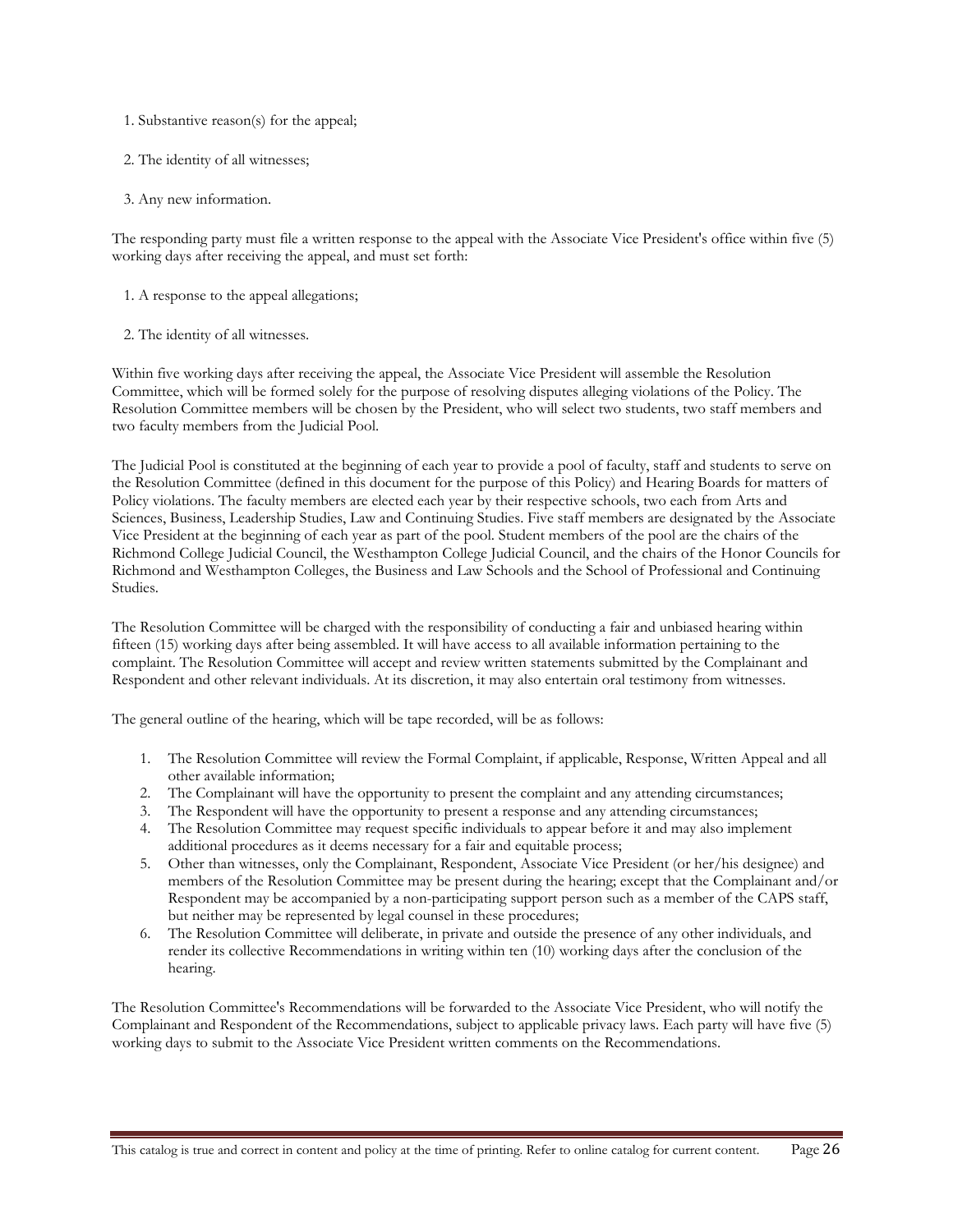The Associate Vice President will then forward the Recommendations, the investigative materials, including the hearing evidence, and the comments by the Complainant and Respondent, if any, to the following (depending on whether the Resolution Committee recommended action against a student, staff member or faculty member):

**Students:** Vice President of Student Affairs, Dr. Stephen Bisese

**Staff:** Vice President for Business and Finance/Treasurer, Mr. David B. Hale

**Faculty:** President of the University, Dr. Ronald A. Crutcher

Determinations as to the action or inaction based on the Recommendations will be made by these University officers, as applicable. These officers may use their discretion in seeking any additional information or advice before rendering a final decision. The decision will be made within thirty (30) days from the date of the Recommendations. The decision made by each of these individuals is final; provided, however, that if the Resolution Committee recommends termination of a faculty member and the Recommendation is accepted by the President, the normal "termination for cause" procedures defined in the Faculty Handbook will be followed.

**Hazing** 

#### **Purpose**

The purpose of this policy is to ensure that students at the University of Richmond are not subjected to any type of hazing when joining a fraternity, sorority, athletic team or any other University of Richmond sponsored student group.

# **Definition of Hazing**

Hazing is defined as any action or situation, created intentionally or unintentionally and with or without the consent of the persons subjected to the action or situation that produces mental or physical harm, embarrassment, harassment, or ridicule.

# **University of Richmond Policy on Hazing**

No student or any person affiliated with the University of Richmond shall engage in hazing, as defined above.

If, in the determination of the University's Code of Conduct and subsequent to a hearing conducted according to University procedure, any student or person affiliated with the University is found to have committed any act prohibited herein, then such student or person affiliated with the University of Richmond shall be subject to penalties in accordance with this policy and the University of Richmond's Student Code of Conduct.

The penalties set forth below may be imposed for violations of this policy regardless of whether the violation occurred on or off campus, and shall be in addition to any other penalty to which the offending student(s) may be subject for violations of the State of Virginia's criminal law and any other applicable law rule, or regulation.

- 1. Individuals subject to the University of Richmond jurisdiction found guilty of hazing violations may be subject to suspension.
- 2. Organizations subject to the University of Richmond jurisdiction that authorize hazing in disregard of this policy may be penalized by revocation of organization registration, revocation of permission to meet on campus or to use campus facilities, and/or revocation of the right to exist at the University of Richmond.

#### **Examples of Hazing**

Examples of forbidden hazing activities include, but are not limited to: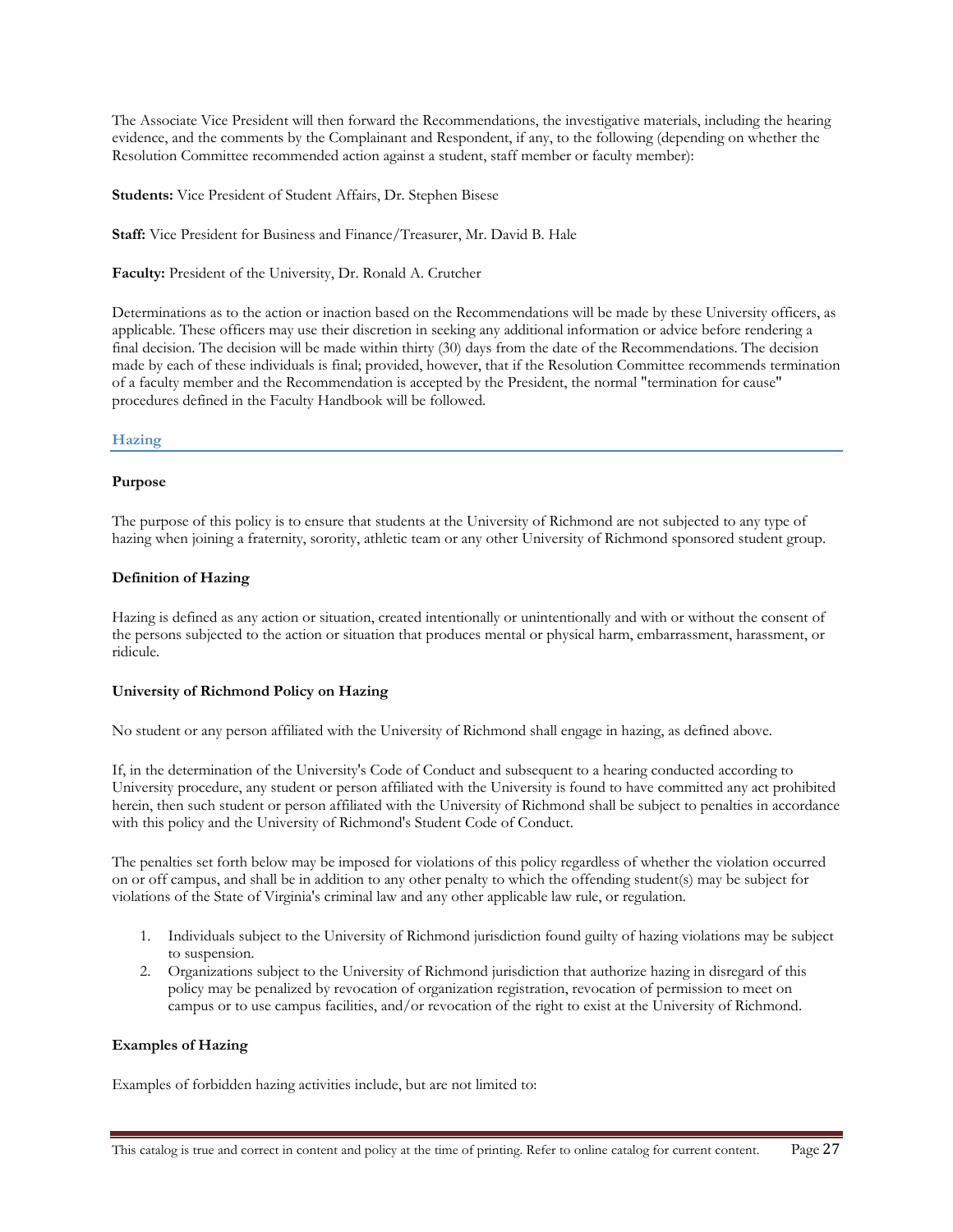- Intimidation, threats and verbal hostility;
- Rough wrestling matches and football games;
- Hitting an individual with paddles, even in so-called fun exchanges, and other types of beatings;
- Sexually degrading activities, including stripping, simulation of sexual acts, improper touching, or sexually explicit chants and songs;
- Pressuring an individual to get a brand or tattoo or to shave his or her head;
- Dousing an individual with dangerous substances;
- Requiring an individual to eat unpleasant-tasting food;
- Requiring an individual to sleep in uncomfortable places or depriving them of sleep;
- Forcing an individual to do physical exercise;
- Forcing an individual to swim, which can result in drowning;
- Forcing an individual to wear unusual clothing;
- The keeping of pledge books and/or forcing an individual to get member's or alumni's signatures;
- Requiring an individual to memorize non-essential information;
- Isolating an individual from other group members; or an activity that intentionally or unintentionally subjects an individual to mental or physical harm, embarrassment, harassment, or ridicule;
- Forcing an individual to do personal errands of any kind.

# **Jeanne Clery Disclosure of Campus Security Policy and Campus Crime Statistics Act**

University of Richmond is committed to assisting all members of the university community in providing for their own safety and security. The annual security and fire safety compliance document is available on the University of Richmond website at police.richmond.edu/reports/index.html.

If you would like to receive a copy of the security and fire safety report which contains this information, you can stop by the University Police Department at Special Programs Building, #31 UR Drive, University of Richmond, VA 23173 or you can request a copy be mailed to you be calling (804) 289-8722.

The website and document contain information regarding campus security and personal safety including topics such as: crime prevention, University police law enforcement authority, crime reporting policies, disciplinary procedures and other matters of importance related to security on campus. They also contain information about crime statistics for the three previous calendar years concerning reported crime that occurred on campus, in certain off-campus buildings or property owned or controlled by University of Richmond, and on public property within, or immediately adjacent to and accessible from the campus.

This information is required by law and is provided by the University of Richmond Police Department.

### **Policies**

The University of Richmond is governed by policy statements that guide individual members in their actions toward each other and toward the larger community. These policy statements support the University's educational mission while seeking to ensure that both individual and group rights are appropriately observed and maintained.

#### **Response to Troubled Students**

#### **If immediate assistance is needed because of a threat to someone's safety, call the police:**

On-campus situations: Call UR Police emergency (804-289-8911); or 911 from any campus phone

Off-campus situations: Call 911 to access local police responders

# **For all other types of mental health or safety concerns, please fill out an Incident Report Form, which will be routed to the appropriate office(s):**

This catalog is true and correct in content and policy at the time of printing. Refer to online catalog for current content. Page 28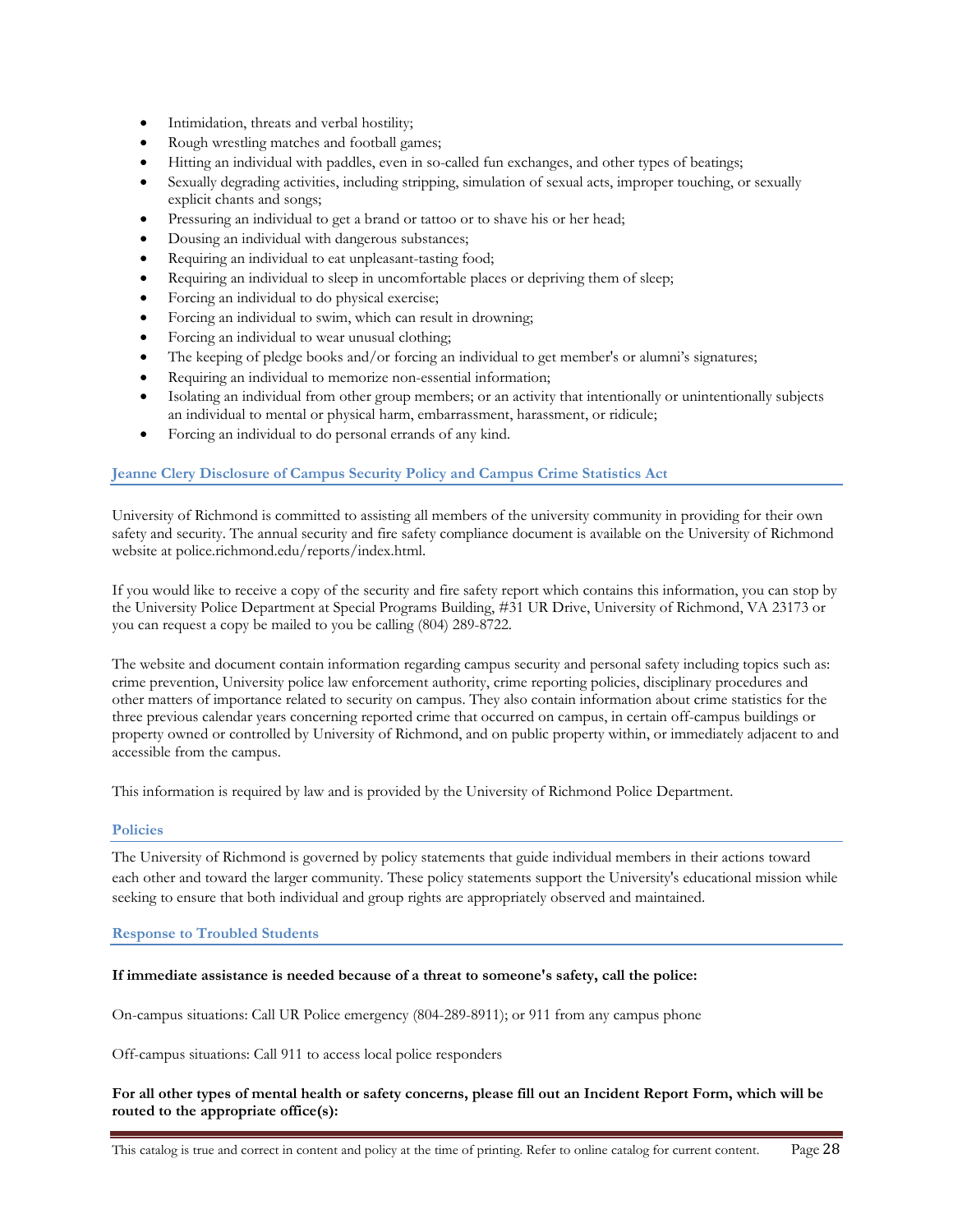- Undergraduate women: Westhampton College Dean's Office (804) 289-8468
- Undergraduate men: Richmond College Dean's Office (804) 289-8061
- Law students: Kris Henderson (804) 289-8186
- MBA students: Richard Coughlan (804) 289-8553
- School of Professional and Continuing Studies students: John Zinn (804) 287-6378
- Counseling and Psychological Services (CAPS): (804) 289-8119.
- AFTER-HOURS: Contact University of Richmond Police: (804) 289-8715 (non-emergency), (804) 289-8911 (emergency).

# **Be alert to signs of difficulty:**

- Deterioration in classroom performance or quality/quantity of work
- Missed assignments
- Repeated absences from class
- Disorganized or erratic performance
- Frequently falls asleep in class
- Comes to class bleary-eyed, hungover, or smelling of alcohol
- Continually seeks special provisions (late papers, extensions, postponed examinations); NOT including accommodations granted by a UR Disability Accommodation Notice
- Essays or creative work which indicate extremes of hopelessness, social isolation, rage, or despair
- Inappropriate or atypical behavior in class (e.g., hostile glances; highly argumentative; leaving class abruptly)

# **General behavioral indicators:**

- Direct statements indicating distress, family problems or other difficulties
- Unprovoked or excessive anger or hostility
- Exaggerated personality traits (e.g., more withdrawn or more animated than usual)
- Excessive dependency
- **•** Tearfulness
- Dramatic mood swings
- Flat affect (i.e., no display of emotion at all)
- Deterioration in physical appearance, or lack of personal hygiene
- Impaired speech; disjointed thoughts
- Social withdrawal
- Loss of interest in previously enjoyed activities
- **•** Excessive fatigue
- Significant changes in weight
- Marked worries, fears, anxiety
- Marked restlessness, tension, or agitation

#### **Safety risk indicators:**

- Hints about not being around in the future, or saying goodbye
- Any statement, written or oral, which has a sense of finality or a suicidal tone to it
- Essays or papers which focus on despair, rage, suicide or death
- Gives away prized possessions
- Self-injurious or self-destructive behaviors
- Active substance abuse and/or increase in use of drugs or alcohol
- High degree of agitation, or impulsivity
- Any other behavior which seems out of control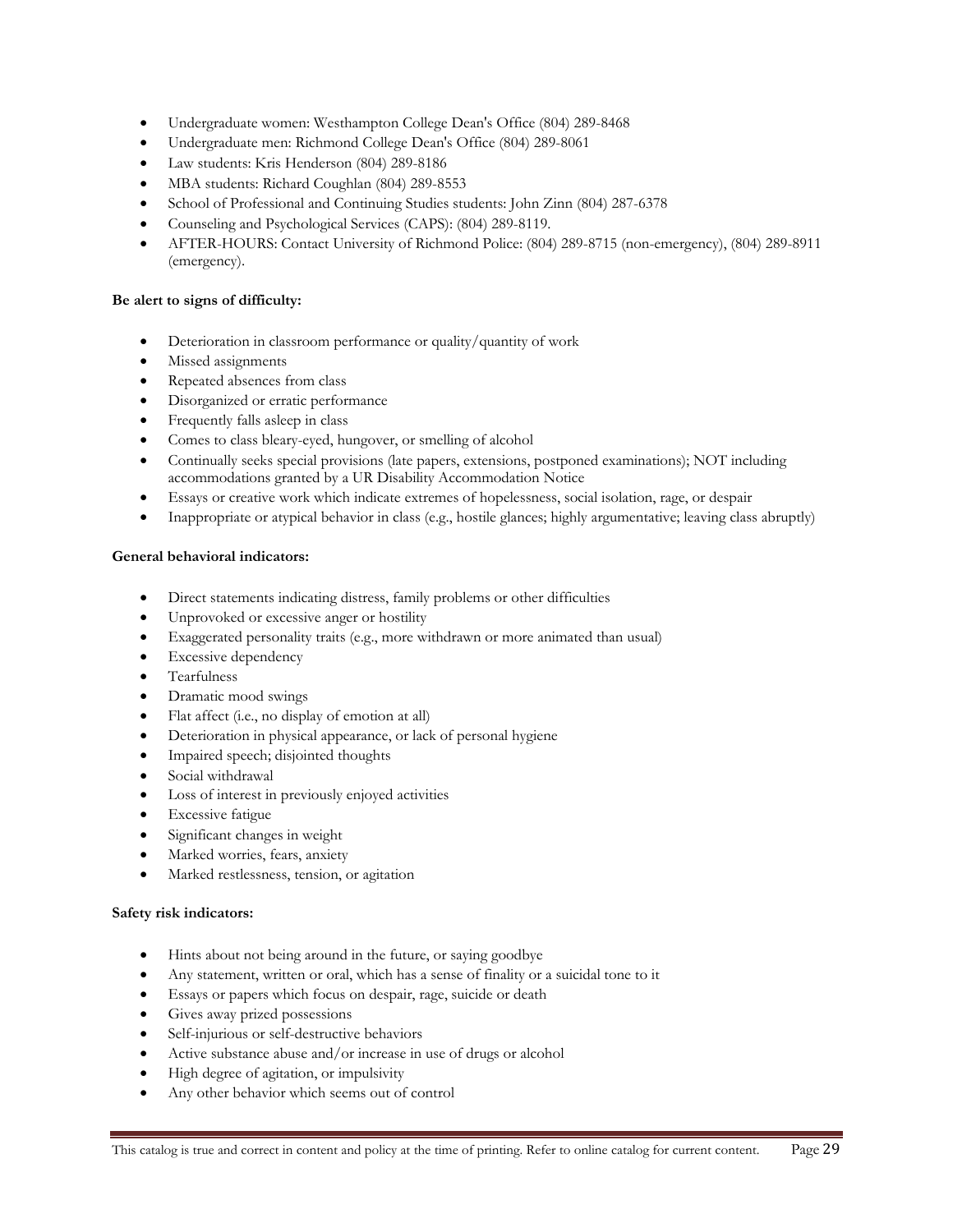- Has been a victim of bullying by others
- Enjoys hurting animals
- History of previous violent acts
- Frequently starts or participates in fights
- Extreme hostility toward peers or authority figures
- Loses temper and self-control easily
- Becomes easily frustrated and converts frustration into physical violence
- Access to or preoccupation with weapons
- Possesses or creates media depicting graphic images of death or violence
- Statements indicating harmful intentions toward others
- Detailed plans for committing acts of violence

#### **Take these signs seriously**

Don't disregard what you've observed. At the very least, convey your observations and concerns to the appropriate dean's office. The dean's office usually has the most holistic picture of each student, and is best able to gather information from a variety of sources. The dean's office can call a student in, express concern and make referrals to appropriate sources of help.

#### **Sex Offender**

In accordance with the Jacob Wetterling Crimes Against Children and Sexually Violent Offender Registration Act, the Virginia State Police will advise the University of Richmond Police Department if a registered sex offender is employed, carries a vocation, or is a student at the University of Richmond. This information is also available at the Virginia State Police Sex Offender registry.

#### **Sexual Misconduct**

As an educational institution, the University of Richmond values a learning community in which all members feel secure, physically and intellectually. Behavior that harms others or threatens campus security challenges the institution's key mission to "sustain a collaborative learning and research community that supports the personal development of its members and the creation of new knowledge." Sexual misconduct is such behavior and is prohibited at the University of Richmond. Sexual misconduct is a broad range of behavior that includes but is not limited to non-consensual sexual intercourse, non-consensual sexual contact, sexual exploitation, sexual harassment, and stalking. Additionally, the University prohibits retaliation against anyone who reports or witnesses an incident of possible sexual misconduct.

As a recipient of federal funds, the University of Richmond complies with Title IX of the Education Amendments of 1972 (Title IX). Title IX provides: "No person in the United States shall, on the basis of sex, be excluded from participation in, be denied benefits of, or be subjected to discrimination under any education program or activity receiving Federal financial assistance."

This sexual misconduct policy ("Policy") also applies to sexual misconduct complaints involving applicants for admission, or students aggrieved by third parties such as contractors or vendors serving the University.

For cases involving students, either as the victim or the accused, contact:

Maura Smith, Title IX Coordinator & Director of Compliance, at (804) 289-8654.

Tracy Cassalia, Interim Deputy Title IX Coordinator and Manager of Health Education & Wellness at at (804) 289-6484.

For cases involving faculty or staff as the victim, contact: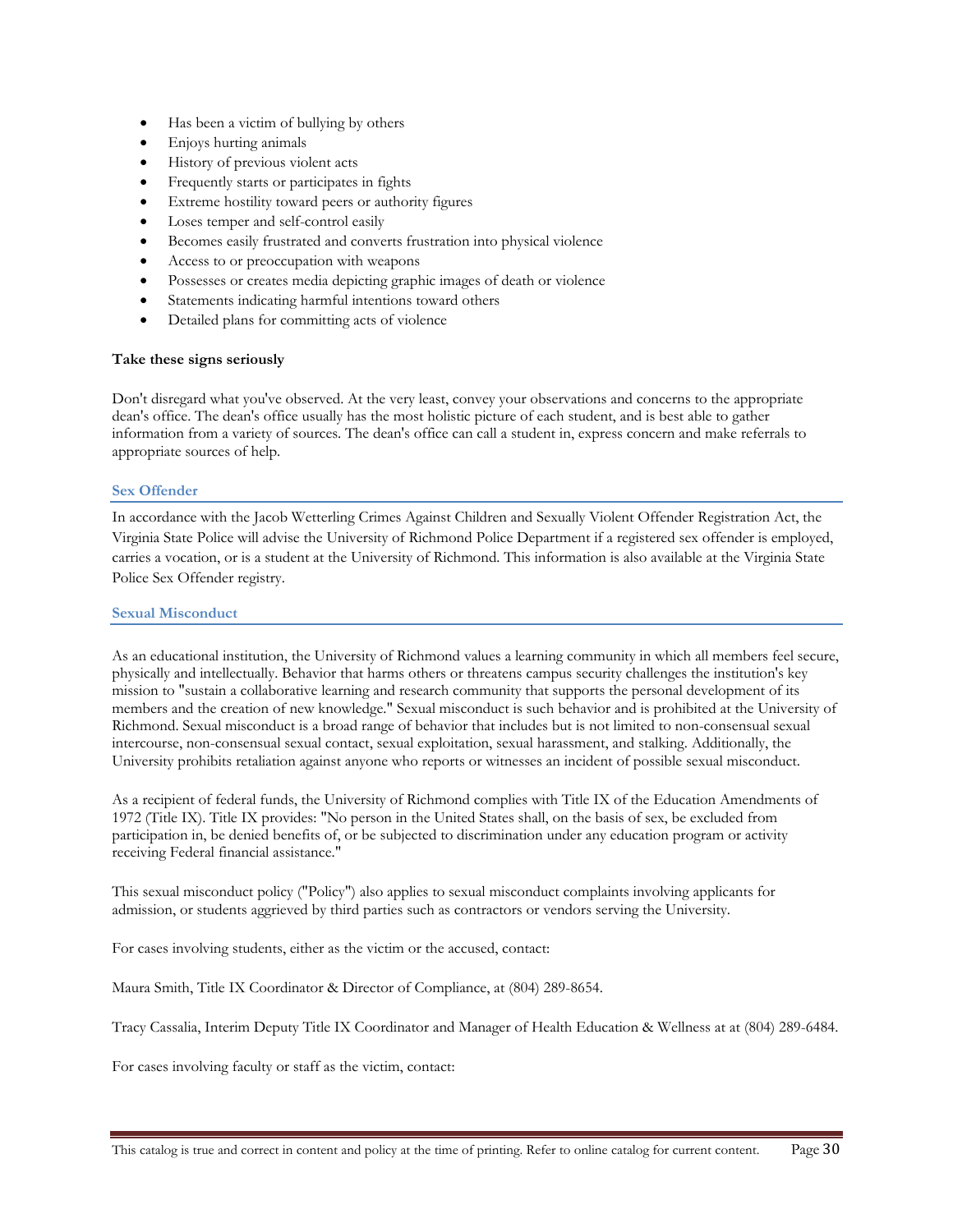Carl Sorensen Title IX Coordinator and Associate Vice President of Human Resource at (804) 289-8166..

Further information about Title IX and sexual discrimination in education is available from the Office of Civil Rights, 400 Maryland Avenue, SW, Washington, DC, 20202-1100; 800-421-3481; OCR@ed.gov. Additional information is located at studentdevelopment.richmond.edu/student-concerns/sexual-misconduct/index.html.

#### **Standards of Student Conduct**

The University of Richmond considers cultivation of self-discipline and resolution of issues through process of reason to be of primary importance in the educational process and essential to the development of responsible citizens. All members of the University community have a responsibility to comply with local, state, and federal laws and with all published University policies and regulations. In a community of learning, individual or group conduct that is unlawful disrupts or interferes with the educational processes, causes destruction of property, or otherwise infringes upon the rights of others or of the University itself cannot be tolerated.

The trustees of the University of Richmond have authorized a policy statement on standards of conduct, penalties, and disciplinary procedures to guide the conduct of students and their guests. This statement sets forth those standards of conduct that the University of Richmond deems essential for fulfilling its educational mission. Any person who violates the standards of conduct and regulations of the University of Richmond shall be subject to disciplinary action and, if need be, legal action. Disciplinary action may range from disciplinary warning up to and including suspension or expulsion from the University. Sanctions will be imposed after proper determination has been made in accordance with established disciplinary procedures of the University, with fair procedures observed and with appropriate appeal procedures available, as outlined in the policy statement and any approved revisions thereof.

A copy of this policy statement and/or any officially approved revisions thereof is readily available in the Student Handbook for each student who matriculates. All members of the University community should familiarize themselves with this policy statement and revisions and with any other official publications, handbooks, or announcements issued on occasion by the University of Richmond or by individual colleges and schools of the University.

#### **University Academic Honor Code Statute**

All schools within the University of Richmond operate under an Academic Code of Ethics; copies are available in the appropriate dean's office. Breaches of the code include cheating, plagiarism, violation of a signed pledge, lying, academic theft, and in general, breaking one's word of honor in any circumstance. Any person who violates these standards shall be subject to disciplinary action ranging from reprimand up to and including expulsion from the University. Determination of guilt or innocence and imposition of penalties, when necessary, will be effected according to established procedures, with procedural fairness observed, and with appropriate appeal procedures available.

#### **University Police**

The University of Richmond Police Department, a nationally accredited police department, is committed to providing a safe and secure environment for our students, faculty, staff, and visitors. The University of Richmond Police Department provides 24-hour uniformed response to calls for service, provides routine and directed patrol activities, performs vehicular crash investigation, and investigates criminal offenses. Additionally, all police officers are Red Cross First Responder/CPR-certified. Uniformed security officers also assist with building security and other calls for service as needed. All crimes that occur on campus should be reported to the University Police in person or by calling 911, (804) 289-8911 or (804) 289-8715. More information about the police department, including crime statistics, can be found online at police.richmond.edu.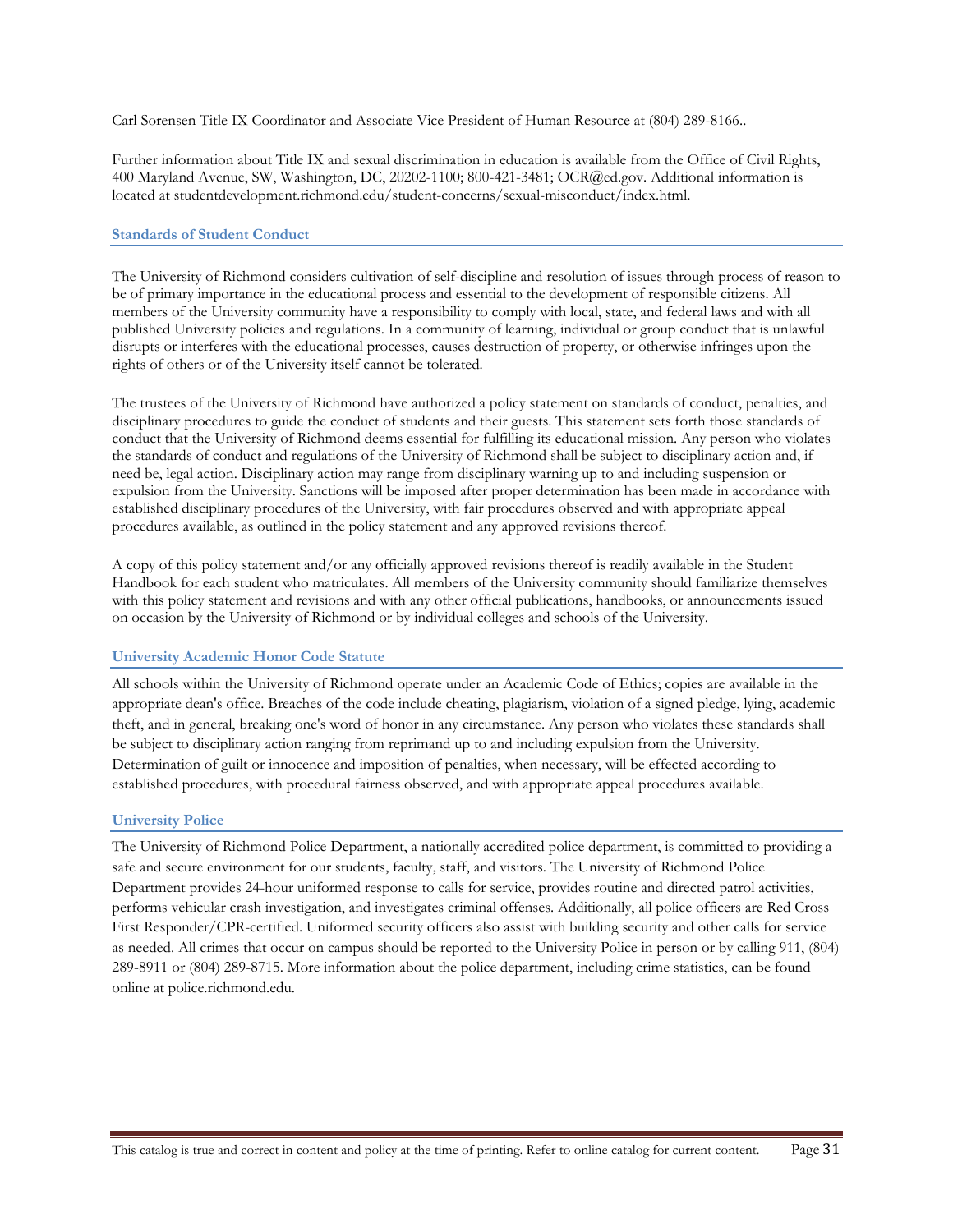# **Confidentiality/Privacy Rights/Right to Know**

University of Richmond procedures and the Family Educational Rights and Privacy Act (FERPA) prohibit the unauthorized release of confidential information about individual students. However, directory information is not considered to be confidential and may be published or otherwise released. Directory information includes: name; addresses, including permanent, campus, local (off-campus), email, and campus computer network (IP) address; associated telephone numbers; date and place of birth; school or college; major and/or minor fields of study; degree sought; expected date of completion of degree requirements and graduation; degrees conferred; awards and honors (e.g., dean's list); full- or part-time enrollment status; dates of attendance; previous institutions attended; participation in officially recognized activities and sports; weight and height of members of an athletic team; and photograph. A full list of information considered directory information is available on the Office of the University Registrar's web page at registrar.richmond.edu/ferpa/index.html or by contacting the Office of the University Registrar. Students may opt to have their directory information withheld. To exercise this option, the appropriate form must be obtained from the Office of the University Registrar, completed, and returned to that office. Once filed, this form remains in effect until withdrawn by the student in writing to the Office of the University Registrar. For further information, contact the Office of the University Registrar.

# **Rights with Respect to Education Records**

The Family Educational Rights and Privacy Act (FERPA) affords students certain rights with respect to their education records. These rights include:

1. Access to Education Records: students have the right to inspect and review their education records within 45 days of the day the University receives a written request for access. Students should submit their request to the Office of the University Registrar and specify the record(s) they wish to inspect. Arrangements will be made for access and the student notified of the time and place where the records may be inspected.

2. Request for Amendment of Education Records: students have the right to request amendment of their education records if they believe the records are inaccurate. They should write the University Registrar, clearly identify the part of the record they want changed, and specify why it is inaccurate. If the University decides not to amend the record as requested by the student, the University will notify the student of the decision and advise the student of his or her right to a hearing regarding the request for amendment. Additional information regarding hearing procedures will be provided to the student when notified of the right to a hearing.

3. Disclosure of Education Records: students have the right to consent to disclosures of personally identifiable information contained in education records, except to the extent that FERPA authorizes disclosure without consent.

One exception which permits disclosure without consent is disclosure to school officials with legitimate educational interest. A school official is a person employed by the University in an administrative, supervisory, academic or research, or support staff position (including law enforcement unit personnel and health staff); a person or company with whom the University has contracted (such as an attorney, auditor, or collection agent); a person serving on the Board of Trustees; or a student serving on an official committee, such as a disciplinary or grievance committee, or assisting another school official in performing his or her tasks. A school official has a legitimate educational interest if the official needs to review an education record in order to fulfill his or her professional responsibility.

As of January 3, 2012, the U.S. Department of Education's FERPA regulations expand the circumstances under which your education records and personally identifiable information (PII) contained in such records—including your Social Security Number, grades, or other private information—may be accessed without your consent. First, the U.S. Comptroller General, the U.S. Attorney General, the U.S. Secretary of Education, or state and local education authorities ("Federal and State Authorities") may allow access to your records and PII without your consent to any third party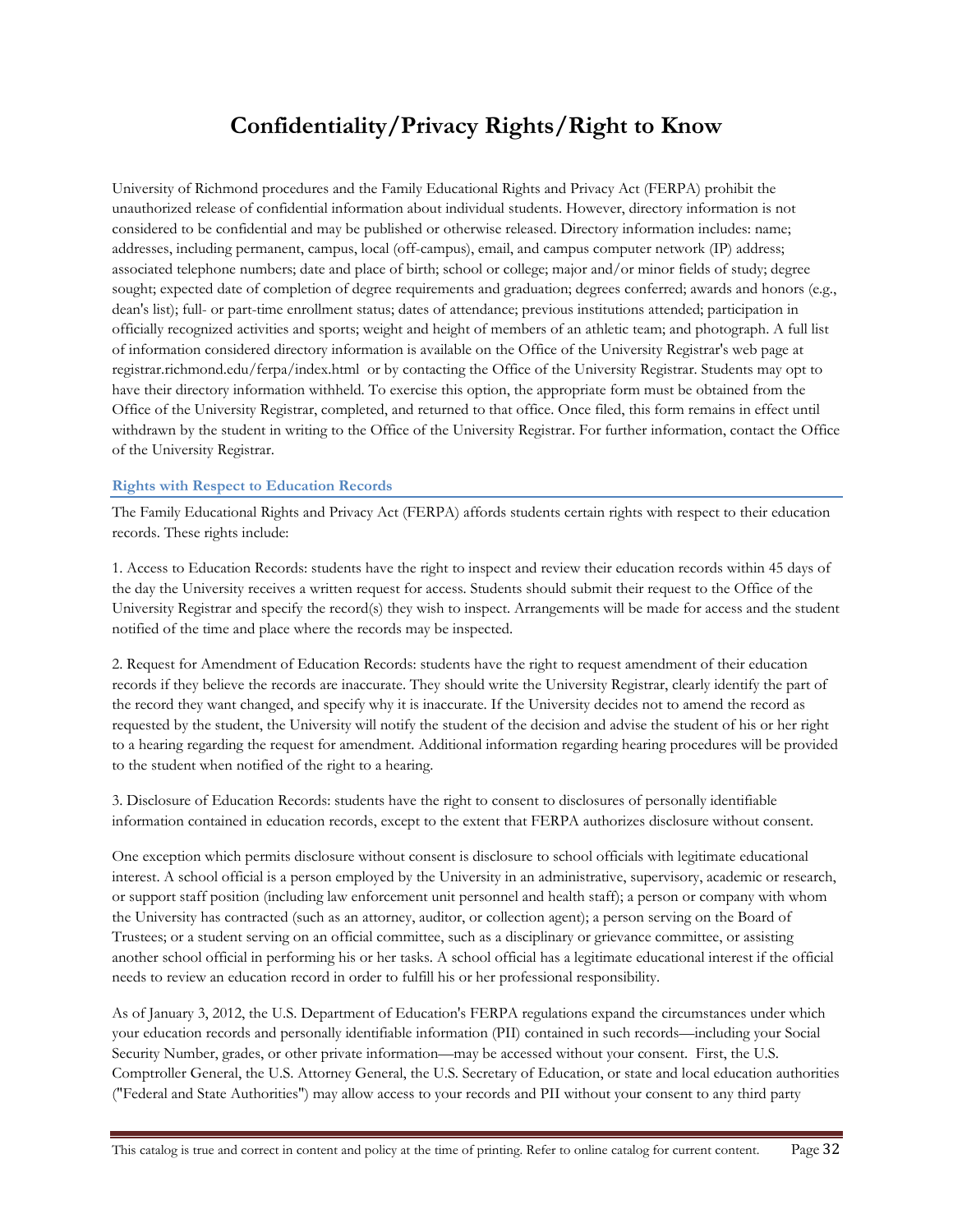designated by a Federal or State Authority to evaluate a federal- or state-supported education program. The evaluation may relate to any program that is "principally engaged in the provision of education," such as early childhood education and job training, as well as any program that is administered by an education agency or institution. Second, Federal and State Authorities may allow access to your education records and PII without your consent to researchers performing certain types of studies, in certain cases even when we object to or do not request such research. Federal and State Authorities must obtain certain use-restriction and data security promises from the entities that they authorize to receive your PII, but the Authorities need not maintain direct control over such entities. In addition, in connection with Statewide Longitudinal Data Systems, State Authorities may collect, compile, permanently retain, and share without your consent PII from your education records, and they may track your participation in education and other programs by linking such PII to other personal information about you that they obtain from other Federal or State data sources, including workforce development, unemployment insurance, child welfare, juvenile justice, military service, and migrant student records systems.

Upon request, the University discloses records without consent to officials of another school in which a student seeks or intends to enroll.

4. Right to File a Complaint: Students have the right to file a complaint with the U.S. Department of Education concerning alleged failures by the University of Richmond to comply with the requirements of FERPA. The name and address of the office that administers FERPA is:

Family Policy Compliance Office U.S. Department of Education 400 Maryland Avenue, SW Washington, D.C. 20202-4605

The University's complete policy statement can be found on the University Registrar's website at registrar.richmond.edu/ferpa/statement/index.html.

Note: Because of the access afforded by a University ID, this number is not considered directory information and will not be released without a student's consent except in situations as listed above. Students should treat the University ID as confidential; it should be protected and not carelessly shared with others. It will be used for a student's entire time at the University of Richmond, so it should always be treated in a confidential manner.

#### **Right To Know**

In accordance with the Student Right To Know and Campus Security Act, the University of Richmond makes graduation rates available to all current and incoming students. These figures can be found at ifx.richmond.edu/research/fact-book.html.

# **Academic Procedures**

#### **Registration**

In registering for courses, it is presumed that students enrolled in advanced-level courses will have the necessary academic background.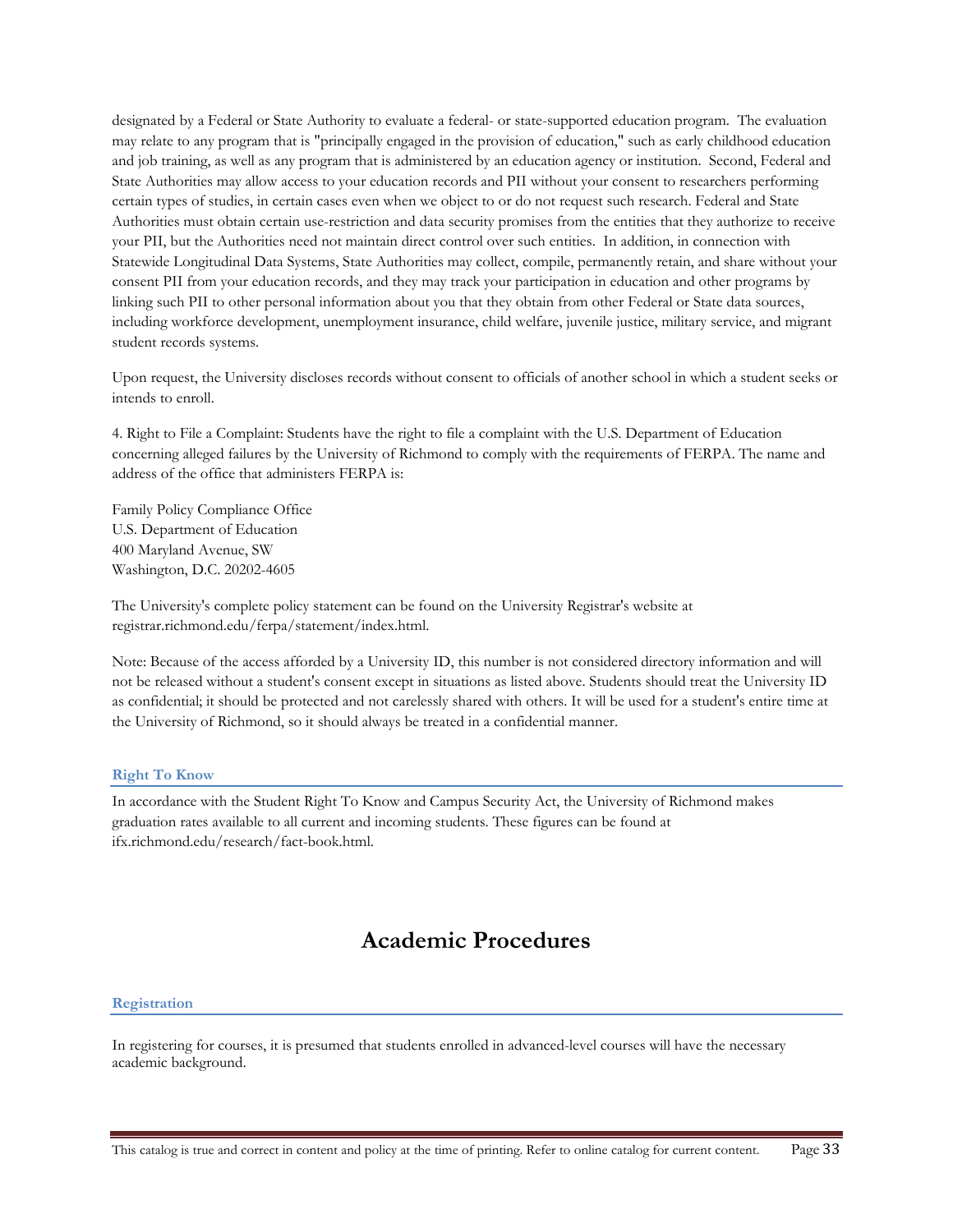Students shall register each term according to the instructions published by the graduate business office and the University Registrar. A calendar is published concurrently with pertinent dates.

Students are able to register for classes through BannerWeb, a secured website that may also be accessed over the Internet through the Registrar's Office homepage.

Through BannerWeb, students can register for classes, drop classes, view their class schedules, view grades for a specific term, and view their unofficial University of Richmond transcript. Students are responsible for all activity on their BannerWeb account including PIN maintenance, registration, and security. If a student has questions or needs assistance with any aspect of BannerWeb, he or she should contact the Office of the University Registrar at (804) 289-8639 or registrar@richmond.edu.

Once registered, students may change their registration (add/drop) according to the published schedule. Students must contact the Graduate Business Programs Office to add/drop a class after registration has closed. For a regular term, generally adds and withdrawals without academic record may be made during the first two weeks of classes. After that time only withdrawals-with-record are possible. The grade to be recorded during the withdrawal-with-record period is left to the instructor's discretion. To initiate changes in registration, the student should contact the graduate business office promptly.

#### **Class Attendance**

Each student is expected to attend all meetings of all classes, including lectures, seminars, laboratories, and workshops, in which he or she is enrolled. The specific attendance policy in each course, however, is determined by the instructor of the course, subject to the section on University holidays below. The specific attendance policy for each course will be announced to the students and distributed on the course syllabus at the beginning of each semester.

Faculty members will honor an official notification from the appropriate dean that a student is to be excused from participation in a University-sponsored event, such as choral performances off campus, intercollegiate athletic events, or judicial hearings at which the student must be present. A student generally will be held responsible for all work of a class or laboratory missed during an absence. Acceptance of any excuse for an absence, other than those excused by the appropriate dean, and any provision for makeup, will be at the discretion of the instructor, provided it is consistent with the announced policy for the course and with the University holiday schedule below. Missed classes, work, tests, and/or excessive absences with or without good cause may result in a poorer grade, or failure, in the course.

Generally, absences that may be excused by faculty members include accident or illness, death or serious illness of a family member, bona fide religious holiday observance, or participation in other University activities such as field trips. Students should make arrangements with their instructors as far in advance as possible for the make-up of any missed work. Students experiencing difficulty in making reasonable arrangements for make-up work may see their dean.

Students enrolled in business school courses must attend at least 75 percent of the class meetings, regardless of the reasons for absence, to be eligible to receive credit for the course.

#### **Credit and Grades**

The graduate business programs use the semester hour credit value and the four-point grading system as applied to a normal A-F grading scale.

A semester hour is the value of one class hour of work a week through the semester. Grade points are given to each semester hour according to the following scale: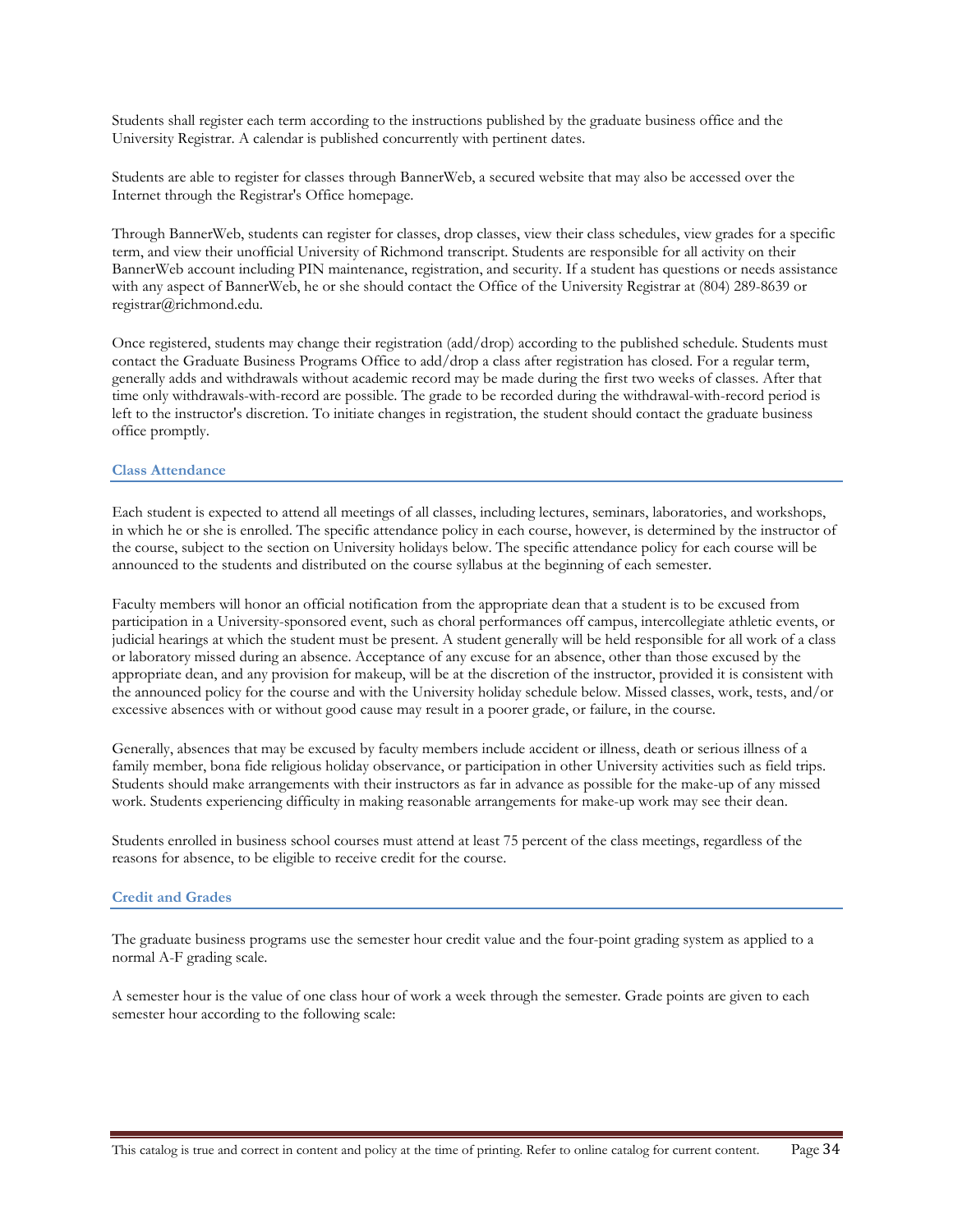$A+4.0 B+3.3 C+2.3 D+1.3$ A 4.0 B 3.0 C 2.0 D 1.0 A- 3.7 B- 2.7 C- 1.7 D- 0.7 F 0.01 0.0M 0.0V 0.0

These letter grades may be accompanied by a  $(+)$  or minus  $(.)$  to indicate a relative position within the grade category. The grade point average is calculated by dividing the total number of grade points earned by the total number of GPA units. The grade point average is represented to two significant decimal figures and truncated, not rounded. Each of these totals is accumulated term by term. Students may not choose to take a class pass/fail in the MBA program. However, certain classes (e.g., the opening residency) may be offered on a pass/fail basis. Special grades also are used as follows: V-failing due to excess absence; W-withdrawn passing; M-withdrawn failing; and X-grade unavailable. The V and M count as F in the grade point average computation.

An unclassified MBA student (not working toward a degree) may opt to have one or more normally standard-graded courses graded on a pass/fail basis. In each case, the student must receive written approval to enroll on a pass/fail basis from the course instructor. The level of performance necessary to earn a pass grade in a student-opted pass/fail course is C+ or better. A passing grade will be recorded as P on the permanent record. The credit will be added into credit earned, but will not affect the grade point average. A failing grade will be recorded as F on the permanent record. The credit will affect the grade point average. To opt for pass/fail grading, a permission form must be obtained from and returned with appropriate signatures to the Office of the University Registrar by the end of the 10th day of classes. The student must first register for the course and then file the permission form. Once the form is submitted to the University Registrar, the decision may not be reversed. All unclassified students will be bound by the Graduate School's attendance policy, which requires attendance at 75% or more of the class meetings in order to be eligible to earn credit for the course.

#### **Course Load**

Most MBA students will enroll in seven to nine credits per semester.

#### **Repeated Courses**

Coursework may not be repeated for credit toward graduation except as sanctioned by the University; however, particular coursework may meet more than one requirement for graduation. An example of a sanctioned repeat-forcredit is the subsequent registration for a course in which the content changes from term to term, such as special topics or independent studies. Also, certain courses in a major or program may have to be repeated if the grade earned the first time does not meet requirements; in such a case, the credit will be counted only once but both grades will be calculated in the cumulative grade point average.

Courses taken on an audit basis cannot be repeated for credit unless approved by the appropriate dean.

Except in clear situations, the Office of the University Registrar should be consulted before registration to learn if a proposed repeat is sanctioned for credit or if sanction is possible.

All courses taken at the University of Richmond become a part of the permanent academic record. The grade for a course repeated at the University of Richmond becomes a part of the grade point average if the grade otherwise would be included in the computation.

#### **Academic Progress and Scholarship**

A student is expected to make steady progress toward completion of the graduate business program. A student who, over a period of 12 months, fails to complete a graduate business course at the University of Richmond, unless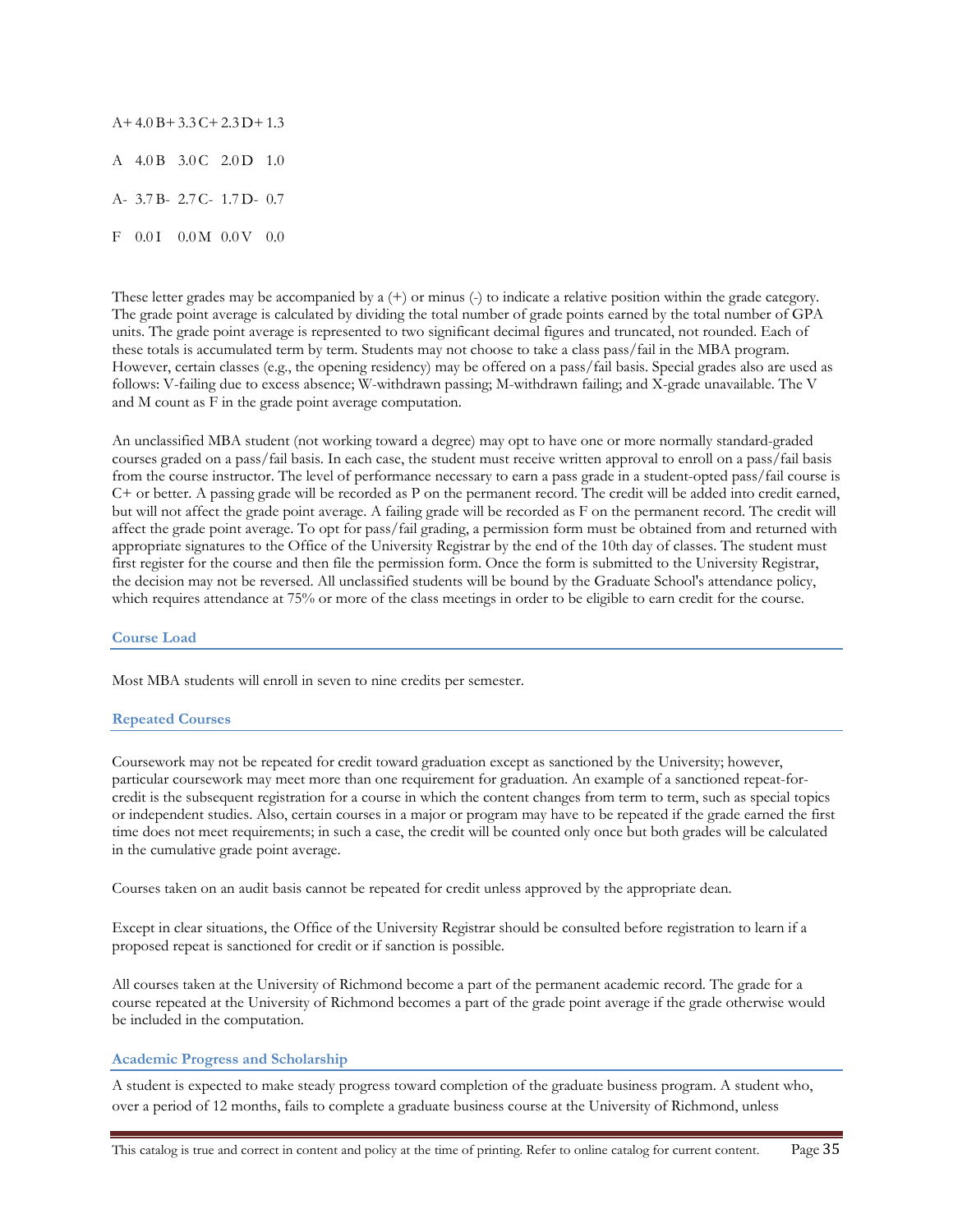completing elsewhere an approved course for transfer credit, will be suspended from the program. A student is expected to maintain an average of no less than B- (2.70) to remain in or graduate from the graduate business program. A student whose average falls below 2.70 may be suspended from the program; a student whose average is less than 2.70 after the completion of all coursework will be suspended from the program and not be granted the degree.

A student who earns less than B in two courses (whether or not they are being taken for graduate credit) may be suspended from the graduate business program. A student who earns three Cs, one C and one D, or one F will automatically be suspended from the program.

A student who has been suspended may apply for readmission after the lapse of one calendar year after the date of suspension. Such a student desiring to return to the program must reapply and be readmitted under the catalog standards applicable at the time of reapplication. Application for readmission must be made in writing to:

*Graduate Council*

*c/o Director Graduate Business Programs*

*Robins School of Business*

*University of Richmond, VA 23173*

A student who fails to complete the requirements for the degree, as stated in the catalog at the time of entrance, within five years of the date of original entry will be suspended from the program. Reinstatement to the program after five years requires permission of the Graduate Council. If an extension of time is granted, the student may be required to satisfy the degree requirements in effect at the time of reentrance.

#### **Transfer Credits**

It is expected that all work for the MBA degree will be completed at the University of Richmond. Under certain circumstances, a maximum of 9 semester hours may be accepted in transfer credit. All coursework transferred must be completed at a graduate school accredited by AACSB at the time the coursework is completed.

Written approval by the director must be obtained in advance if a student desires to take coursework elsewhere for transfer credit. Upon completion of the approved coursework, credit will be allowed only if a grade of B or better is earned and after an official transcript documenting the fact is received by the Graduate Business Programs Office directly from the institution giving the instruction.

Students who have a degree in accounting, economics, or another business subject may be exempt from taking the Core Course covering that subject. For example, a student with a degree in Finance may be exempt from MBA 510 Financial Management; a student with a degree in accounting may be exempt from MBA 501 Financial and Managerial Accounting. Under such circumstances, the student will be required to take elective course(s) to replace the credit hours of the Core Course from which the student is exempt. Written approval by the Director must be obtained in advance if a student desires to substitute elective coursework for a Core Course requirement.

#### **Academic Records and Transcripts**

Grades are available through BannerWeb. Students may also check grade changes, incomplete makeups and posting of transfer credit throughout the year from any location. Grades are deemed correct unless notification to the contrary is received by the University Registrar within three (3) months after the close of the term specified.

If students need an official copy of the academic record, they can request a transcript through the Office of the University Registrar. All courses taken at the University of Richmond become a part of the permanent academic record.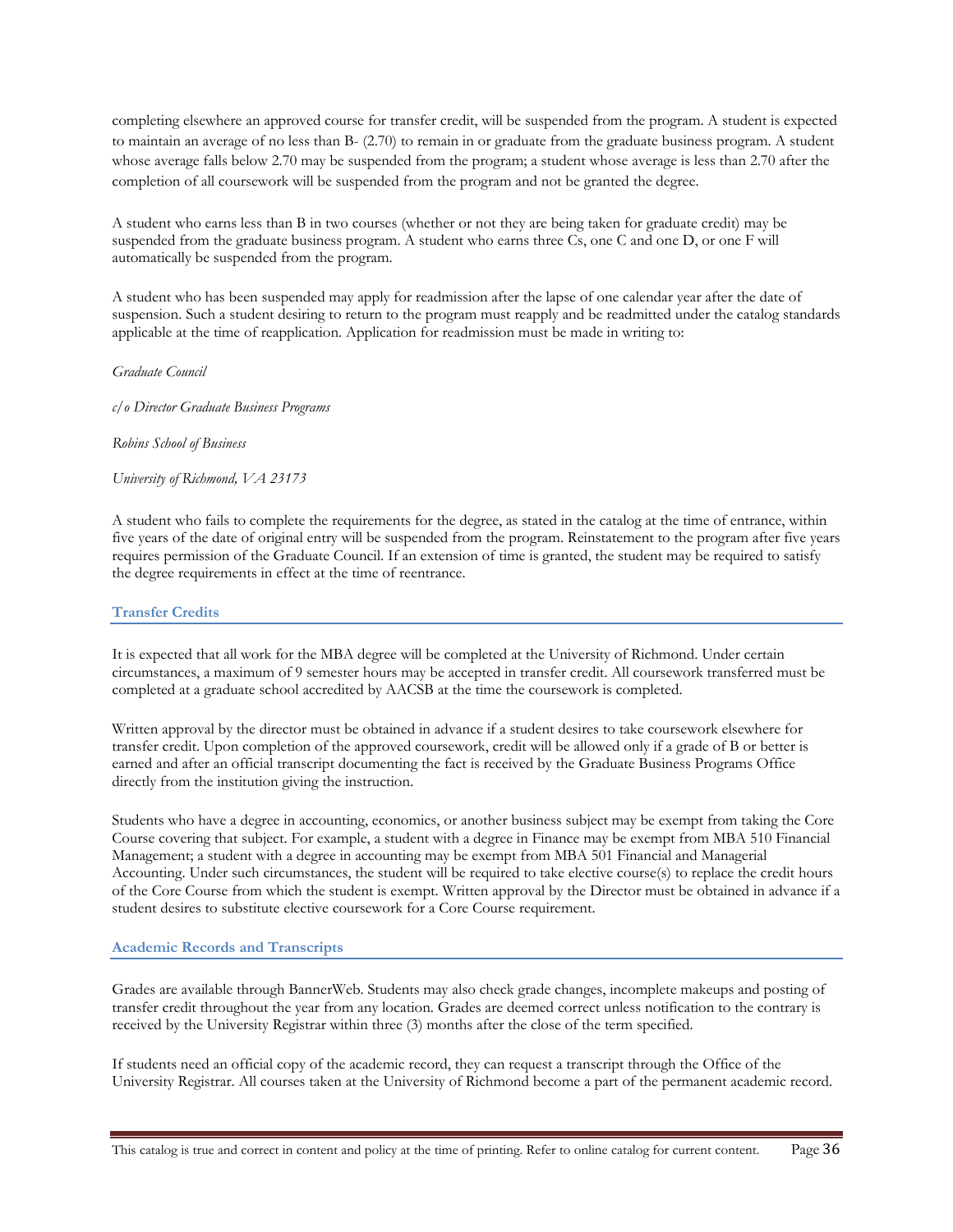Advice concerning progress toward the degree may be obtained in the Graduate Business Program Office.

### **Registration Holds**

The following holds will prevent students from registering (students can access BannerWeb to check holds): Admissions Office, Cashier, Dean's Office, Library, Long-Distance (Student Account Hold), Parking Services (Student Account Hold), Student Credit Service, Perkins Loan in Repayment, Registrar's Office, Student Health, and Student Accounts. For further information on these types of holds, contact the office from which the hold originated.

# **Religious Observance Policy**

The University is a secular institution that values a diversity of religious expression. The University is also an active community with a wide range of personal commitments and academic and extracurricular activities.

Planning for academic and extracurricular activities should be done with sensitivity to the diverse religious commitments of the community and an awareness of religious holidays. Scheduling large-scale, one-time academic or extra-curricular events on a religious holiday should be avoided whenever possible.

Any student may be excused from class or other assignments because of religious observance. A student who will miss an academic obligation because of religious observance is responsible for contacting his or her professor within the first two weeks of the semester. The student is responsible for completing missed work in a timely manner.

Faculty are expected to be mindful of potential conflicts with religious observances and should make reasonable accommodations when students' religious practices conflict with their academic responsibilities.

The religious observance calendar is meant to serve as a scheduling guide. It lists significant holidays from the five largest global faith traditions. However, it is not comprehensive and students may choose to observe a holiday not included on the calendar.

The holidays listed are those which occur during the academic year when the University is open. Please see the academic calendar page to view religious observance dates.

#### **Incomplete Work**

Two other letters are used in reports for graduate business students. I and Y mean that course work has not been completed by the end of the term. The I, which counts as a failing grade in the grade point average, is given when the reasons for incomplete work are deemed unjustifiable by the instructor. The work is to be made up by the date the instructor specifies, but no later than the midterm point of the next regular term. If the work is not made up during the grace period, the I will be converted to F unless the instructor has submitted to the registrar a written request for delay until a specified date, which has been approved by the director. The Y, which does not count as a failing grade, is given when the reasons for incomplete work are deemed justifiable by the instructor. There is no deadline for completion of the work unless the instructor so specifies. In the case of an I or Y, once the make-up grade is received, it appears to the right of the incomplete grade on the student's permanent record. In any case, it is the student's responsibility to make arrangements for and progress toward the completion of an incomplete course.

#### **Evaluation**

Instructors establish grading criteria for their courses and prepare and submit the final course reports (using the grades defined under Credits and Grades) to the University Registrar for recording. In the event of a question about the accuracy of the recorded grade, a student should direct inquiries to the instructor and/or the Office of the University Registrar.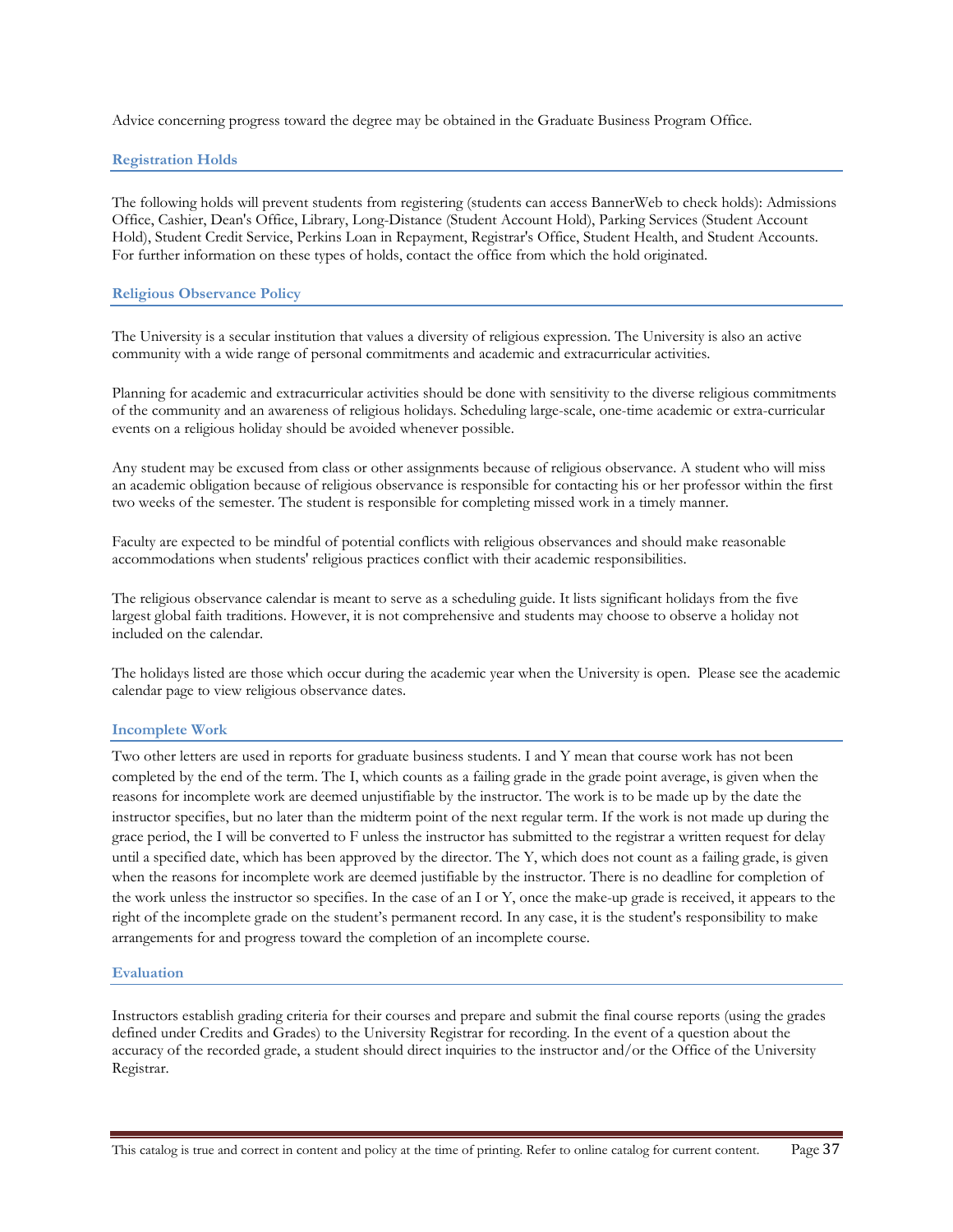It is recognized that each class and each student in a class has unique characteristics that the instructor alone is in the best position to evaluate; consequently, except in unusual circumstances, formal appeals concerning the evaluation on which a grade is based are not appropriate.

If unusual circumstances appear to have existed which could have affected the evaluation, the student should first bring the matter to the attention of the instructor (if available). If that informal inquiry is impossible, or if its results are disputed, the student may next bring the matter to the attention of the department chair and the instructor, jointly. In the event of continued dispute, the student may formally petition the dean of the student's school who, in consultation with department faculty, may present the matter to the appropriate academic council for a decision.

# **Withdrawal from the University**

Students who plan to withdraw from the University of Richmond must submit an official withdrawal letter to their Dean. The Dean's Office will notify the appropriate offices of the student's withdrawal from the University of Richmond including the actual withdrawal date.

# **MBA Program**

Graduate study in business administration at the University of Richmond is designed for professionals who hold an undergraduate degree. The MBA degree program is a decision-based course of study that provides students with the ability to advance to higher levels of management in all types of organizations.

The objectives of the MBA program are:

- To prepare students for career growth as they move through different organizations and industries
- To provide students with the knowledge and tools to deal with contemporary business challenges
- To provide an educational environment that allows students to interact with peers who work in a broad range of companies and industries
- To provide a classroom experience that encourages analysis, decision-making, and written and verbal communication

Key characteristics of the MBA program in the Robins School of Business:

- The school of business is among a select group of business schools that are fully accredited by the Association to Advance Collegiate Schools of Business (AACSB International). The University of Richmond also is accredited by the Commission on Colleges of the Southern Association of Colleges and Schools
- Outstanding facilities and teaching environment
- Class sizes of 15 to 25 students ensure a personal class environment
- Convenient location on the western outskirts of Richmond, with ease of parking close to the business school
- A wealth of data in our business information center
- An MBA faculty dedicated to quality teaching and to providing a real-world orientation to meet today's business challenges
- A student-centered approach to learning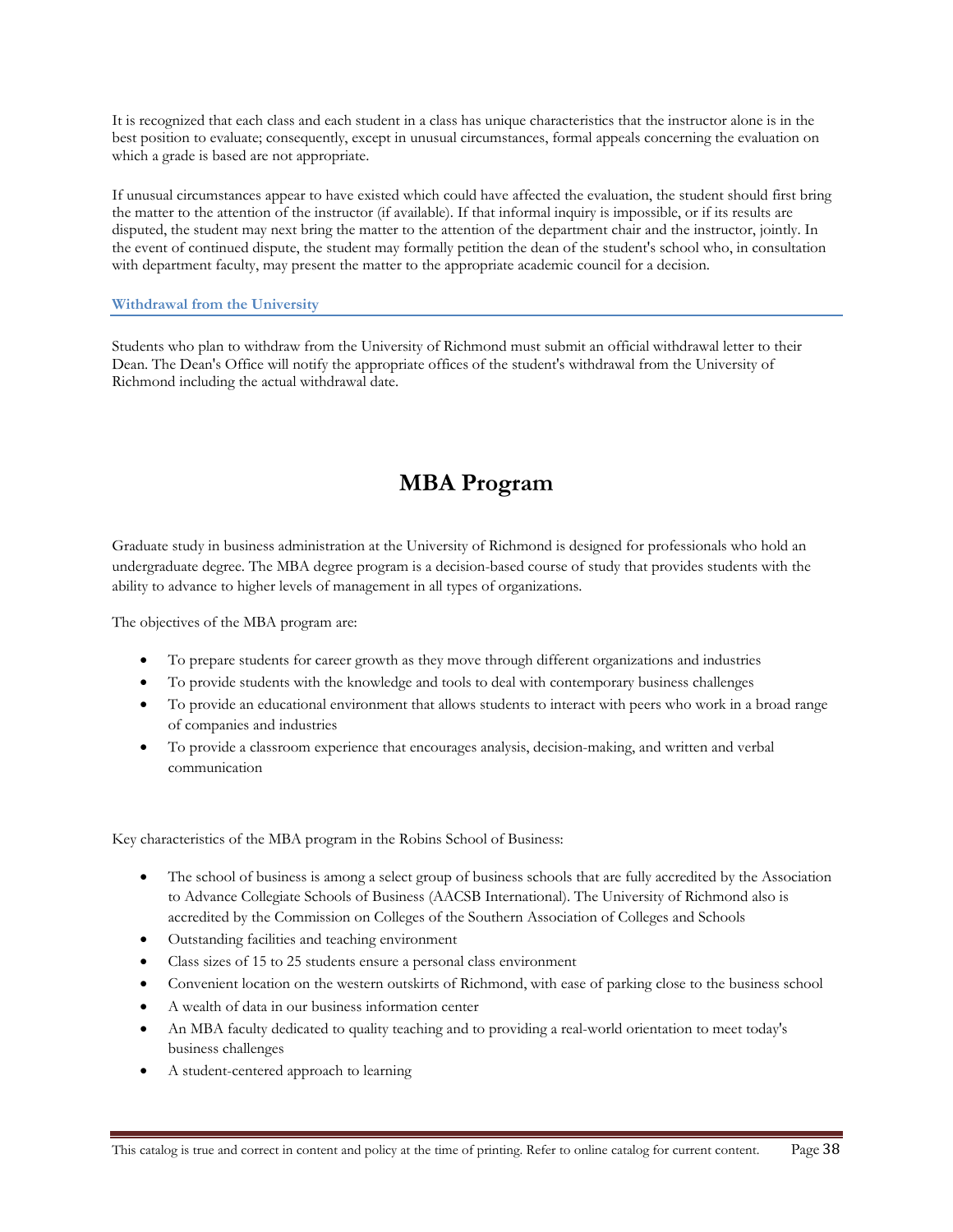# **Degree Requirements**

To qualify for the Master of Business Administration degree, a candidate must complete the curriculum satisfactorily, including the achievement of at least a 3.00 grade point average on all applicable coursework. Of the 45 required hours, the MBA candidate must complete at least 36 semester hours of applicable graduate-level coursework at the University of Richmond and must complete the curriculum requirements within five years of starting the program, unless amended by the graduate council.

To graduate, a student must file a degree application and participate in commencement. Degree applications must be filed in the Office of the University Registrar by the second Friday in September for the coming May or August commencement or by the first Friday in February for the coming December commencement. The graduate degree application form is available on BannerWeb under Student Services or in the Graduate Business Programs Office.

Degrees are awarded in person except by the decision of the University not to do so. A student who expects to graduate may request absentia status by explaining in writing the very unusual circumstance which prevents participation in the ceremony. This request must be received by the University Registrar no later than eight working days before the ceremony. The Registrar will notify the degree candidate of the status granted by the University. Unless approved as "absentia," a candidate for graduation who does not participate in the commencement ceremony does not graduate. Such a candidate may graduate at a later date by again filing a degree application and by following the appropriate commencement policy.

August and December degrees are conferred as of the date specified in the University calendar and diplomas are mailed to those qualified.

Note: No degree is conferred if the student's responsibilities to the University are in an unsatisfactory condition. Such responsibilities include financial and administrative matters such as, but not limited to, delinquent payments, parking fines, or overdue library books.

#### **Curriculum Program Options**

#### Option I: The MBA Program

The MBA program is designed to meet the needs of people holding responsible positions with Richmond-area business organizations and institutions, and who wish to continue their education on a part-time basis. Accordingly, all classes meet in the evening.

Option II: The JD/MBA Program

The JD/MBA program is offered through a reciprocal arrangement with the University of Richmond School of Law. A student may pursue a dual-degree program designed to provide its graduates with two degrees, the JD and the MBA, attesting to competency in both the law and in business administration. Because certain credits may count in both degree programs, the student pursuing this option may complete the JD and MBA degrees in less time than would be necessary to complete the two degrees independently.

#### Option III: The LL.M./MBA Program

For the LL.M./MBA program, students take classes over two academic years and the summers in between. Students take courses in both programs during both years, and need a total of 30 credits in the MBA program and 24 credits in the LL.M. program. In addition to the two required law school courses, students must take Business Associations unless a waiver is appropriate based on prior experience/education.**.** 

#### **Courses and Curriculum**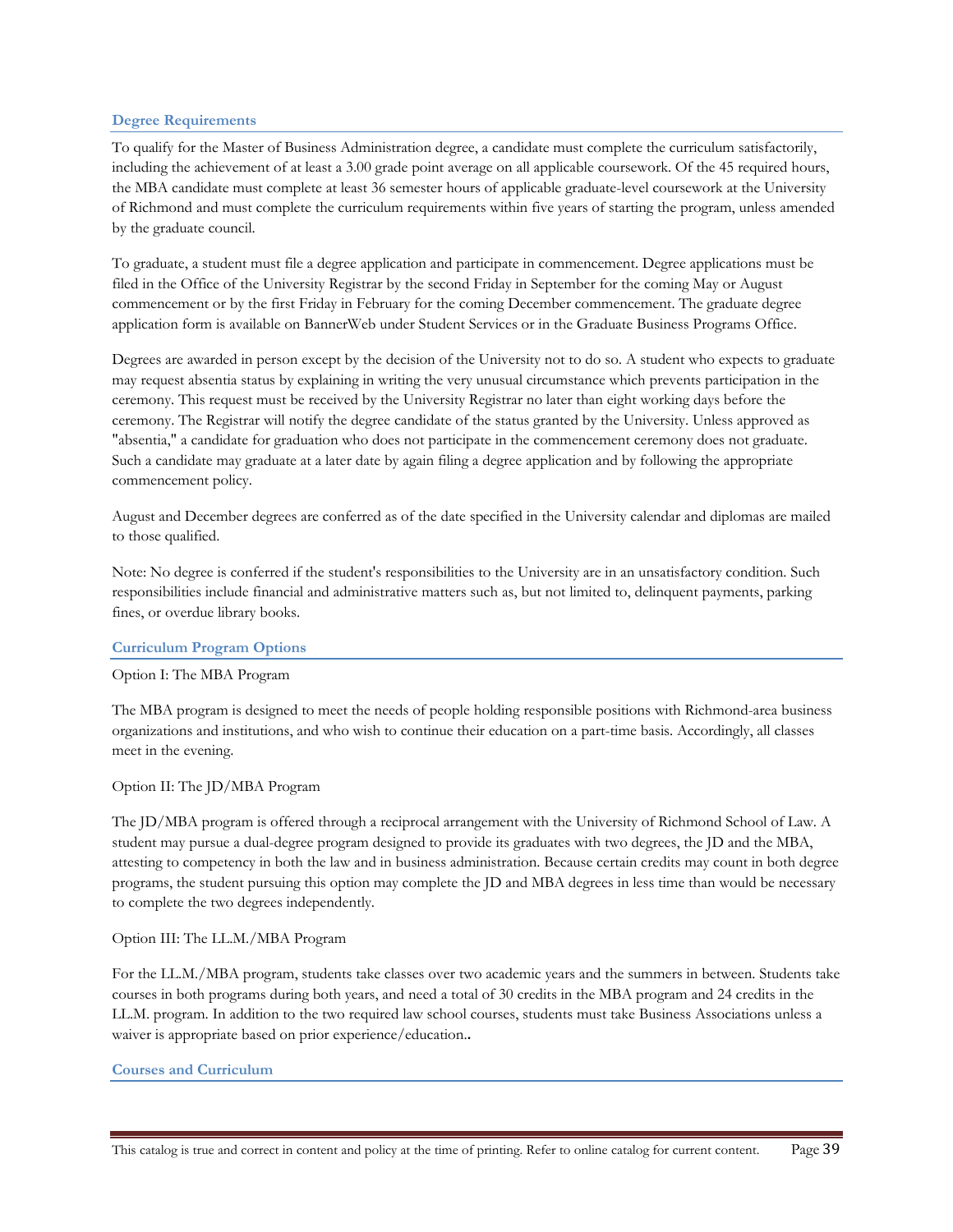The MBA degree program includes 21 courses ranging from 1 to 3 credits. The core curriculum totals 37 credits and includes 17 courses, many of which serve as prerequisites to other courses. In addition, students will complete 4 courses (8 credits) of electives.

The only course transfer credits that will be considered will be equivalent graduate business courses completed at an AACSB-accredited school. A maximum of nine credits may be transferred into the program. See Academic Procedures section for specifics on transfer credits.

Students who have a degree in accounting, economics, or another business subject may be exempt from taking the Core Course covering that subject. For example, a student with a degree in Finance may be exempt from MBA 510 Financial Management; a student with a degree in accounting may be exempt from MBA 501 Financial and Managerial Accounting. Under such circumstances, the student will be required to take elective course(s) to replace the credit hours of the Core Course from which the student is exempt. Written approval by the Director must be obtained in advance if a student desires to substitute elective coursework for a Core Course requirement.

#### **Core Courses**

The satisfactory completion of 17 core courses is required. These courses form a common body of knowledge of business administration. The core courses are:

MBA 500 Opening Residency

MBA 501 Accounting for Managers

- MBA 504 Statistical Analysis for Business
- MBA 506 Economics for Managers
- MBA 508 Social, Ethical, and Legal Issues in Business
- MBA 510 Financial Management
- MBA 520 Marketing Management
- MBA 530 Organizational Behavior
- MBA 540 Operations Management
- MBA 555 Analytics and Information
- MBA 561 Principles of Business Communication
- MBA 570 Global Environment of Business/International Residency
- MBA 580 Strategic Management
- MBA 591 Capstone Project: Scope
- MBA 592 Capstone Project: Analysis

MBA 593 Capstone Project: Recommendations and Conclusion

**Four Elective Courses**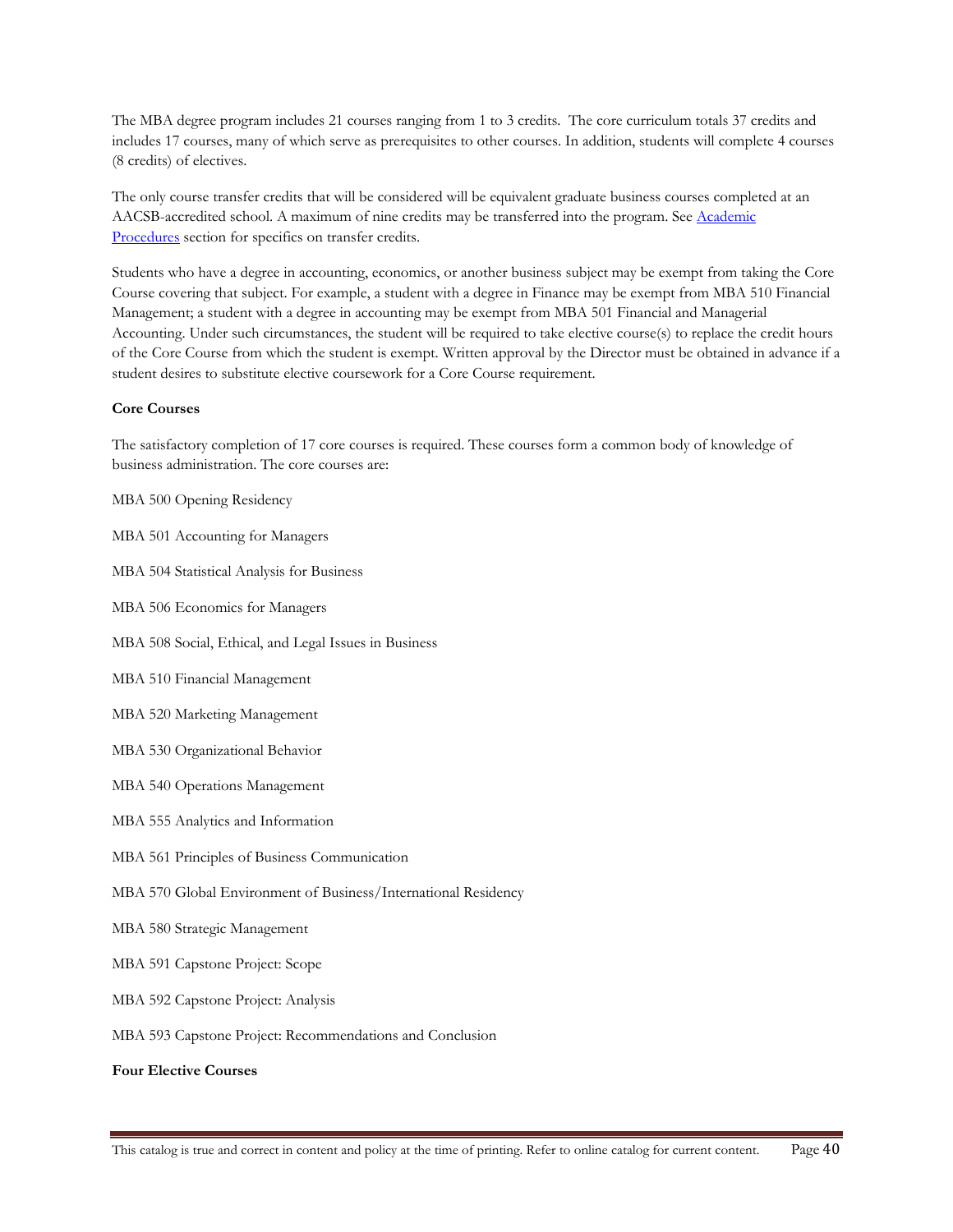The four elective courses, each of 2 or 3 credit hours, provide an opportunity for students to further skills and knowledge in areas of personal interest.

# **JD/MBA Curriculum Requirements**

JD/MBA students normally substitute four law school elective courses for the MBA elective courses, and two courses (MBA 508 and MBA 561) are waived from their degree requirements. More details and suggested curricula are available in the dean's office of each school. Students who are pursuing the combined JD/MBA program and who complete the JD degree before the MBA degree must satisfy the MBA degree requirements within one year of completing the JD requirements. Further, the requirements for both degrees must be completed within five years of the starting date of the degree program, JD or MBA, in which the students first enrolled.

#### **Courses**

MBA 500 Opening Residency Semester hours: 2 Description

The objectives of the opening residency are to develop esprit de corps among all participants; to give the participants concrete, take-away knowledge; and to set the appropriate expectations about effort, quality, and cooperation. To accomplish these goals students analyze a "live case" on a topic of relevant strategic importance. The residency ends with a case competition among the student teams, judged by University faculty and selected executives from the case company on both content and presentation quality. As part of the residency, participants are introduced to the goals, expectations, and methods that are used throughout the program, including case analysis methods and business research and analysis skills

Prerequisites Departmental approval required.

MBA 501 Accounting for Managers Semester hours: 3 Description

Integrates financial and managerial accounting topics with corporate governance issues to demonstrate how various stakeholder groups use accounting information to make decisions. These stakeholders include managers, board members, investors, creditors, and government regulators. Our focus is interpreting accounting information, rather than creating it. Topics include interpreting the income statement, balance sheet, and statement of cash flows, the implications of cost structure, planning, performance evaluation, and management responsibility for internal control over financial statement information. Mastery of pre-course instruction in accounting is assumed when the course begins.

MBA 504 Statistical Analysis for Business

Semester hours: 2

Description

Addresses the theory, methodology, and application of statistics to contemporary business problems. Topics include descriptive statistics, probability theory, discrete and continuous distributions, one- and two-population statistical inference, analysis of variance, correlation, regression, and selected other topics.

MBA 506 Economics for Managers

Semester hours: 3

**Description** 

Examines fundamentals of macroeconomics and international economics, including analysis of business cycles and macroeconomic policy. Explores economic methodologies to solve business-oriented problems, with a focus on the role that economic analysis plays in the decision process.

MBA 508 Social, Ethical, and Legal Issues in Business Semester hours: 2 Description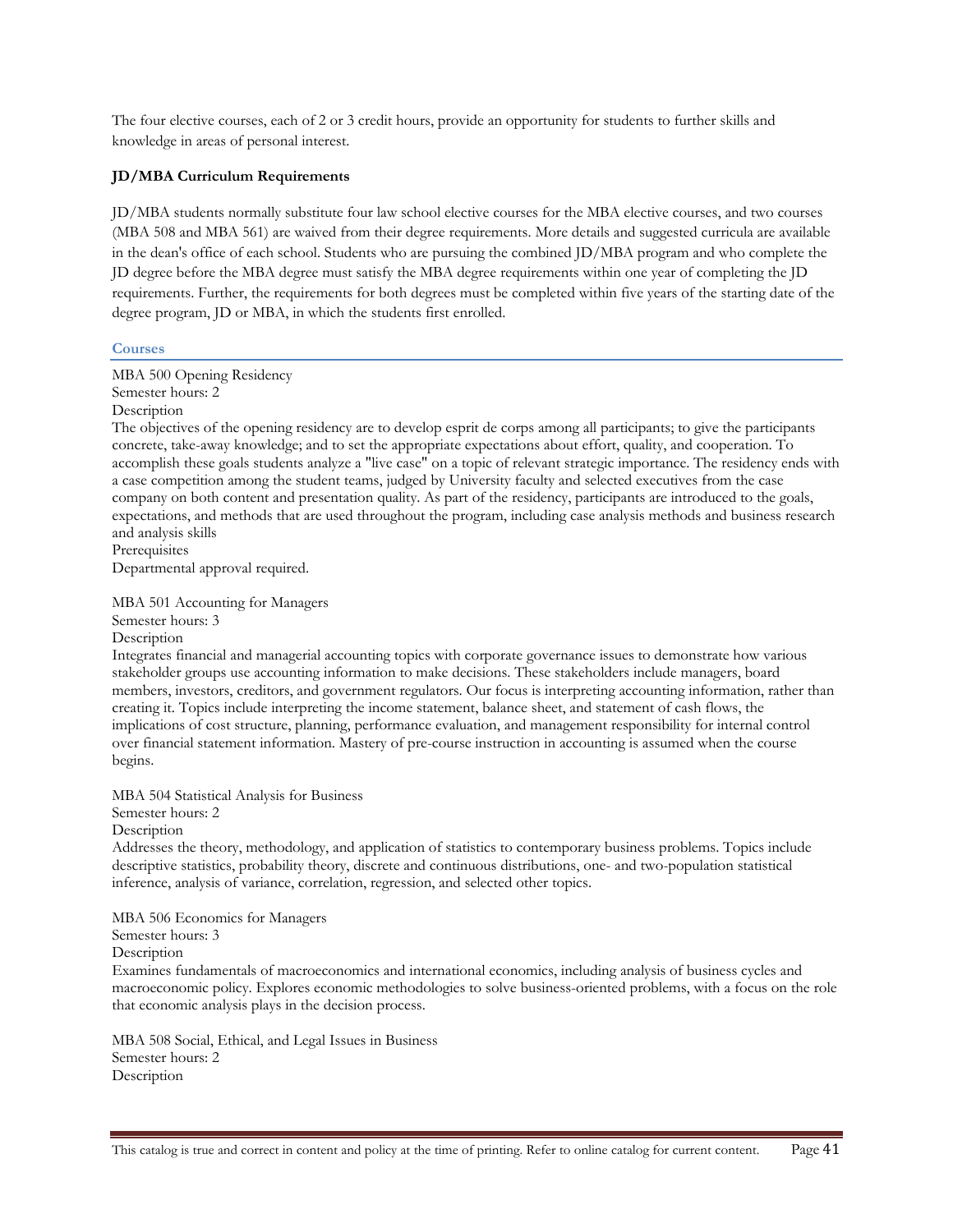Examines the theory and practice of law and ethics in the context of economic and other organizational interactions. Discussion will center on engagements between organizations, their stakeholders and society at large. Topics include human rights, labor issues, the natural environment, international laws and norms, and cultural relativism among others.

MBA 509 Selected Topics in Economics Semester hours: 2 **Prerequisites** MBA 506

MBA 510 Financial Management Semester hours: 3 **Description** 

Financial management techniques, policies, and theory are discussed via case studies and problem-scenario analysis. Policies and strategies for current and longterm assets, working capital, total capitalization, and profit distribution presented in the context of share price maximization. Multinational considerations, leasing, risk analysis, project evaluation, and cost of capital are specifically addressed.

MBA 512 Investments Semester hours: 2 Description Covers the structure, trading, and valuation of financial instruments in dynamic competitive markets. Both money markets and capital markets are examined with an emphasis on longer-term investing. Uses a blend of theoretical and practical approaches to investment strategies. Specific topics include market efficiency, yield and rate of return analysis, risk measurement, asset pricing theory, portfolio theory, valuation models, futures, and derivative contracts. Prerequisites MBA 510

MBA 514 Global Financial Management

Semester hours: 2 Description

Tools and concepts used to identify and analyze risks in dynamic international financial markets are addressed. Designed in three modules. The first module provides a foundation in currency valuation, currency markets, parity theories, and balance of payments phenomena. The second module examines hedging concepts and practices. Applications of forward, future, option, and swap contracts are emphasized. The last module focuses on different approaches to the management of transaction, translation, and operating exposures of a firm. Case studies are employed as integrating exercises.

Prerequisites MBA 510

MBA 517 Selected Topics in Accounting Semester hours: 2 Prerequisites MBA 501

MBA 519 Selected Topics in Finance Semester hours: 2 Prerequisites MBA 510

MBA 520 Marketing Management Semester hours: 3 **Description** 

An intensive study of the marketing process in advanced market economies concerning the environment within which marketing decisions are made. Areas of concentration: consumer wants; motivation and purchasing power; structure of distribution; product service market offerings; a global approach; and management of the firms marketing effort. Strategic decisions of the marketing mix variables applied to both service and manufacturing companies of various sizes. Lectures and the case analysis method are used to integrate the student's marketing background.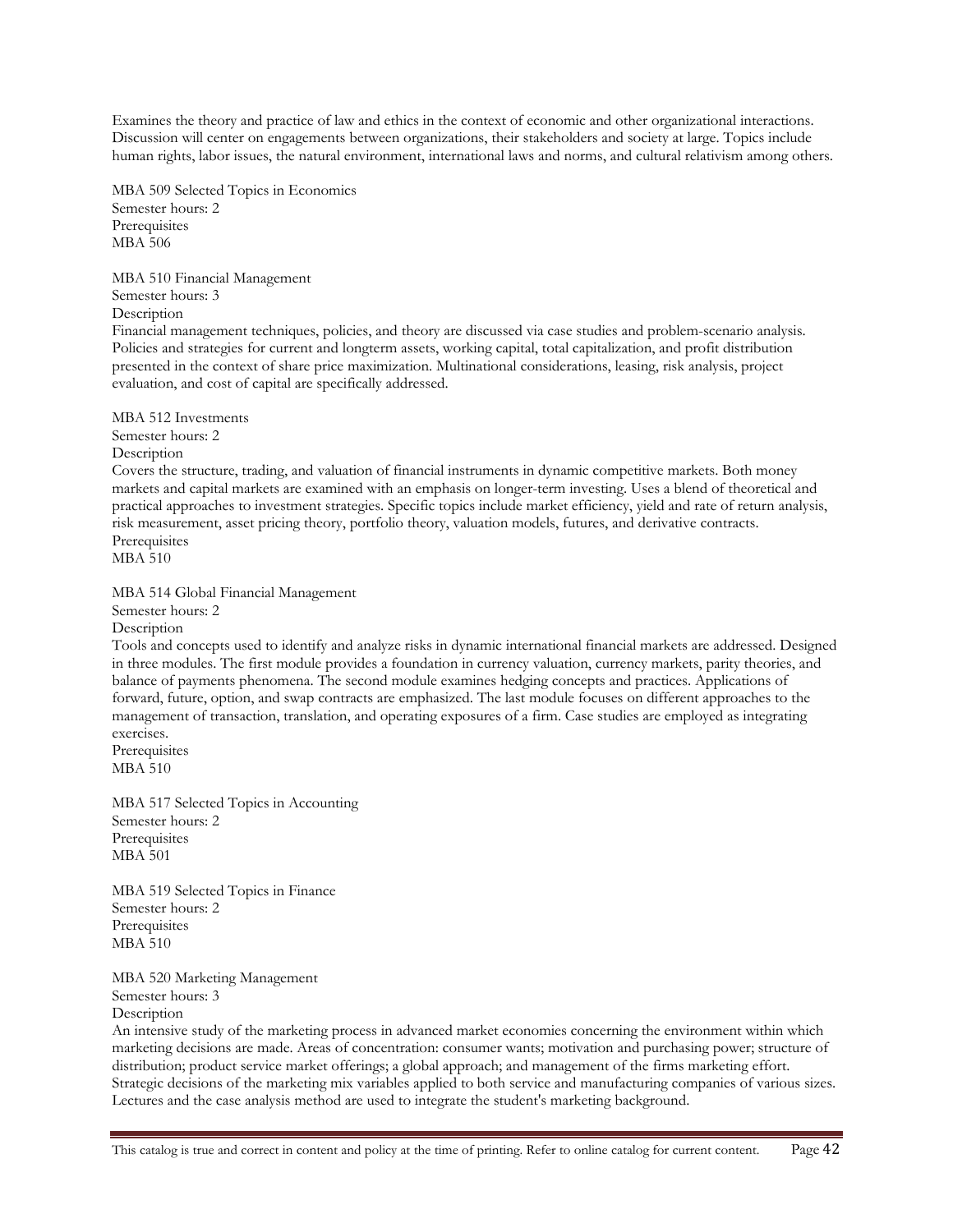MBA 529 Selected Topics in Marketing Semester hours: 2 Prerequisites MBA 520

MBA 530 Organizational Behavior Semester hours: 2 **Description** 

Analysis of workplace behaviors and organizational psychology as they relate to the management of employees, teams, and other key organizational constituents. Understanding of basic management issues such as motivation, individual differences, leadership, teams, and managing change, provides students with a foundation needed for enhancing individual and team performance and attitudes at work.

MBA 532 Mergers and Acquisitions

Semester hours: 2

Description

Explores how mergers and acquisitions can achieve the strategic growth objectives of a corporation. The issues raised in merger and acquisition decisions are addressed, specifically (1) negotiation strategies, (2) valuation analysis, (3) strategic fit, (4) effects of competitive bidding, and (5) problems with post-acquisition integration. The alternative mechanisms for corporate diversification such as joint and internal ventures also are explored.

Prerequisites MBA 510

MBA 534 Negotiations Semester hours: 2 Description Multidisciplinary study of concepts related to bargaining and negotiations. Situations involving interpersonal behavior and group conflict will be examined using research findings from several disciplines. **Prerequisites** MBA 530

MBA 539 Selected Topics in Management Semester hours: 2 Prerequisites MBA 530

MBA 540 Operations Management Semester hours: 3

Description

The systematic direction and control of the process that transforms inputs into finished goods or services. It emphasizes the concepts and analytical methods that are used in understanding the management of the firm's operations. Prerequisites MBA 504

MBA 555 Analytics and Information Semester hours: 3 Description The purpose of the course is to provide the knowledge, skills, and abilities needed to manipulate very large data sets,

analyze complex business problems, and develop evidence-based recommendations to improve firm performance. Students will work with relational database and spreadsheet software to import, structure, cleanse, transform, filter, and analyze data. You will also learn to integrate data from a variety of sources and utilize visualization software to graphically communicate analytical results. Prerequisites

MBA 504

MBA 561 Principles of Business Communication Semester hours: 2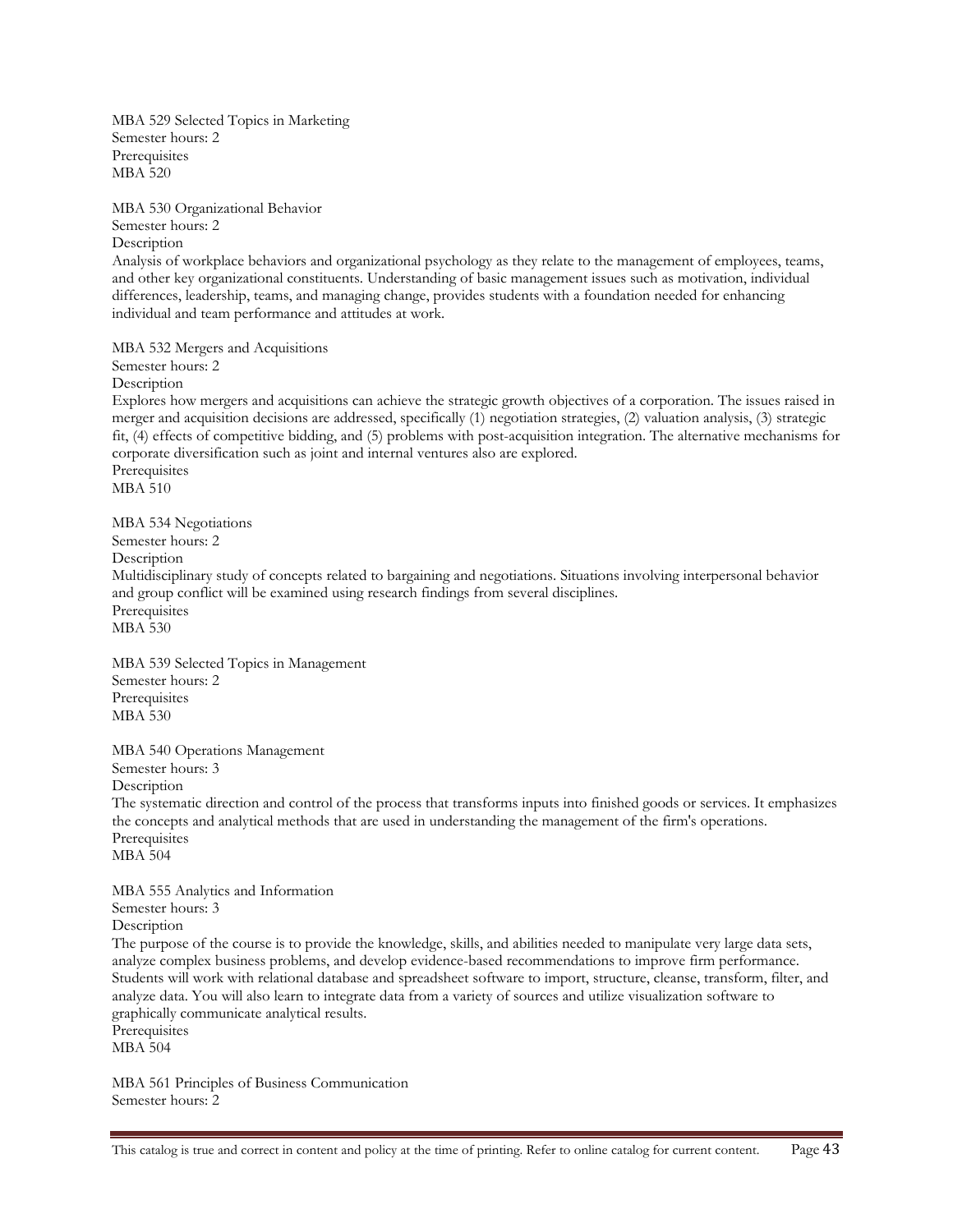#### Description

Practical learning experience designed to sharpen written and oral communications skills. The course addresses various forms of written communications designed to inform, convince, and persuade: professionalism of written communications, communications planning, and the appropriateness of various written media for conveying information. The course emphasizes oral communications in organizations: planning and professional execution of various types of oral communications, message reinforcement, executive presence, use of humor, crisis communications, best practices for conference calls and face-to-face meetings, the art of asking questions, and communicating difficult messages.

# MBA 570 Global Environment of Business/ International Residency

#### Semester hours: 3

Description

An intensive, in-depth experience designed to enhance understanding of a country or region and the unique issues that it faces. The residency will consist of travel abroad and discussions with local business people, academics, politicians, and civil servants, coupled with visits to other local operations to enhance this understanding. In addition, there will be a project relating to a relevant company or institution to be completed by students upon their return to the U.S. The project will begin prior to departure, developed during the residency, and completed after the residency. A presentation of the final project report is required.

Prerequisites MBA 501, MBA 506, 510, and 520.

MBA 580 Strategic Management Semester hours: 3

Description

Examines strategic alternatives and choices to be made by companies in light of opportunities and threats within the external environment. Also examines how companies should create core competencies to enhance the strategic choice and to create sustainable competitive advantage. Different levels of strategic management are emphasized. **Prerequisites** 

MBA 510 and MBA 520

MBA 587 Independent Study Semester hours: 2 or 3

MBA 591 Capstone Project: Scope Semester hours: 1 Description A field-based course in which students, under the direction of a faculty member, articulate and appropriately scope a strategic challenge facing a host organization. The course builds on principles taught in MBA 580 (Strategic Management). Prerequisites MBA 580.

MBA 592 Capstone Project: Analysis, Insights and Recommendations Semester hours: 1 Description A field-based course in which students, under the direction of a faculty member, conduct quantitative and qualitative

analyses to gain insight about possible solutions to a strategic challenge facing a host organization. Students will make strategic recommendations based on insights developed during analysis. The course builds on principles taught in MBA 555 (Analytics & Information).

Prerequisites MBA 555. Co-requisite MBA 593.

MBA 593 Capstone Project: Recommendations and Conclusion Semester hours: 1 Description

A field-based course in which students, under the direction of an advisor, create recommendations to address a strategic challenge facing a host organization. Students will be required to present recommendations both orally and in writing. In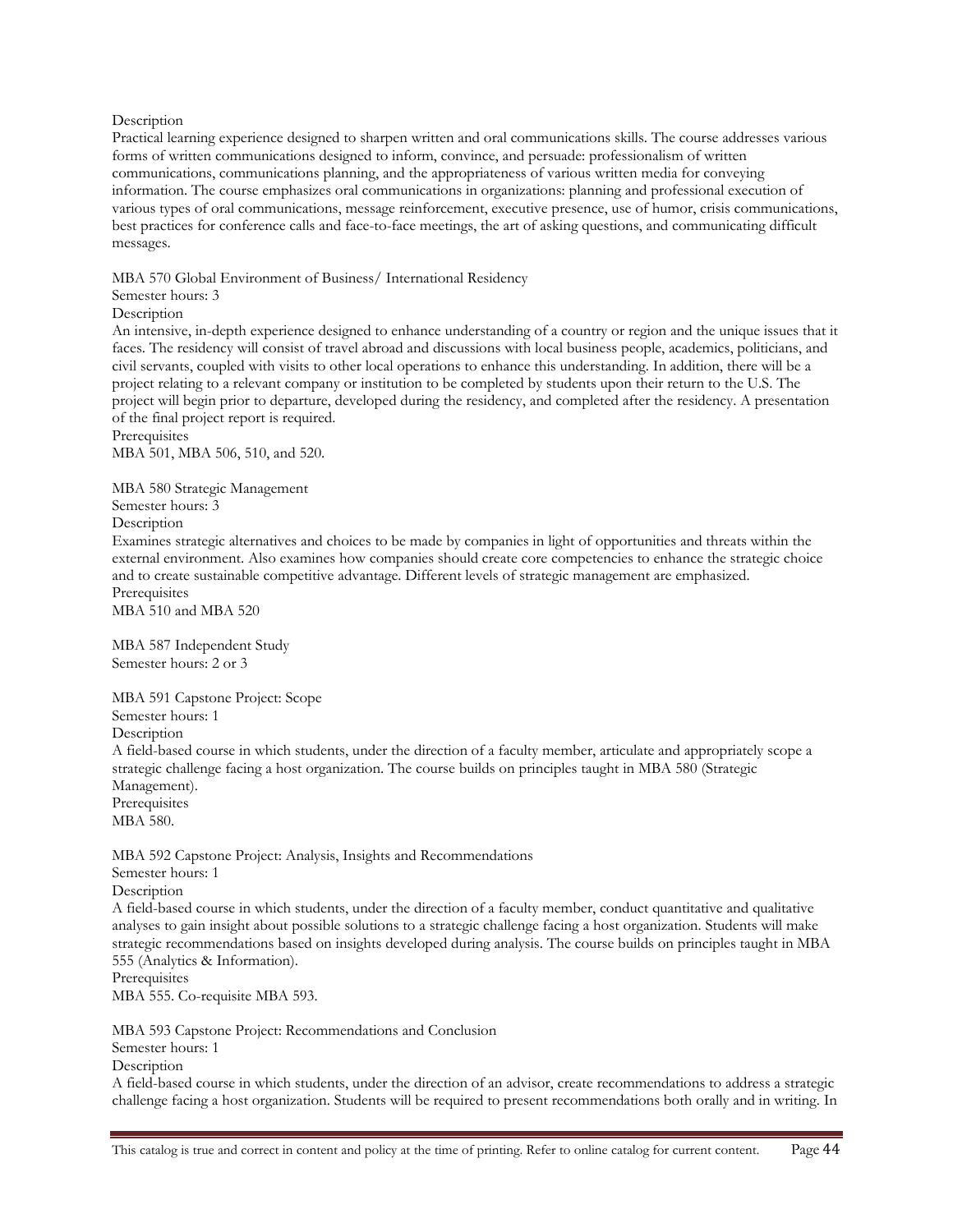addition to recommendations, students will present an implementation plan, implications of their recommendations for the host organization, and future projects the organization should pursue. Prerequisites Co-requisite MBA 592.

# **Directory**

#### **2017-18 Board of Trustees**

Stephen J. Aronson North Salem, New York

R. Lewis Boggs Richmond, Virginia

Alan W. Breed Greenwich, Connecticut

Ronald A. Crutcher Richmond, Virginia

James C. Davis Cockeysville, Maryland

Timothy W. Finchem Ponte Vedra Beach, Florida

Roger L. Gregory Richmond, Virginia

H. Hiter Harris III Richmond, Virginia

Joseph P. Jangro Ponte Vedra Beach, Florida

Jeffrey M. Lacker Richmond, Virginia

Herbert H. McDade III Rye, New York

William H. McLean Wilmette, Illinois

Leland D. Melvin Lynchburg, Virginia

Louis W. Moelchert, Jr. Richmond, Virginia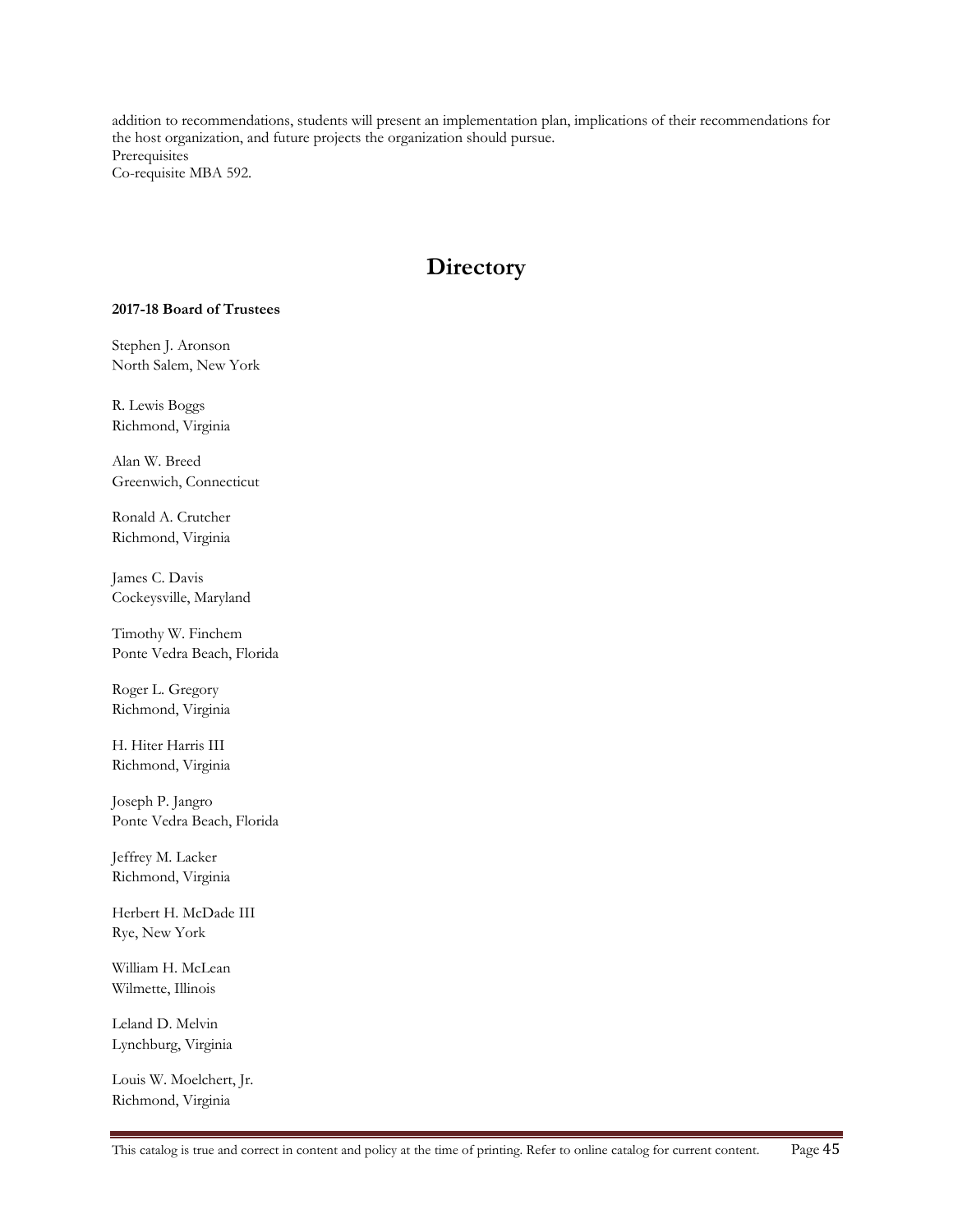S. D. Roberts Moore Roanoke, Virginia

S. Georgia Nugent New York, New York

Karen G. O'Maley Cincinnati, Ohio

Paul B. Queally New Canaan, Connecticut

Susan Gunn Quisenberry Richmond, Virginia

Robert E. Rigsby Richmond, Virginia

Gregory S. Rogowski Ponte Vedra Beach, Florida

Patricia L. Rowland Glen Ellyn, Illinois

Leonard W. Sandridge, Jr. Charlottesville, Virginia

Suzanne F. Thomas Aylett, Virginia

Michael P. Walrath Oyster Bay, New York

Allison P. Weinstein Richmond, Virginia

# **Trustees Emeriti**

Waldo M. Abbot Greenwich, Connecticut

Austin Brockenbrough III Richmond, Virginia

Dale P. Brown Naples, Florida

Robert L. Burrus, Jr. Richmond, Virginia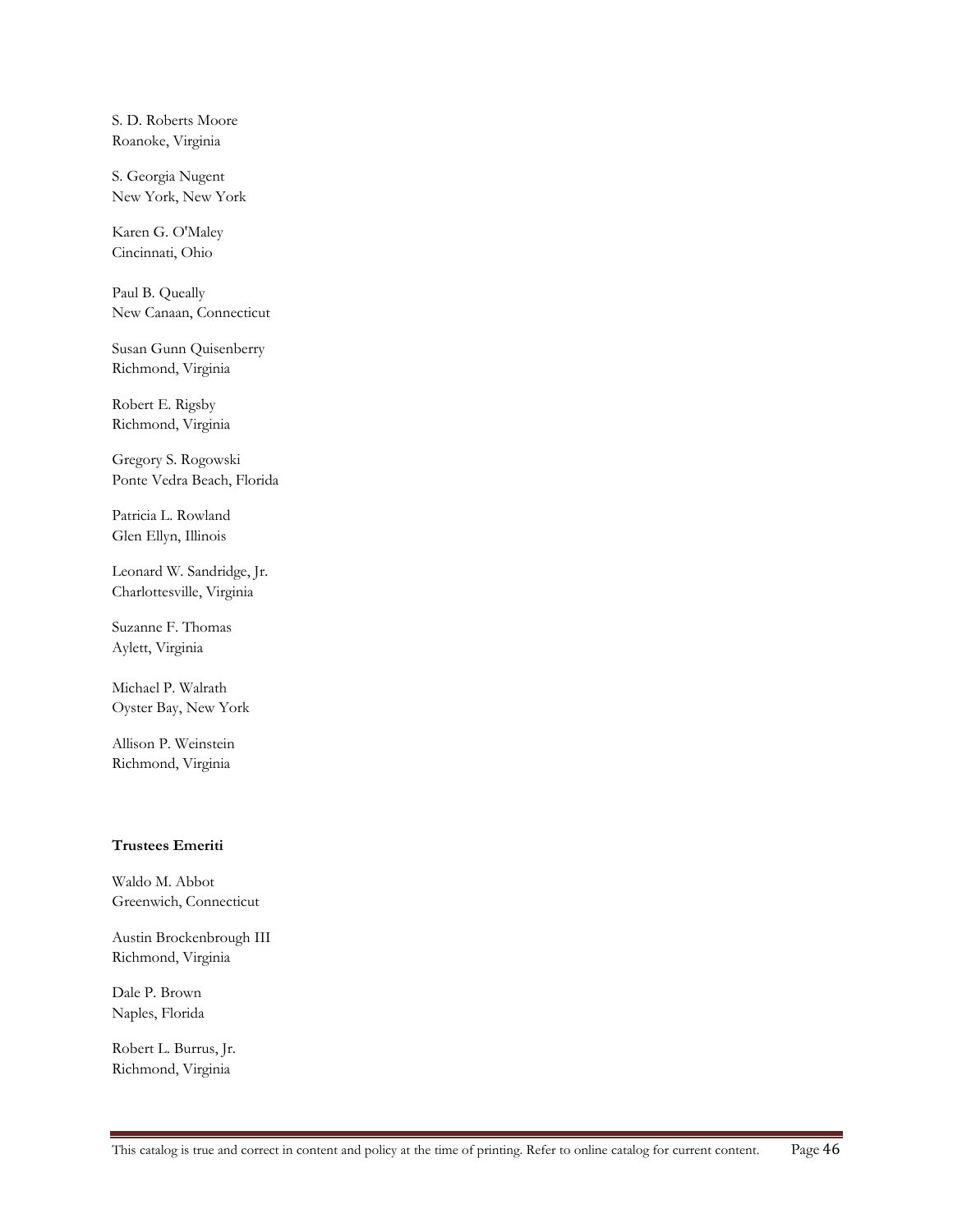Martha A. Carpenter Charlottesville, Virginia

Otis D. Coston, Jr. McLean, Virginia

Kevin M. Cox Johns Island, South Carolina

John R. Davis, Jr. Glen Allen, Virginia

F. Amanda DeBusk Potomac, Maryland

Ed Eskandarian Boston, Massachusetts

Floyd D. Gottwald, Jr. Richmond, Virginia

Susan M. Humphreville Los Angeles, California

Robert S. Jepson, Jr. Savannah, Georgia

Richard S. Johnson Richmond, Virginia

Allen B. King Richmond, Virginia

Robert C. King, Sr. Richmond, Virginia

Stephen J. Kneeley Malvern, Pennsylvania

Charles A. Ledsinger, Jr. Bethesda, Maryland

Thomas C. Leggett Halifax, Virginia

Stephen M. Lessing Cold Spring Harbor, New York

Daniel J. Ludeman St. Louis, Missouri

Lawrence C. Marsh New York, New York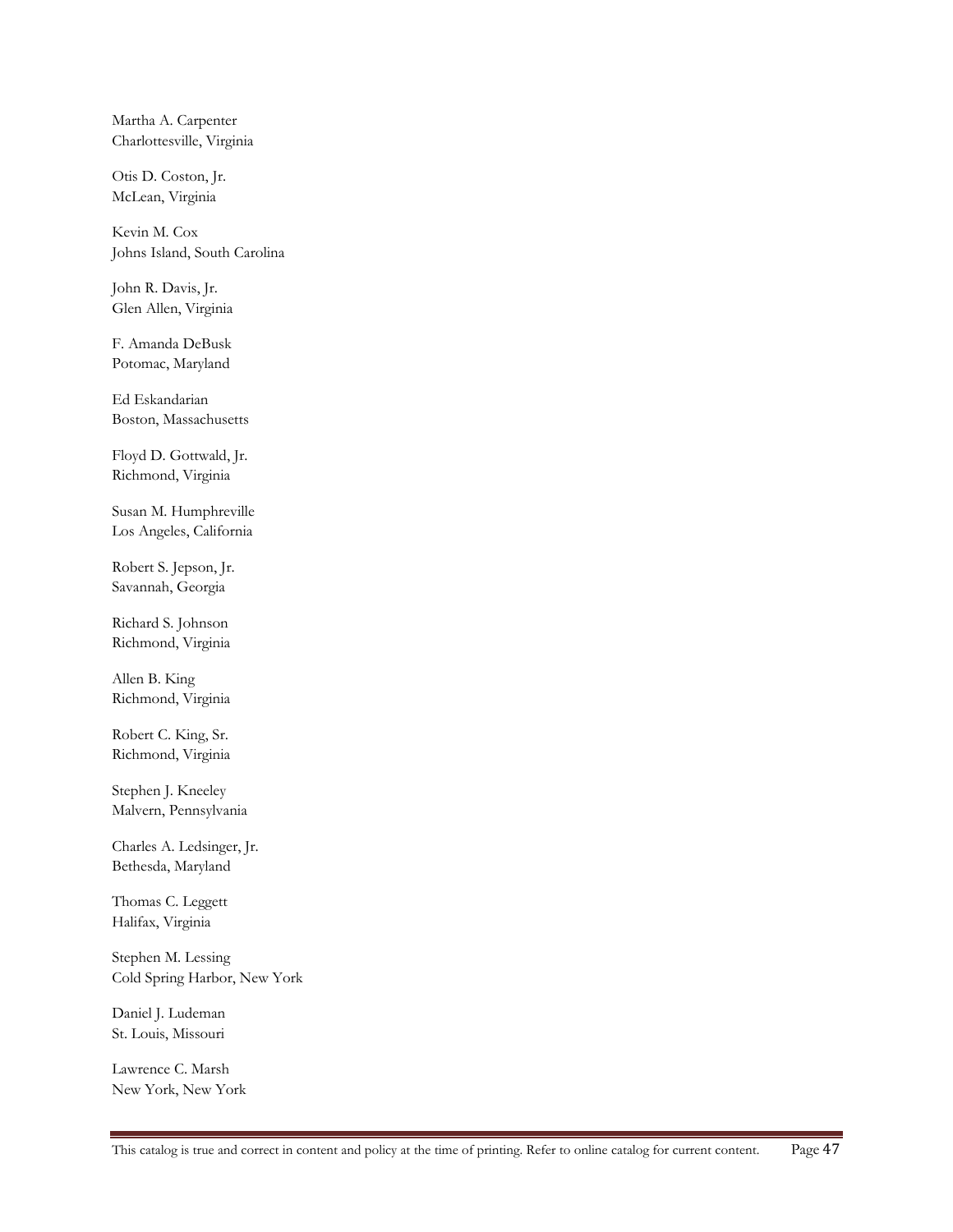Janice R. Moore Deltaville, Virginia

Dennis A. Pryor Manakin-Sabot, Virginia

Claire M. Rosenbaum Richmond, Virginia

Guy A. Ross Key West, Florida

Michael S. Segal Pacific Palisades, California

Jeremiah J. Sheehan Vero Beach, Florida

Frederick P. Stamp, Jr. Wheeling, West Virginia

Charles W. Sweet, Jr. Barrington, Illinois

Fred T. Tattersall Vero Beach, Florida

George W. Wellde, Jr. New York, New York

Elaine J. Yeatts Richmond, Virginia

# **Administration The University**  Ronald A. Crutcher, President Jaquelyn S. Fetrow, Vice President and Provost Stephen D. Bisese, Vice President, Student Development Ann Lloyd Breeden, Secretary to the Board of Trustees Keith A. Gill, Director of Athletics Thomas C. Gutenberger, Vice President, Advancement David B. Hale, Vice President, Business and Finance Bryn Bagby Taylor, Interim Chaplain to the University Carolyn R. Martin, Executive Assistant to the President Keith W. McIntosh, Vice President and Chief Information Officer, Information Services Lorraine G. Schuyler, Chief of Staff Shannon E. Sinclair, General Counsel Stephanie Dupaul, Vice President, Enrollment Management

# **University Deans**

Nancy Bagranoff, Dean, Robins School of Business Joseph R. Boehman, Dean, Richmond College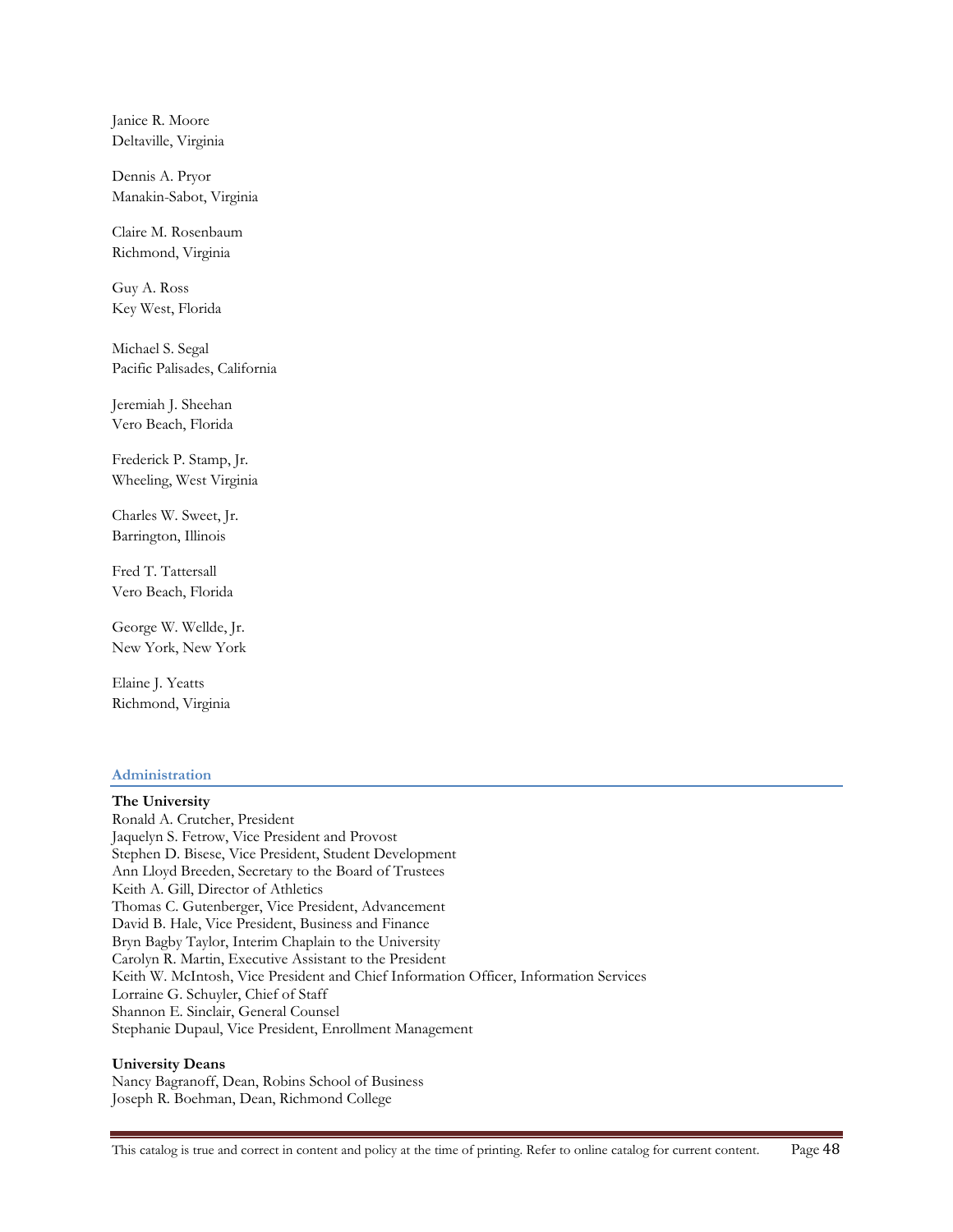Martha Merritt, Dean and Weinstein Chair, International Education Maria Reinoso Genoni, Dean, Westhampton College Jamelle S. Wilson, Dean, School of Professional and Continuing Studies Sandra J. Peart, Dean, Jepson School of Leadership Studies Wendy Collins Perdue, Dean, Richmond School of Law Patrice Rankine, Dean, School of Arts and Sciences Gil Villanueva, Assistant Vice President and Dean of Admission

Susan D. Breeden, University Registrar Kevin Butterfield, University Librarian

#### **Academic Associates**

Benjamin Broening, Associate Dean, School of Arts and Sciences Patricia J. Brown, Associate Dean, School of Professional and Continuing Studies Thomas J. Cosse, Associate Dean for International Programming, The E. Claiborne Robins School of Business Richard S. Coughlan, Associate Dean and Director, The Richard S. Reynolds Graduate School, The E. Claiborne Robins School of Business Della Dumbaugh, Associate Dean, School of Arts and Sciences Elisabeth Gruner Associate Dean, School of Arts and Sciences David E. Kitchen, Associate Dean, School of Professional and Continuing Studies Jim Monks, Associate Dean for Undergraduate Business Programs, The E. Claiborne Robins School of Business Terry L. Price Associate Dean for Academic Affairs, Jepson School of Leadership Studies Ellen M. Walk, Associate Dean, School of Professional and Continuing Studies

#### **Faculty of the Robins School of Business**

The year given designates the year of appointment. The year with () is the year of first appointment.

Alexander, Maura H., Visiting Instructor of Finance 2016 BA (Tulane University), MBA (New York University)

Arnold, Thomas M., Professor of Finance, Joseph A. Jennings Chair in Business ; 2003 B.A. (LaSalle University), M.S. (Temple University), Ph.D. (University of Georgia)

Ashworth, D. Neil, Professor of Management; 1981 B.B.A. (University of Kentucky), M.Com. (University of Richmond), M.B.A., Ph.D. (University of South Carolina)

Austin, Ashley A., Assistant Professor of Accounting 2016 BS, MS (University of Virginia), PhD (University of Georgia)

Bagranoff, Nancy A., Dean and Professor; 2010 B.S., (The Ohio State University), M.S., (Syracuse University), D.B.A., (The George Washington University)

Bergman, William H., Instructor of Marketing; 2009 B.A. (University of Oklahoma), M.B.A. (Southern Methodist University)

Bosse, Douglas A., Associate Professor of Management; 2006 B.S. (Miami University), M.B.A., Ph.D. (Ohio State University)

Carlson, Jeffrey, Assistant Professor of Marketing; 2014 B.A. (West Virginia Wesleyan College), M.A. (Purdue University), Ph. D. (University of Connecticut)

Clikeman, Paul M., Associate Professor of Accounting; 1995 B.S. (Valparaiso University), M.B.A. (University of Chicago), Ph.D. (University of Wisconsin)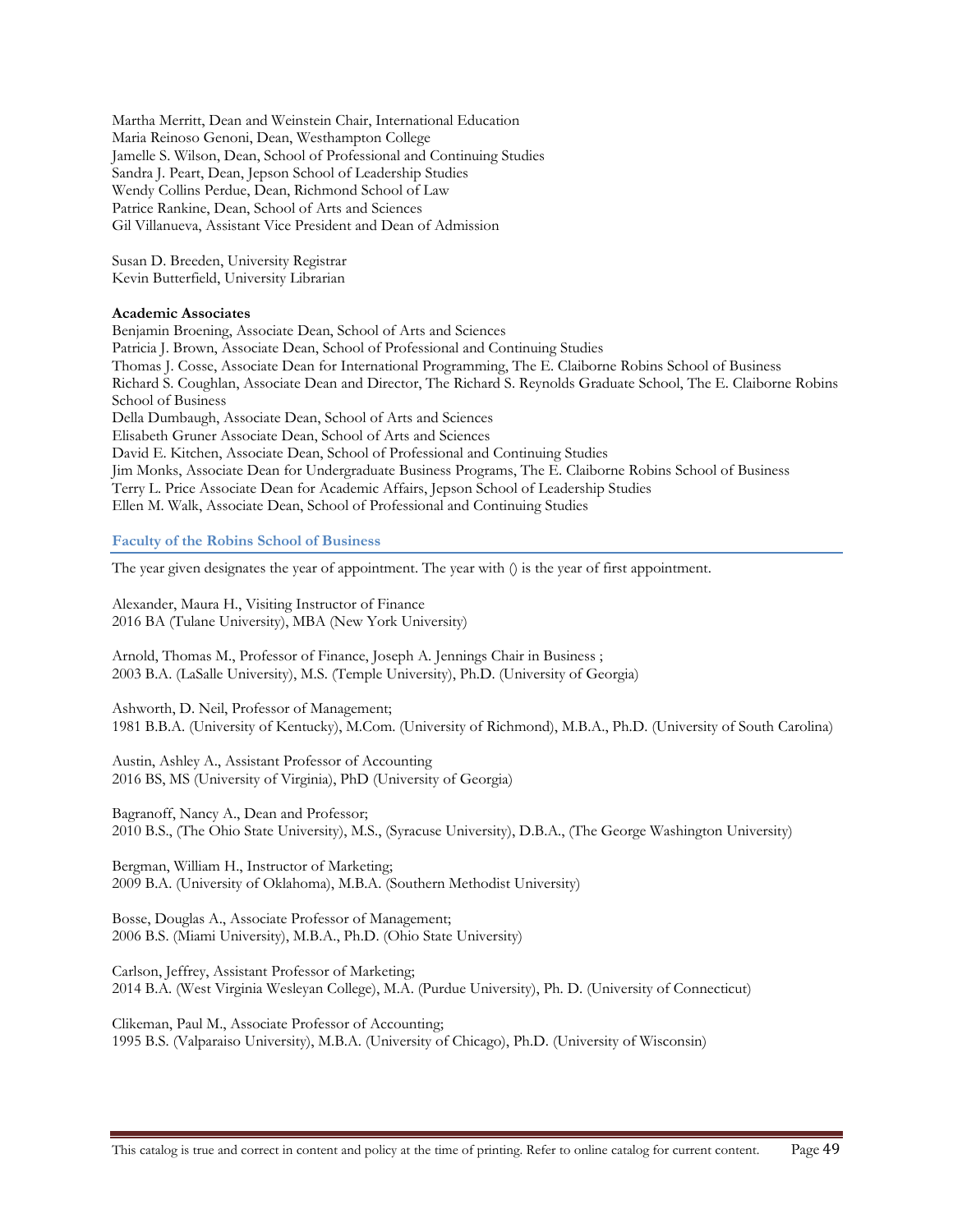Cohen, Susan L., Assistant Professor of Management;

(2013) 2014 B.A. (University of Michigan), M.M.G.T. (Northwestern University), Ph.D. (University of North Carolina at Chapel Hill)

Conover, C. Mitchell, Associate Professor of Finance; 2000 B.A. (University of Maryland), M.B.A. (East Carolina University), Ph.D. (Florida State University)

Cosse, Thomas J., Associate Dean for International Business Programs and Professor of Marketing and International Business Studies; 1975 B.S.B.A. (University of Southwestern Louisiana), M.B.A., Ph.D. (University of Arkansas)

Coughlan, Richard S., Associate Professor of Management; 1998 B.S. (University of Virginia), M.B.A, M.S., PhD. (University of Arizona)

Craft, Erik D., Associate Professor of Economics; 1994 B.A. (St. Lawrence University), M.A., Ph.D. (University of Chicago)

Croushore, Dean D., Professor of Economics, Department Chair and the Rigsby Fellow in Economics; 2003 A.B. (Ohio University), M.A., Ph.D. (Ohio State University)

Cruz, Kevin S., Assistant Professor of Management 2015 AA (St. Petersburg College), BS (University of South Florida), PhD (University of Pittsburgh)

Curtis, Chadwick C., Assistant Professor of Economics; 2012 B.A. (Northern Michigan University), M.A., Ph.D. (University of Notre Dame)

Dolan, Robert C., Professor of Economics; 1980 B.A. (Hobart College), M.S., Ph.D. (Rutgers University)

Earl, John H. Jr., Associate Professor of Finance and Department Chair; 1981 B.B.A., M.S.B.A. (University of Massachusetts at Amherst), Ph.D. (Arizona State University)

Eynan, Amit, Professor of Management and Department Chair,; 2003 B.S., M.S. (Technion-Israel Institute of Technology, Haifa, Israel), M.S., Ph.D. (Washington University in St. Louis)

Fishe, Raymond P. H., Professor of Finance and the Patricia A. and George W. Wellde, Jr. Distinguished Chair in Finance; 2003 B.S.B.A., Ph.D. (University of Florida)

Geiger, Marshall A., Professor of Accounting and the CSX Chair in Management and Accounting; 2000 B.S.B.A. (Bloomsburg University of Pennsylvania), M.S., Ph.D. (Pennsylvania State University)

Hamilton, Timothy, Assistant Professor of Economics; (2012) 2013 B.S. (Bentley College), Ph.D. (North Carolina State University)

Hanson, Sara K., Assistant Professor of Marketing 2016 BA (Boise State University), MS, PhD (University of Oregon)

Harrison, Jeffrey S., Professor of Management and the W. David Robbins Chair in Strategic Management; 2004 B.S. (Brigham Young University), M.B.A., Ph.D. (University of Utah)

Heinicke, Craig W., Visiting Professor of Economics; 2007 B.A. (SUNY College at Purchase), M.A., Ph.D. (University of Toronto)

Ho, Violet Tzu Wei, Associate Professor of Management; 2009 BAcc (Nanyang Technological University, Singapore), M.S., Ph.D. (Carnegie Mellon University)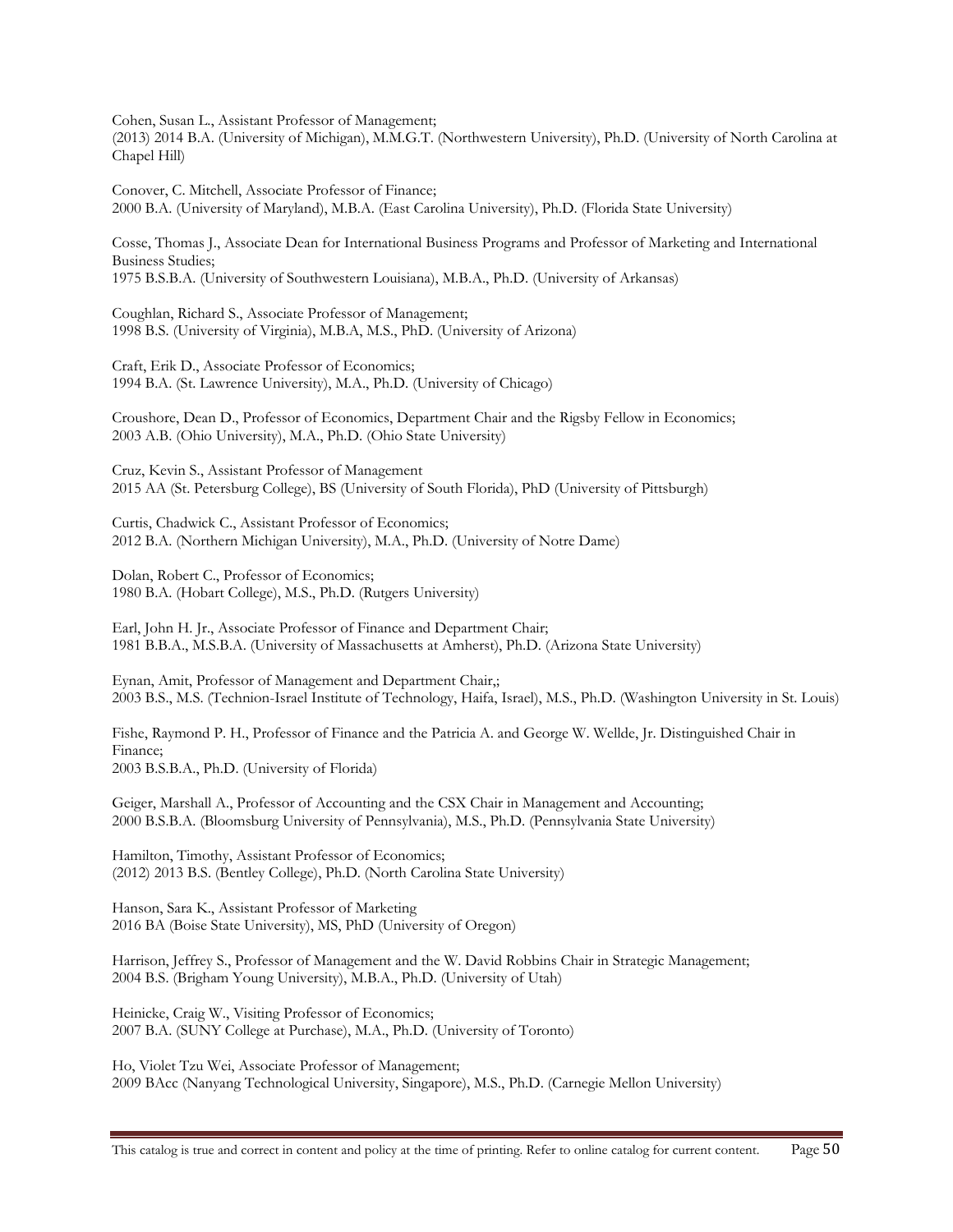Hoyle, Joe Ben, Associate Professor of Accounting; 1979 B.A. (Duke), M.A. (Appalachian State University), C.P.A.

Johnson, Erik B., Assistant Professor of Economics 2015 BS (Northern Michigan University), MA, PhD (University of Colorado - Boulder)

Kukar-Kinney, Monika, Professor of Marketing, Department Chair, and; The F. Carlyle Tiller Chair in Business 2003 B.A. (University of Ljubljana, Slovenia), M.S., Ph.D. (Indiana University)

Kumas, Abdullah, Assistant Professor of Accounting; 2013 B.S. (Bogazici University/Istanbul Turkey), M.S. (Oklahoma State University), M.A., Ph.D. (Southern Methodist University), Ph.D. (University of Texas at Dallas) Lancaster, M. Carol, Associate Professor of Finance; 1989 B.S.E. (University of Arkansas), M.B.A., D.B.A. (Louisiana Tech University)

Lascu, Dana-Nicoleta, Professor of Marketing; 1991 B.A. (University of Arizona), M.I.M. (American Graduate School of International Management), Ph.D. (University of South Carolina)

Linask, Maia K., Assistant Professor of Economics; 2011 A.B. (Harvard University), M.A., Ph.D. (Johns Hopkins University)

Litteral, Lewis A., Associate Professor of Management; 1982 B.S. (Georgia Southern College), M.S., Ph.D. (Clemson University)

Mackay, Daniel L., Visiting Lecturer of Economics; 2009 B.S. (George Mason University), M.A., Ph.D. (University of Virginia)

Mago, Shakun Datta, Associate Professor of Economics; 2006 B.A., M.A. (University of Delhi), M.S., Ph.D. (Purdue University)

Marquardt, Adam J., Associate Professor of Marketing; 2007 B.S. (Salisbury University), M.B.A. (University of Tennessee), Ph.D. (University of Oregon)

Marshall, Cassandra D., Assistant Professor of Finance; 2011 B.S. (Western Kentucky University), M.S., Ph.D. (Indiana University)

Martin, Eric K., Instructor of Management and Director of the Innovation and Entrepreneurship Program; 2014 B.A. (University of North Carolina at Chapel Hill), M.B.A. (Harvard University)

Mattson, Thomas A., Assistant Professor of Management; 2013 B.A. (The George Washington University), M.B.A. (SUNY at Albany), Ph.D. (University of Hawaii at Manoa)

McGoldrick, KimMarie, Professor of Economics; 1992 B.S. (SUNY at Oswego), M.A., Ph.D. (SUNY at Binghamton)

Mehkari, Mohammad Saif, Assistant Professor of Economics; 2011 B.A. (Ohio Wesleyan University), M.A., Ph.D. (The Ohio State University)

Mier, Joel, Visiting Lecturer of Marketing 2016 BA (San Francisco State University), Executive Doctorate in Business Administration (Georgia State University)

Monks, James W., Professor of Economics and Associate Dean for Undergraduate Business Programs ; 2001 B.A. (Union College), M.A., Ph.D. (Boston College)

Nicholson, Robert H., Associate Professor of Economics; 1972 B.S. (University of Delaware), M.S., Ph.D. (North Carolina State University)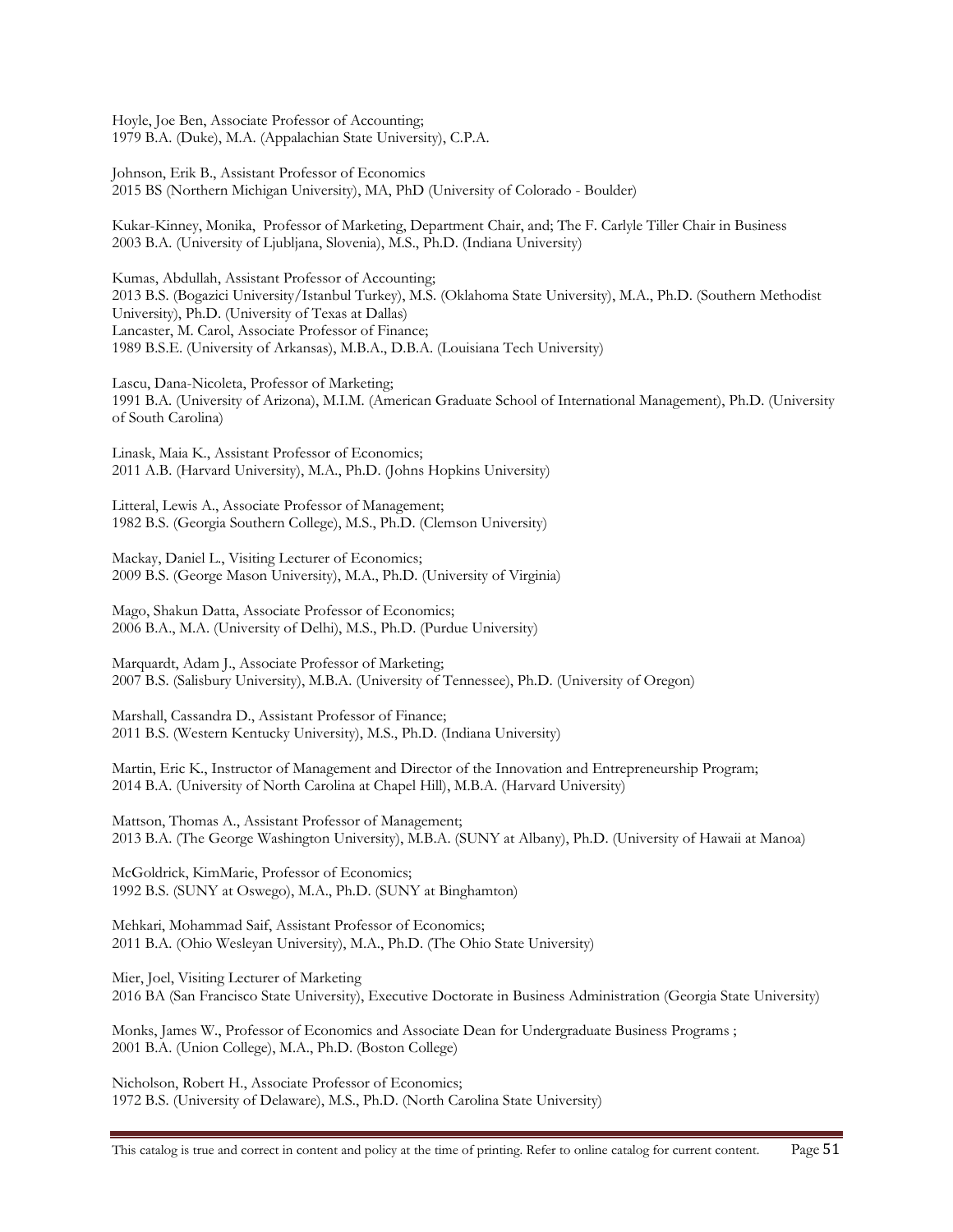North, David S., Associate Professor of Finance; 2000 B.A. (Michigan State University), M.B.A. (University of Notre Dame), Ph.D. (Michigan State University)

Paik, Gyung Hyun, Associate Professor of Accounting; 2010 B.A. (Seoul National University), M.A. (Brigham Young University), M.B.A. (University of Utah), Ph.D. (University of Illinois at Urbana-Champaign)

Phillips, Robert A., Professor of Management and The David Meade White Jr. Chair in Business; (2005) 2009 B.S.B.A. (Appalachian State University), M.B.A. (University of South Carolina), Ph.D. (University of Virginia) Rabe, Collin Lee, Assistant Professor of Economics; 2014 B.S. (Brigham Young University), M.A., Ph.D. (Johns Hopkins University)

Raggio, Randle David, Associate Professor of Marketing and Associate Dean for Graduate Business and Executive Education; 2010 B.S.B.A. (University of Southern Mississippi), M.B.A. (Vanderbilt University), M.A., Ph.D. (Ohio State University)

Ridgway, Nancy M., Professor of Marketing; 2001 B.B.A., M.B.A., Ph.D. (University of Texas at Austin)

Rohrbach, Philip S., Instructor of Accounting; 2010 B.A. (College of William and Mary), M.Tax (Virginia Commonwealth University)

Rosenberger, Randy M., Visiting Lecturer of Management 2016-BA (Dickinson College), MBA (Cornell University), PhD (Pennsylvania State University)

Schmidt, Robert M., Professor of Economics; 1981 B.A. (University of Wisconsin), M.A., Ph.D. (Duke University)

Schrempf-Stirling, Judith, Assistant Professor of Management; 2011 M.A. (University of Maastricht (NL)), Ph.D. (Universite de Lausanne)

Slaughter, Raymond L., Associate Professor of Accounting; 1977 B.A. (Kentucky State College), M.B.A. (University of Pennsylvania), J.D. (Howard University), L.L.M. (College of William and Mary)

Stevens, Jerry L., Professor of Finance 1987 B.S. (Southwest Missouri State College), M.S., Ph.D. (University of Illinois)

Stravitz, L. Lindsey, Visiting Lecturer of Management; 2014 B.A. (College of William and Mary), M.A. (University of Richmond), J.D. (Duke University School of Law)

Sutton, Andrew L. III, Assistant Professor of Management 2015 BBA (Georgia Southern University), MBA (University of Georgia), PhD (Florida State University)

Szakmary, Andrew C., Professor of Finance; 2001 B.A., M.B.A. (Columbia University), Ph.D. (University of New Orleans)

Talbott, Frederick E., Visiting Lecturer of Management 2016-BA (Florida Southern College), MA, JD (University of South Carolina)

Tallman, Stephen B., Professor of Management and The E. Claiborne Robins Distinguished Professorship in Business 2005 B.S. (United States Military Academy), Ph.D. (University of California at Los Angeles)

Taylor, Porcher III, Professor of Paralegal Studies; 1996 B.S. (United States Military Academy, West Point), J.D. (University of Florida)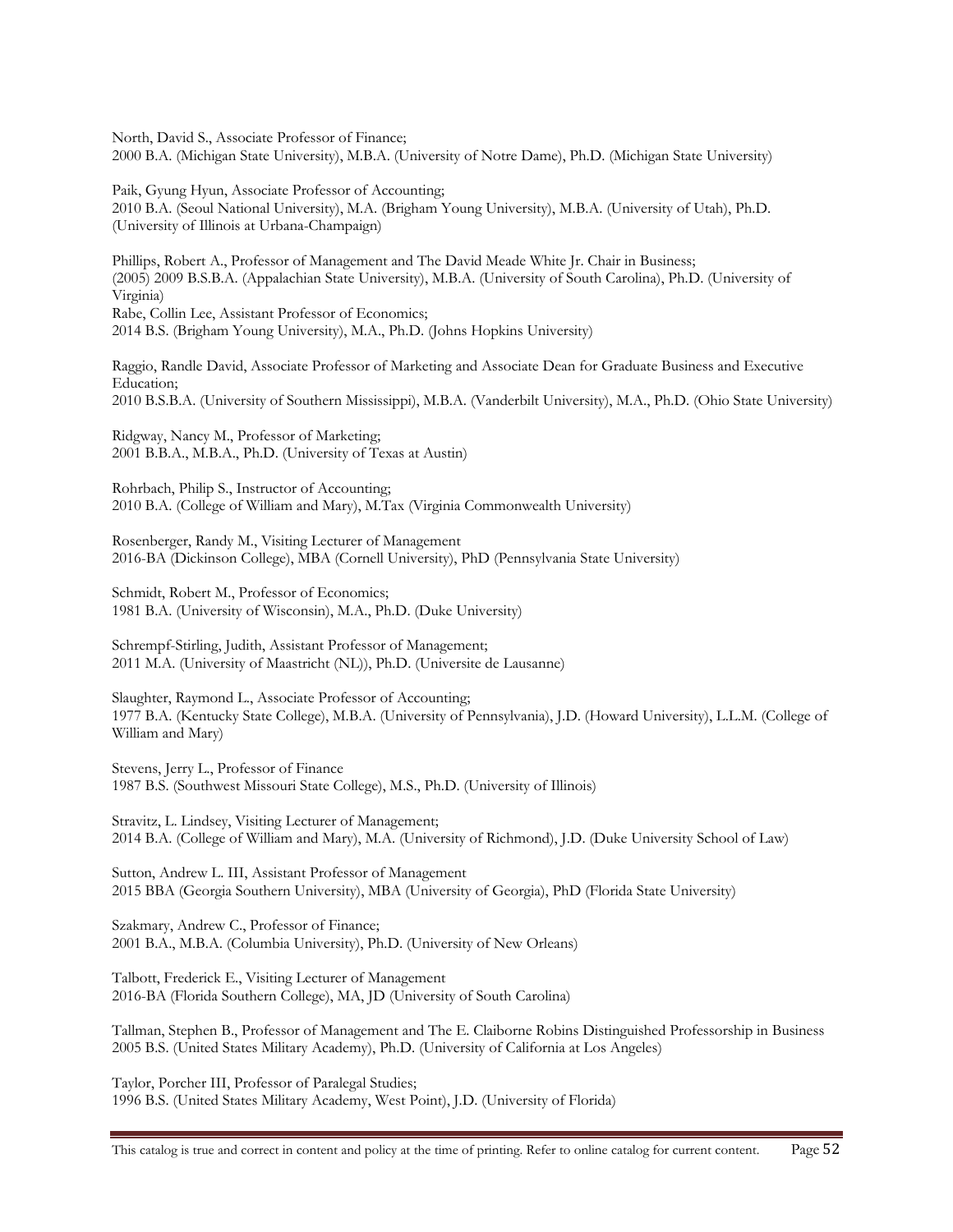Thekdi, Shital A., Assistant Professor of Management; 2012 B.S., M.S. (University of Michigan), Ph.D. (University of Virginia)

Thompson, Steven Michael, Associate Professor of Management 2005 B.S., M.B.A., Ph.D. (University of Connecticut)

van der Laan Smith, Joyce Ann, Associate Professor of Accounting; 2008 B.S.B.A. (Florida International University), Ph.D. (Virginia Commonwealth University)

Vendrzyk, Valaria P., Associate Professor of Accounting; 2003 B.S., M.B.A. (Shippensburg University), Ph.D. (Texas A&M University) Waddle, Andrea Lynn, Assistant Professor of Economics 2014 B.A. (University of South Carolina), M.A., Ph.D. (University of Minnesota)

Walden, W. Darrell, Associate Professor of Accounting and Department Chair (1994) 1995 B.S. (Virginia Union University), M.S. (Syracuse University), Ph.D. (Virginia Commonwealth University)

Walk, Ellen M., Assistant Professor of Information Systems; 1997 B.S. (College of William and Mary), M.B.A. (University of Richmond), Ph.D. (VCU)

Whitaker, Jonathan W., Associate Professor of Management; 2007 B.A. (University of Southern California), M.B.A. (University of Chicago), PhD (University of Michigan)

Wight, Jonathan B., Professor of Economics and International Studies; 1982 B.A. (Duke University), M.A., Ph.D. (Vanderbilt University)

#### **Retired Business Faculty**

Babb, Harold W., Professor of Marketing, Emeritus, 1977 B.S. (University of Richmond), M.S. (Virginia Commonwealth University), Ph.D. (Virginia Polytechnic Institute and State University)

Bettenhausen, Albert E., Assistant Professor of Business Administration and Associate Dean, Robins School of Business, Emeritus; 1971 B.S., B.A. (University of Richmond), M.B.A. (University of Florida)

Bird, Francis A., C.P.A., Professor of Accounting, Emeritus; 1972 B.S. (Drexel University), M.S., Ph.D. (Pennsylvania State University)

Cook, Robert Winston, Jr., Associate Professor of Economics, Emeritus; 1980 B.A. (University of Richmond), M.A., Ph.D. (Virginia Polytechnic Institute and State University)

Edwards, N. Fayne, Professor of Economics, Emeritus; 1968 B.S. (Virginia Polytechnic Institute and State University), Ph.D. (University of Kentucky)

Fagan, Marbury A., II, C.P.A., Instructor of Accounting; 1994 B.S., M.B.A. (University of Richmond)

Giese, Thomas D., Professor of Marketing, Emeritus; 1978 B.S., M.S. (Southern Illinois University), Ph.D. (University of Mississippi)

Goodwin, James C., Jr., Professor of Management Systems, Emeritus; 1976 B.S., M.B.A. (Louisiana State University), Ph.D. (University of North Carolina)

Jones, Phillip A., Sr., Professor of Accounting, Emeritus; 1973 B.A. (Harpur College), M.A. (State University of New York at Binghamton), Ph.D. (Michigan State University)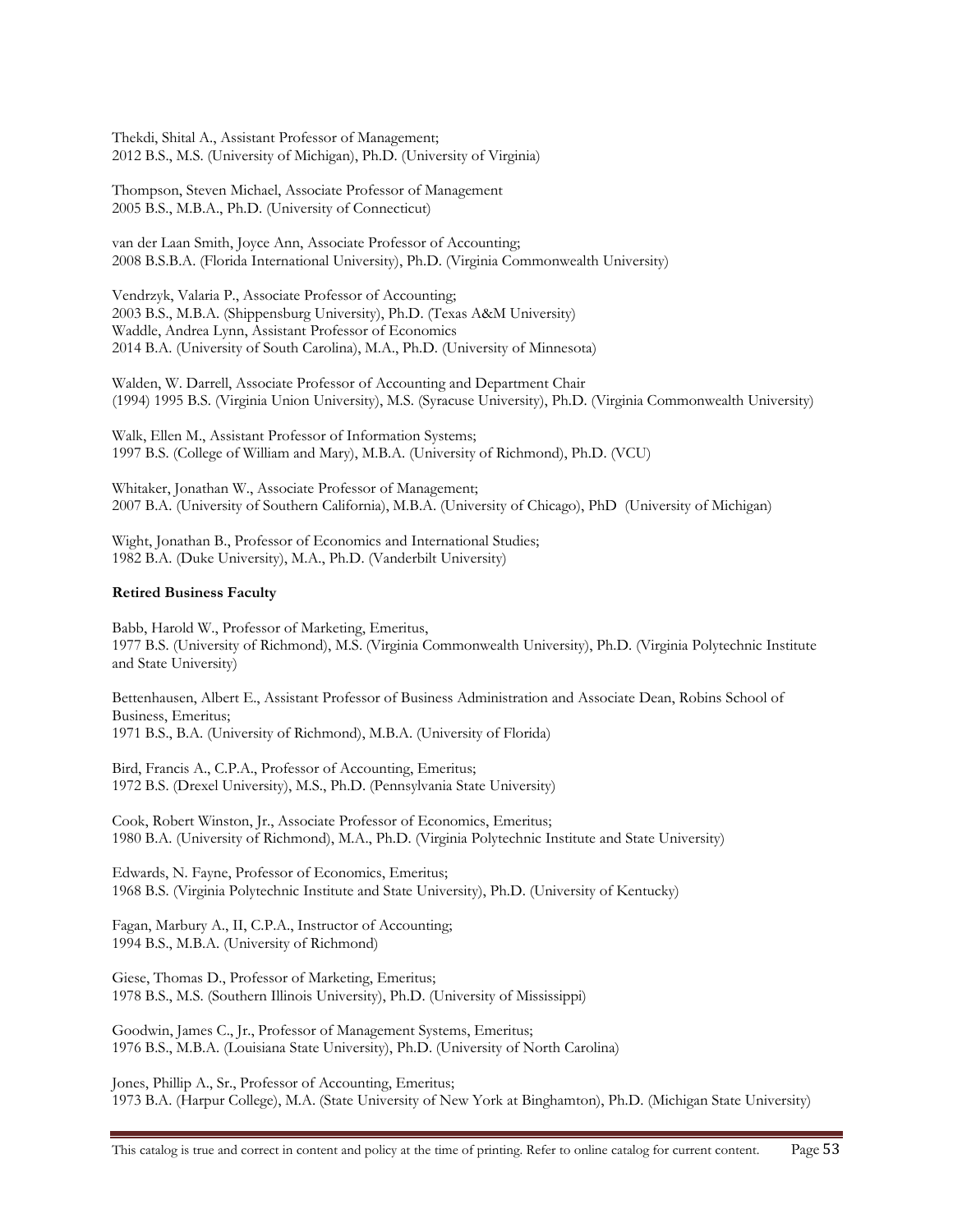Jung, Clarence R., Jr., Professor of Economics, Emeritus; 1966 B.A. (DePauw University), M.A., Ph.D. (Ohio State University)

King, Robert L., Professor of Marketing and Director of International Business Studies, Emeritus; 1990 B.B.A. (University of Georgia), M.A., Ph.D. (Michigan State University), Doctor Honoris Causa (Oskar Lange Academy of Economics, Wroclaw, Poland)

New, J. Randolph, Professor of Management, Emeritus; 1994 B.S.B.A., M.B.A. (University of Arkansas), Ph.D. (Arizona State University)

Partain, Robert T., Professor of Business Administration, Emeritus; 1963 B.B.A., M.B.A. (North Texas State University), Ph.D. (University of Texas)

Phillips, Robert Wesley, Professor of Finance, Emeritus; 1974 B.A. (Denison University), M.B.A. (Ohio University), D.B.A. (Indiana University)

Robbins, W. David, Professor of Business Policy, Emeritus; Dean Emeritus of the Robins School of Business; The W. David Robbins Chair of Business Policy; 1959 B.A. (North Texas State University), M.B.A. (Northwestern University), Ph.D. (Ohio State University)

Rose, John S., Professor of Management Systems, Emeritus; 1977 A.B., A.M. (University of Michigan), Ph.D. (Northwestern University)

Sanborn, Robert H., Associate Professor of Accounting, Emeritus; 1988 B.A. (Johns Hopkins University), M.B.A. (Boston University), Ph.D. (University of Georgia)

Weisenberger, Terry M., Associate Professor of Marketing, Emeritus; 1977 B.S., M.B.A., Ph.D. (Michigan State University)

Whitaker, David A., Professor of Economics, Emeritus; 1969 B.S. (Virginia Commonwealth University), M.S. (Virginia Polytechnic Institute and State University), Ph.D. (University of Florida)

#### **Executive Education**

Bosse, Douglas A., Associate Professor of Management; 2006 B.S. (Miami University), M.B.A., Ph.D. (Ohio State University)

Coughlan, Richard S., Senior Associate Dean and Associate Professor of Management; 1998 B.S. (University of Virginia), M.B.A, M.S., PhD. (University of Arizona)

Earl, John H. Jr., Associate Professor of Finance and Department Chair; 1981 B.B.A., M.S.B.A. (University of Massachusetts at Amherst), Ph.D. (Arizona State University)

Geiger, Marshall A., Professor of Accounting; 2000 B.S.B.A. (Bloomsburg University of Pennsylvania), M.S., Ph.D. (Pennsylvania State University)

Harrison, Jeffrey S., Professor of Management and the W. David Robbins Chair in Strategic Management; 2004 B.S. (Brigham Young University), M.B.A., Ph.D. (University of Utah)

Meluch, Jeanette M., Associate Professor of Management Development; 1988 B.A. (Ohio State University), M.A. (George Washington University)

Raggio, Randle David, Assistant Professor of Marketing; 2010 B.S.B.A. (University of Southern Mississippi), M.B.A. (Vanderbilt University), M.A., Ph.D. (Ohio State University)